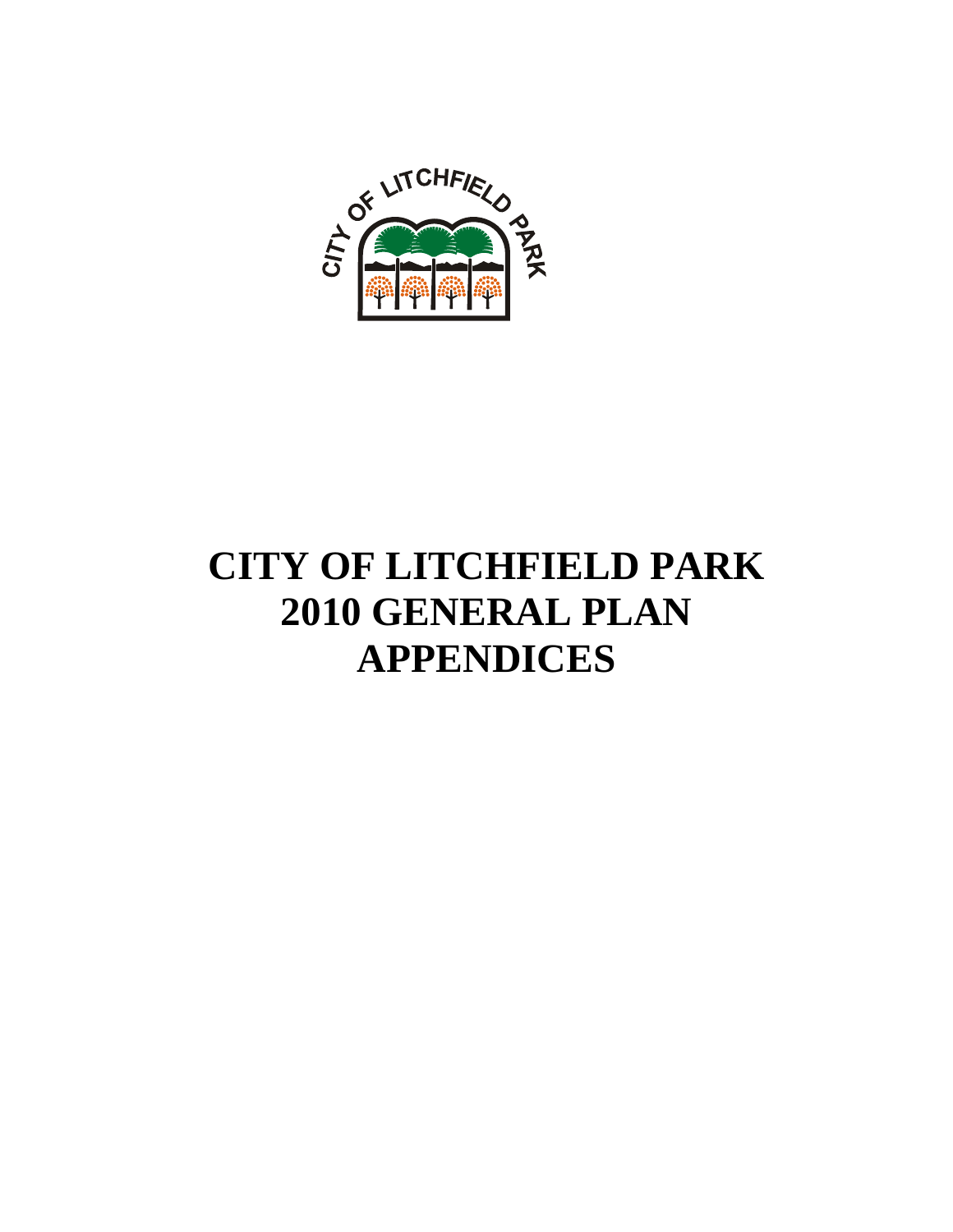## **INTRODUCTORY STATEMENT**

These appendices contain additional information for each element updated from the 2001 Litchfield Park General Plan, which is needed to effectively administer the General Plan over the next 5 to 10 year cycle.

Much of the following information was gleaned from the previous General Plan and is included as background information. While the information is historically interesting, the Planning and Zoning Commission believed that it was better to create a concise plan that focused on what currently was happening within the community. The additional information was added to the appendices as background for readers interested in a more comprehensive look at the community.

## **HISTORY**

The City of Litchfield Park was named for its founder Paul W. Litchfield. Paul Litchfield was an executive of Goodyear Tire & Rubber Company located in Akron, Ohio. Due to a shortage of long staple cotton, due to World War I, he was sent to the Phoenix area to determine if there was potential to sell/grow their cotton in the valley.

His goal was to convince local farmers to plant the long-staple cotton. The locals were not interested. Goodyear Tire & Rubber Company formed a subsidiary company which purchased approximately 35,000 acres of land, many for as little as \$25 per acre.

Between 1917 and 1918 a cotton crop was planted and resulted in a harvest of approximately 264,000 pounds of cotton. The harvest for the following year exceeded the initial crop by more than 25 times with a total of 6,734,000 pounds of cotton.

Approximately 2,000 workers were hired to harvest and plant the fields. Workers were mainly Mexican Nationals and Native American Indians.

From its genesis in the 1910's as a small farm community supporting the vast Goodyear Tire & Rubber Company cotton farm operation, to its present shape as a residential village, Litchfield Park has always enjoyed a unique presence in the West Valley.

The historic village design of Litchfield Park was founded in part by the natural evolution of the original design of the Goodyear Farms, the 'company town' of the buildings, cotton farms, and by the village master plan formulated in the mid-1960's. The small cluster of workers' homes built around the original communities facilities – the shops for food and personal services, the hospital, the school that then served from the first grade through high school, the community building where movies were shown and Saturday night dances held – all provided for the needs of the isolated village located a half day's ride from the "big" city – Phoenix.

Luke Air Force Base introduced thousands of persons who trained here to the opportunities and prospects for settling here in the post-World War II era. Litchfield Park contributed its master-planned tradition by conceiving its on-going development as a series of interconnected, but largely independent, "urban villages."

The first, Tierra Verde, modeled a community unit containing homes, churches, schools, professional offices and shops for residents' daily needs. A very livable place, with distinctive landscaping and architecture, the village was meant to be replicated over thousands of acres.

Delays in Interstate highway construction, interim master-planning concepts, and finally, a court decision that prevented absorption of more than 12,000 acres into the City shortly after its incorporation and aggressive annexation policies of neighboring communities precluded replication of the original village theme.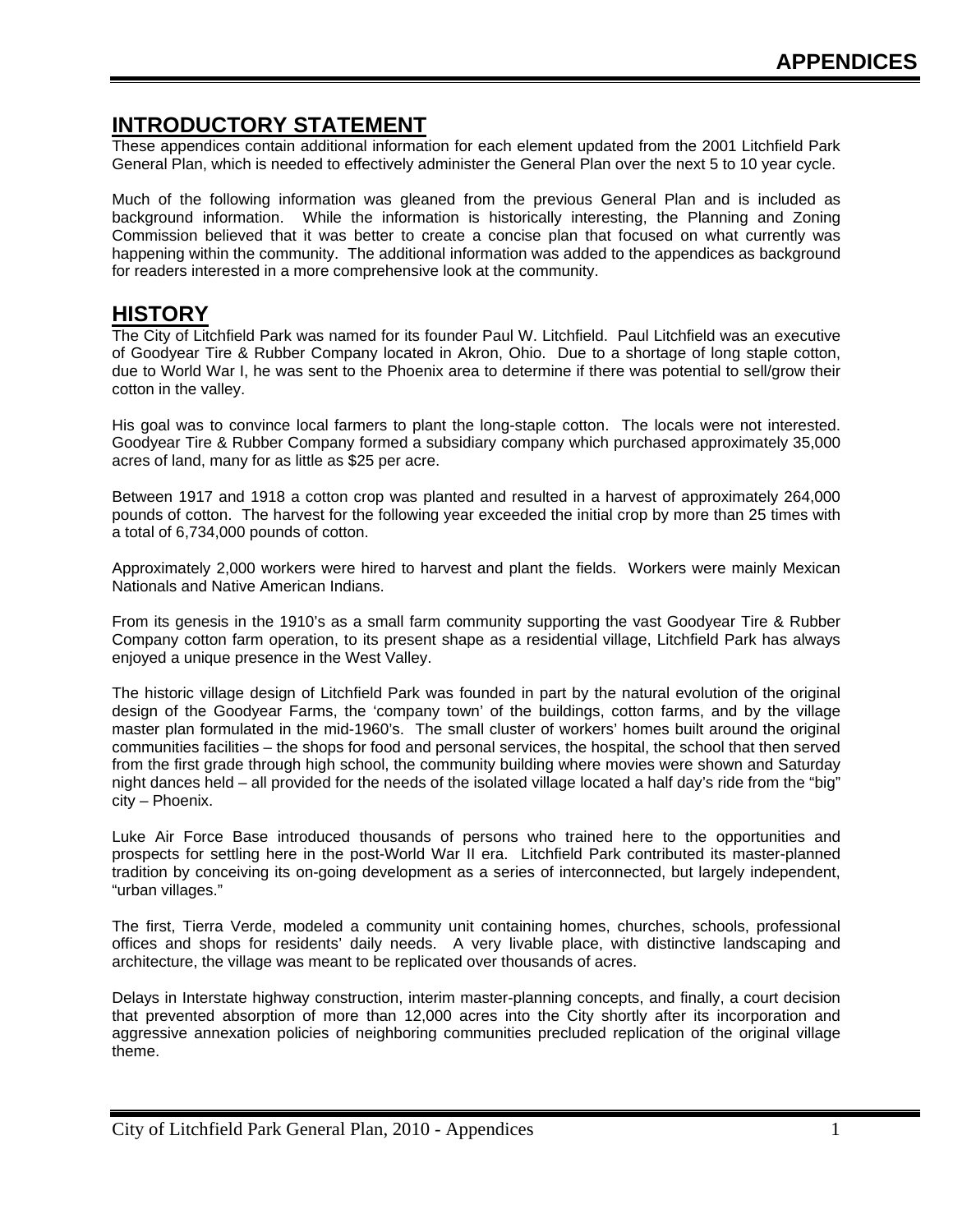Today, well-designed structures, convenient pathways, public places, and events contribute to a sense of village that people here wish to preserve and extend to future developments.

#### **LAND USE DECISION KEYS**

The General Plan is not a land use regulation document, but acts as the foundation for local zoning decisions. Decision Keys are suggested as points for consideration by property owners, City staff, the Planning and Zoning Commission, and City Council when the requests for rezoning are made. These evaluation factors are not intended to dictate official actions. The circumstances of each case will be reviewed at required public hearings. Listing common benchmarks for weighing a development's compliance with Litchfield Park planning principles may be helpful in assuring conformance with the adopted Plan.

Appropriate review criteria for rezoning should be developed early so that proposals may be judged objectively. Typical conditions or stipulations to assure quality growth in conformance with the General Plan are listed for the City Council and Planning and Zoning Commission consideration as a means to mitigate potentially negative impacts and to maintain consistency with community character.

The following guides provide a framework for applying local land use policy. As these Land Use Decision Keys are used, Staff may determine that further modifications may be needed. The City Council, Planning and Zoning Commission, as well as staff, may suggest new evaluation criteria for use in assessing compatibility between development proposals and the adopted General Plan.

#### **USES / INTENSITIES OF USE**

As the City grows and diversifies, a wider spectrum of land uses is anticipated. Trade-offs, such as clustering structures in a more compact configuration to allow for open space preservation, may be appropriate.

#### **Residential**

Housing variety, including a range of dwelling types and sizes, can be achieved both in master planned communities and on infill parcels. Appearance and neighborhood compatibility are stressed.

- **Comparable lot sizes**, or appropriate transition buffers, are expected for new housing adjacent to existing neighborhoods.
- **Affordability** is a factor to be considered in permitting the construction of smaller homes on compact sites. Planned residential developments may include reduced lot sizes and setbacks in exchange for shared, common open space, such as landscaped perimeter paths that serve as transition to lower density housing.
- **Larger-scale residential developments** encompassing forty acres or more are expected to include at least three different lot size ranges and a target of at least ten percent common open space.
- **Open space amenities**, are expected in plans for new housing developments, including proposed community pathway system connections.

#### **Commercial**

In aggressively promoting economic development, Litchfield Park emphasizes selective compatible, uses for the community's most visible and accessible opportunity areas.

- **Hospitality and health care services** are preferred to locate in the Rancho La Loma master plan area.
- **Planned shopping centers**, combining multiple business uses, are preferred over strip commercial developments. Shared access points, parking, signage and landscaping are encouraged.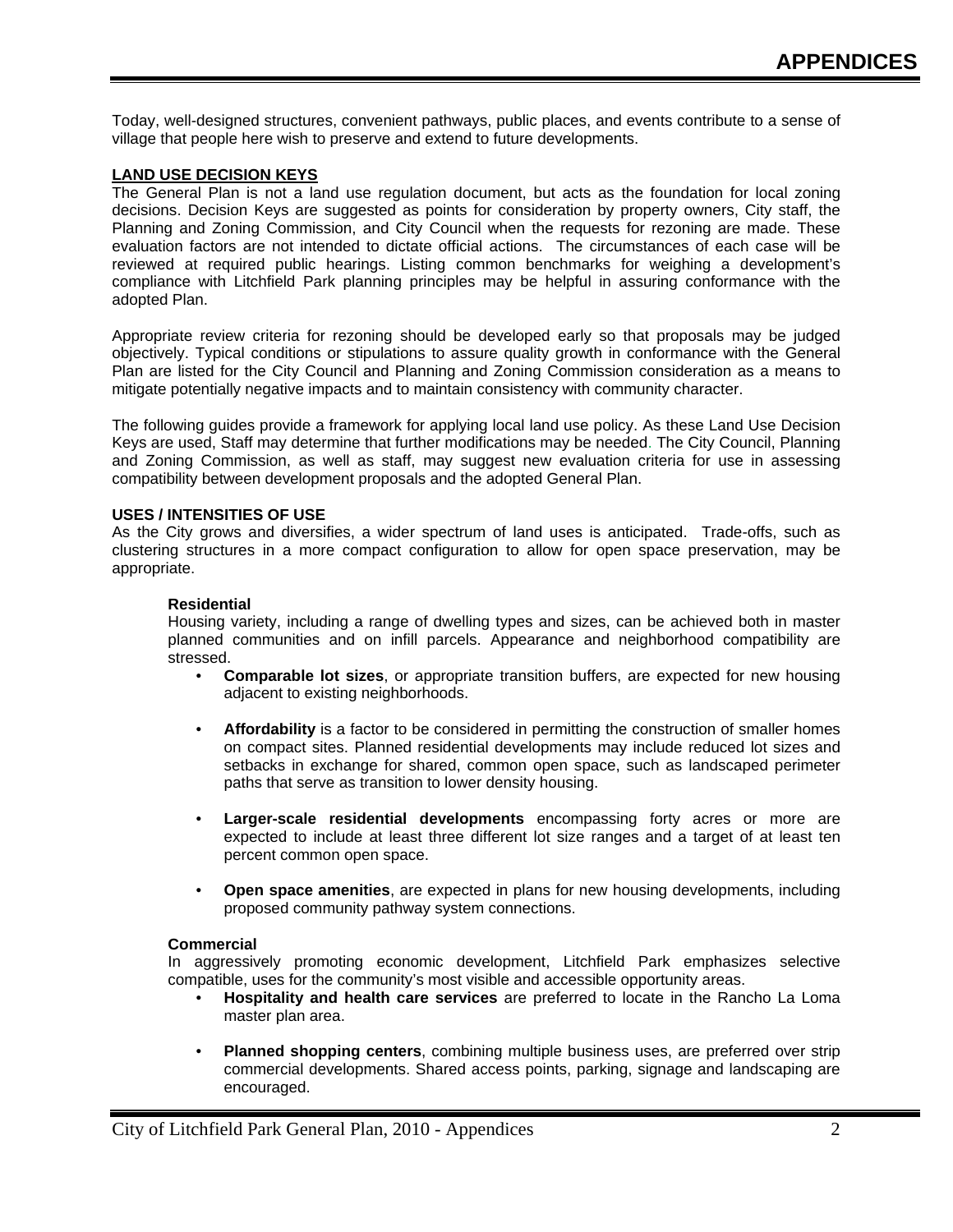- **Core revitalization** proposals may incorporate mixed commercial/residential redevelopment with built-in enhancement such as joint-use parking, pedestrian amenities, transit stops, government services and tourist information.
- **Master planned developments** are expected to provide convenient shopping and services in or near their residential areas and may include retail/hospitality nodes at appropriate locations accessible to a community-wide clientele.
- **Office employment**, including shared facilities for home business entrepreneurs, may be included in master planned communities' activity cores or as transition uses between residential neighborhoods and other commercial uses with greater traffic generation.

#### **COMMUNITY CHARACTER**

Citizens place highest priority on the community's unique quality as a special place in an urban environment. The quality of life experience constitutes an overriding preference above all other civic aspirations. For that reason, this Element provides direction for other General Plan components.

Litchfield Park enjoys a character that is different from its neighboring communities. It owes distinctiveness in appearance and function to a vision created by its founder, Paul Litchfield.

Maintaining the Litchfield Park vision is, in many respects, more challenging now than what was established with the original "village" model. Urban growth impacts the City on three sides and affects the sustainability of its long-time neighbor, Luke Air Force Base. Preserving the City's attributes as an independent, free-standing community is seen as the key municipal planning principles.

#### **LITCHFIELD PARK IMAGE**

Integrating urban land uses with outdoor space is fundamental to the City's development pattern. Interests in agriculture, recreation, outdoor enjoyment, scenery and well-maintained streetscapes all influenced the community's continuing evolution.

a. Unique Community Identity:

Prior to incorporation, Litchfield Park implemented standards and practices that proved to be effective tools in developing the City. Once the City incorporated, and various areas annexed, these tools helped augment existing developments using County requirements. Utilities for the City are privately owned and provided. Neighborhood Associations have continued to enforce covenants, conditions, and restrictions, and helped maintain streetscapes more effectively than many, if not most, Arizona municipalities.

Litchfield Elementary School, the many churches, cultural and civic organizations all provide a strong framework for community life. The Recreation Center, parks and multi-purpose pathways - - together with the Wigwam's world class golf and other resort amenities -- contribute to a lifestyle for residents and visitors that is unlike any other in the State.

Since becoming a City in 1987, the elected and appointed leadership has continued to reinforce the Litchfield Park image.

Public involvement through City Council and citizen commissions continues to monitor proposals for developments within the community's growth areas (predominantly commercially zoned properties).

#### **b. Appearance:**

Quality City appearance receives a great deal of citizen attention. Neighborhood eyesores constitute a particular concern among homeowners. Improved code enforcement activities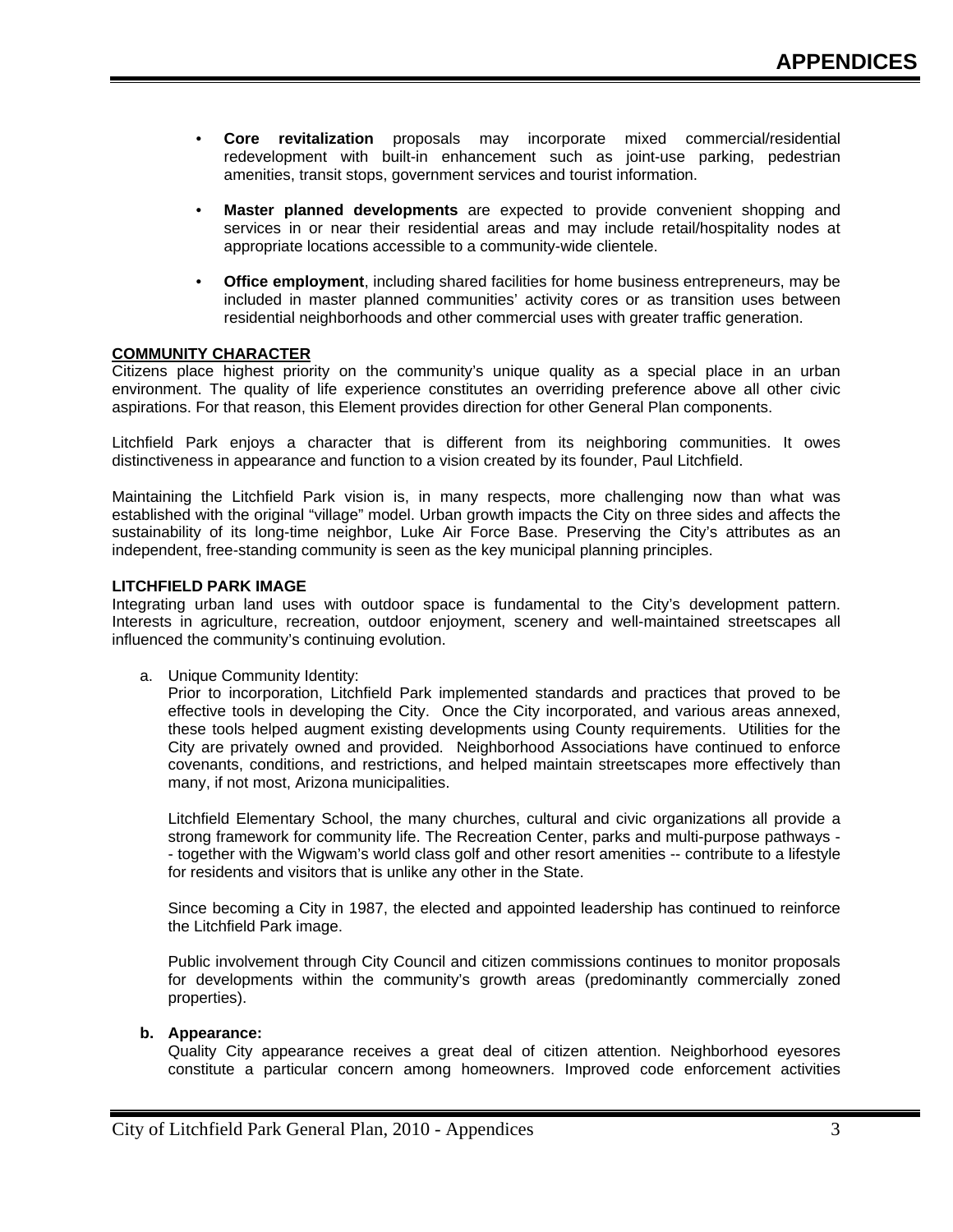pertaining to appearance standards were advocated by a significant proportion of persons who participated in the General Plan update process.

The City's traditional "palm and citrus" streetscape motif requires attention both in terms of continuing the image where it is appropriate, and encouraging a broader array of acceptable drought-resistant plant materials. Water conservation measures adopted by the Arizona Department of Water Resources prohibit installation of high water use vegetation on public property. Xeriscape and similar landscape approaches are encouraged on private lands.

Maintenance for both public and private properties is a paramount community character concern. City efforts to landscape public parks and rights-of-way upkeep are applauded and encouraged.

#### **LAND USE**

Litchfield Park's ultimate corporate limits have become defined by neighboring jurisdiction boundaries. The municipality contains an area of slightly more than three square miles and a population of 5,514. With annexation potential, its area could increase to more than four square miles; and, at buildout, its population could be in the 15-17,000 range. Land use planning is necessary to implement the quality, variety and extent of activities required for the support of a compact, well-balanced community.

The City of Litchfield Park is predominantly residential. It is unique among neighboring municipalities for the remarkably high proportion of land devoted to recreational purposes. Because most of the open lands are associated with The Wigwam Resort and Spa and its golf courses, the City is accurately characterized as a "residential-resort" community.

As originally envisioned in the village planning concept, there would be a variety of components in the land use equation, including shopping and jobs. These functions were intended, primarily, to be accommodated in the village core area (which has only developed minimally to date).

#### **CURRENT LAND USE**

Litchfield Park has a definite configuration, derived from its beginnings as a master planned new town. Urban sprawl is not a problem in the City; however, careful selection of land uses for infill, revitalization and annexation expansion is especially critical to achieve a positive land use equilibrium. The community is, by design, heavily oriented to residential neighborhoods surrounding the Village Center, The Wigwam Resort and Spa and its golf courses. Other types of land use – especially commercial and employment -- are minimal, requiring further development.

There is, for so compact an area, an impressive array of activity and housing types. Through the following analyses of contemporary land utilization, it is apparent that some fine tuning initiatives are necessary to extend quality housing and to enhance retail, service and professional convenience as well as revenue base diversification for the community's long term benefit.

a. Residential/Resort

The predominantly residential character of Litchfield Park is amplified by the intermingling of The Wigwam Resort and Spa and community open spaces. More than half of Litchfield Park's land area is devoted to homes. Many housing units are twenty to thirty years old, yet there is little evidence of neighborhood aging. Newer construction exists in The Village at Litchfield Park developments west of Litchfield Road, with occasional custom building on the original townsite's few vacant lots as well as extensive remodeling of older homes.

The community has a full range of residential types: townhouses, patio homes, garden apartments, single-family detached homes ranging from smaller, starter houses to large residences on estate-sized lots. Most are owner-occupied dwelling units, but there is a reasonable selection of affordable rental housing in well-kept condominiums, townhomes, patio homes and single-family detached homes.

Developing neighborhoods west of Litchfield Road are being encouraged to emulate the village pattern, applying its concepts whenever possible. Litchfield Greens I, developed during the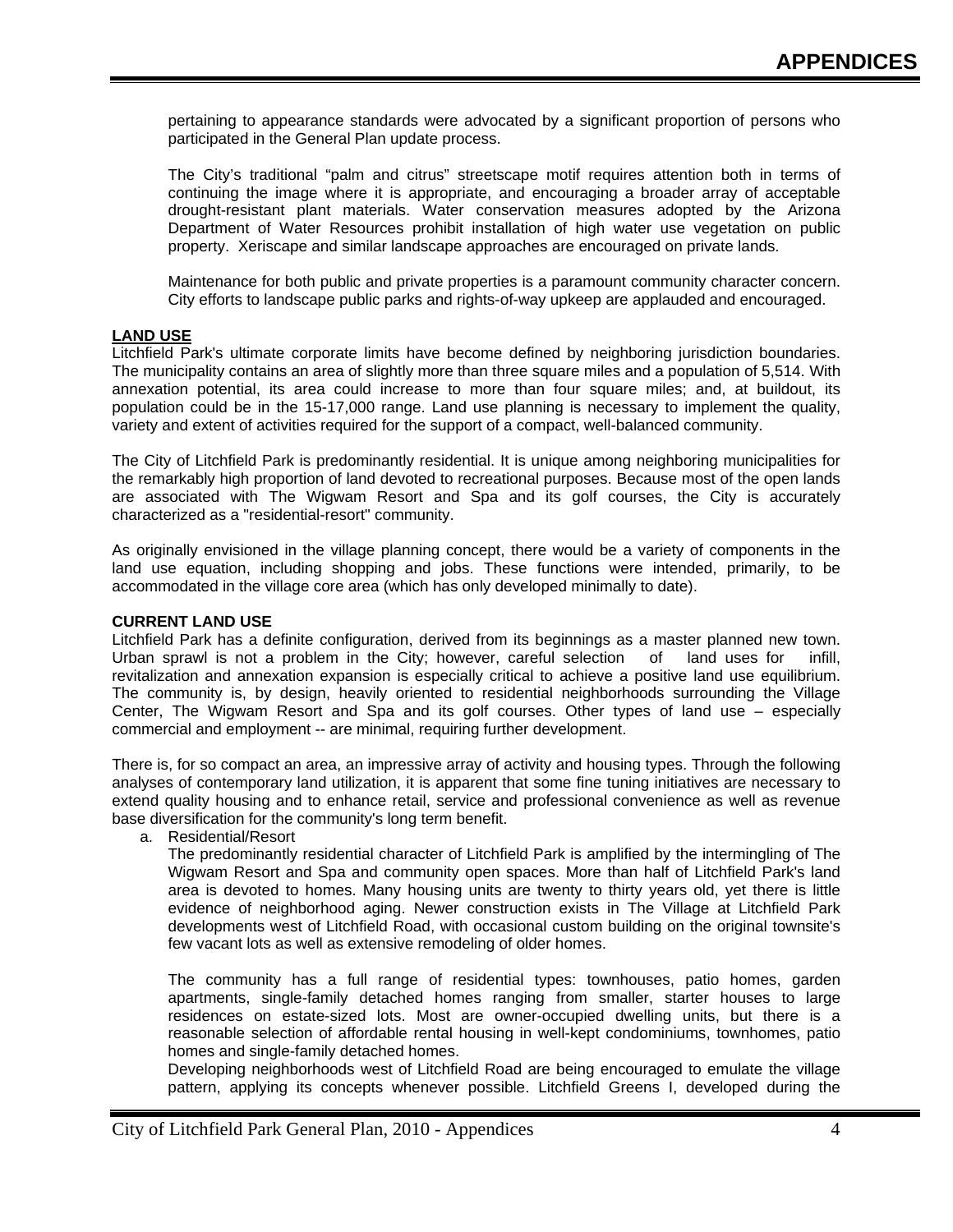1980s, is a private community, in which the few remaining lots are being developed with custom homes. Greens I is connected (via underpass located ~800-feet south) to the pathway system, offering non-vehicular access to the original townsite for shopping, churches and public recreation areas. The Village at Litchfield Park completes the residential ring around The Wigwam Resort and Spa's West golf course. The Village at Litchfield Park has its own parks and paths, convenient to the middle school south of Indian School Road.

Existing planned community amenities are accessible to residents. Litchfield Park Recreation Center, at Old Litchfield Road and Wigwam Boulevard, is easily reached via the pathway network from all parts of the City. There is also on-street shared vehicular parking for the Library, Recreation Center, Litchfield Elementary School, shopping and services located in the heart of the community.

Residential excellence was maintained, prior to municipal incorporation, by a privately-managed master home owners' association. As a city, Litchfield Park seeks to continue these standards through carefully drafted, enforceable ordinances. Where legally defensible, City government incorporates or supports the intent of its various subdivisions' and planned developments' covenants, conditions and restrictions.

#### b. Commercial (Retail and Service)

Litchfield Park was laid out to contain shops, services and offices in the northeast quadrant of its Village Center. The original village center served Litchfield Park residents for more than six decades. The Wigwam Resort and Spa is staging a revival of business activity here with upscale cafes and restaurants catering to residents and hotel guests. Along Wigwam Boulevard are located the City Hall administrative facilities (Including expansion and office areas), and a proposed office and retail development.

There is a continuing scarcity of commercial development in the community. Less than seven (7%) percent of the land area is dedicated to retail and service. Most residents shop in adjacent municipalities.

The largest single contributor to Litchfield Park's sales tax base is The Wigwam Resort and Spa. Facilities include restaurants, lounges, meeting rooms, a ball room and guest-related specialty shops which are available to local residents as well as resort guests. Grounds associated with the hospitality use (exclusive of recreational space) add an estimated one hundred acres to Litchfield Park's business property inventory. By including the resort, the community's proportion of commerce-related land utilization rises to 27% percent of the developed area.

Existing zoning allows for relatively small, new commercial developments such as the pool supply store, pharmacy, restaurants, other small retailers, and a dental office constructed at the southwest corner of Litchfield Road and Camelback. The active local housing market is expected to generate demand for additional commercial uses. Larger properties necessary for planned shopping plazas would be possible through specific opportunity area planning such as the northwest corner of Litchfield Road and Wigwam Boulevard, the northeast corner of Camelback and Litchfield Roads, and the southeast corners of Camelback and Dysart Roads.

c. Business (Office)

Prospects for employment generating uses have increased in the West Valley. Traffic accessibility on Interstate 10 has broadened the area's employment base and increased the appeal for business locations. Litchfield Park and its neighbors were once the center of Arizona's cotton and agriculture industry, and now also enjoy easy accessibility to urban commerce. Agribusiness is still a major contributor to the area's economy; however, farming activity has ceased in Litchfield Park and is declining in adjacent communities as urban development occurs.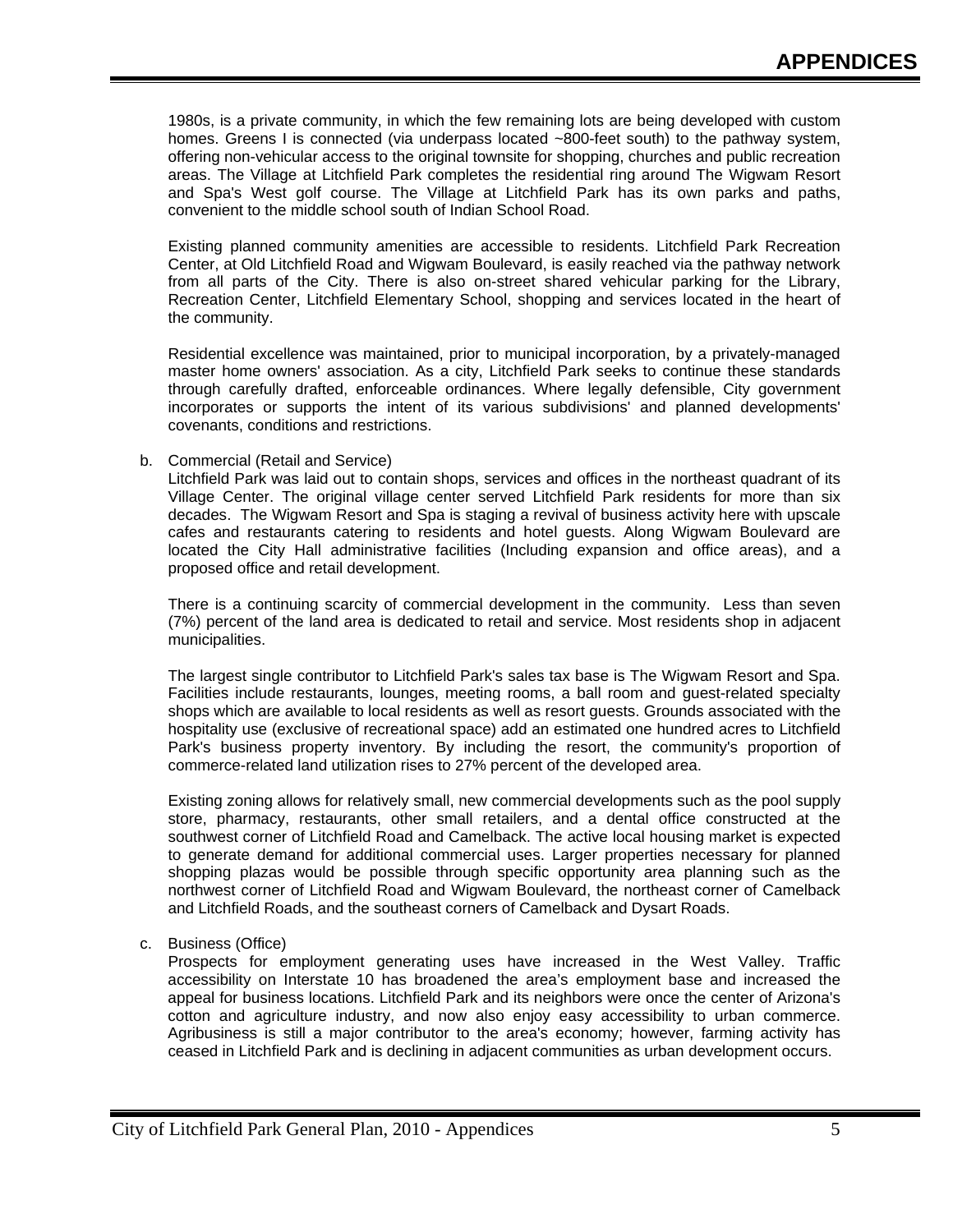The community's workforce is well-educated and highly skilled. The majority of employed local residents commute to jobs outside Litchfield Park to downtown Phoenix, nearby communities, and Luke Air Force Base. Many own and operate businesses or hold professional and technical positions, contributing to the City's high average household income. Relatively few of the jobs available in Litchfield Park provide work for its residents. Apart from public sector employment - schools, government -- most local opportunities are relatively low-paying sales and hospitality industry jobs.

The growing Estrella Mountain Community College Center, less than a mile south of Litchfield Park, has provided substantial employment as well as jobs skill training for the area. Through planned pathway links, employment at the college contributes to the village concept by offering jobs -- and education – that can be reached by bicycle or on foot.

There are limited industrial opportunities in Litchfield Park. The recently annexed "Monument Point" located at the southwest corner of El Mirage and Camelback Roads may provide for compatible retail, office and light industrial uses.

d. Public/Institutional Uses

Civic uses, not counting streets and utilities, comprise about two percent of the incorporated municipality. There are few municipally-owned properties

Litchfield Elementary School, sited in the original village core area at the southeast corner of Litchfield and Wigwam Boulevard, serves the surrounding neighborhoods. Enrollment for 2008-09 is 207 students from Kindergarten through Grade 5. Older students attend public schools nearby in the City of Goodyear. Satellite facilities, including Palm Valley and Dreaming Summit Elementary Schools, serve four (4) Litchfield Park students. The Western Sky and Verrado Middle Schools, serve 109 total students from Litchfield Park. Students in Grades 9 through 12 attend either the Agua Fria High School in Avondale or Millennium High School, immediately adjacent to Litchfield Park's western boundary. There are currently 215 students from Litchfield Park attending these high schools.

There are several religious institutions serving Litchfield Park. These have ample sites and, generally, are located on collector streets with convenient access for residents. In addition to their religious services, local churches house a variety of social, cultural and community outreach programs.

e. Community Facilities and Services

Litchfield Park was developed with emphasis on service from private providers and Maricopa County. Since incorporation in 1987, the municipality has taken over management of various governmental functions and properties.

Municipal streets and parks represent the majority of the local government's current maintenance operations responsibility. City crews keep landscaped areas well-manicured, streets in good repair and public recreation areas safe and serviceable for community residents. A modern street sweeper and other maintenance equipment are owned and operated by the City. Although the municipality itself has limited infrastructure investments, Litchfield Park management coordinates a comprehensive array of services conducted by private or quasi-public entities to assure adequate, cost-effective response to citizens' needs. This assistance extends to promotion of high-quality programs for education, health care, art, culture and social-economic opportunities throughout the community.

Local government operates from the 4,000 square foot City Hall building which provides administrative, office, and meeting space. A law enforcement office, located in the building at 214 West Wigwam Boulevard, is manned by Maricopa County officers under a joint services agreement. Parking and storage for City maintenance vehicles is located on the site, which was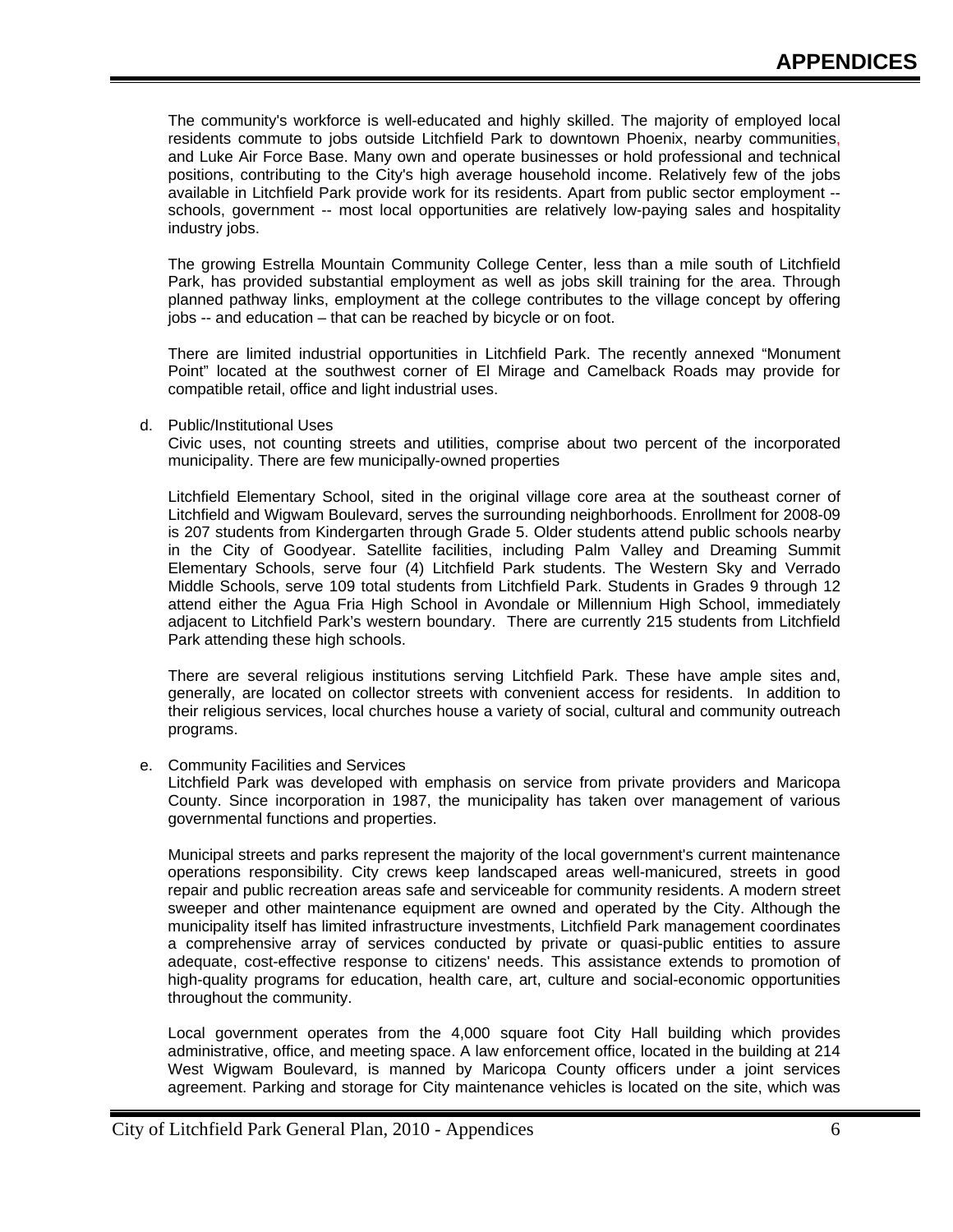formerly used as the management headquarters of Goodyear Farms. This property is currently undergoing redevelopment that will include improvements to the existing City Hall building, a new City Hall annex, and a new leased retail/office building to the east. A recent joint service agreement with the City of Avondale will allow the City to provide its own fire and emergency medical service response. The old Rural Metro site located at 105 West Desert Avenue will house the Public Works services yard.

Trash collection is provided by private contractors at a City-negotiated rate for the property owners.

Master developers of Litchfield Park's expansion areas are expected to install and maintain streets, paths, parks, landscaping and other urban improvements commensurate with the community's established standards. City acceptance of dedication is contingent upon inspection, phasing of transition to municipal control and, where applicable, development agreement understandings.

Drainage is also a major concern to City residents. The Maricopa Flood Control District maintains trunkline storm sewers and flood water diversion structures with the Agua Fria River east of the City serving as the major collector for runoff, transporting excess water to detention basins to the south, along Interstate 10. County-sponsored drainage engineering improvements will facilitate drainage such as the Colter Channel, north of the City, into the Agua Fria.

#### **LITCHFIELD PARK AND VILLAGE PLANNING**

The concept of the village is partially based on the idea that people can live in a place where day-to-day needs can be satisfied without dependence on the automobile. Village planning today strives to recapture the historic qualities of community life. It is based on a walkable area - perhaps one or two square miles with a village center, accessible on foot and serving most of the community's daily needs. The variety of housing choices within this village - everything from townhouses and multifamily to large lot single family homes - invites diversity and provides for the accommodation of families to their changing life cycle needs over the years.

Some of the land use principles underlying village design are as follows:

**A defined geographic area**, often circumscribed by by-passing heavy-traffic arterial roads, large enough to contain a population within that can support day-to-day daily community activities

**A village center**, centrally located and accessible, containing convenience shopping, cafes, and community facilities such as a school, a recreation center and a public park

**An array of housing** that provides variety within the village and choice for its residents

**High-density townhouses, multifamily and patio homes** clustered around the village center providing maximum accessibility for the largest share of residents and strong support for the village center activities

**Low density/large lot homes** toward the village periphery for those who would trade convenient accessibility to the village center for a more spacious setting

**Neighborhood parks** immediately convenient to the outlying residential areas within the village to provide for activities such as team baseball and soccer—activities that cannot be accommodated in back yards

**A pathway system** that connects these facilities together and provides safe, convenient access for people to walk, bike or use an electric vehicle to get around the village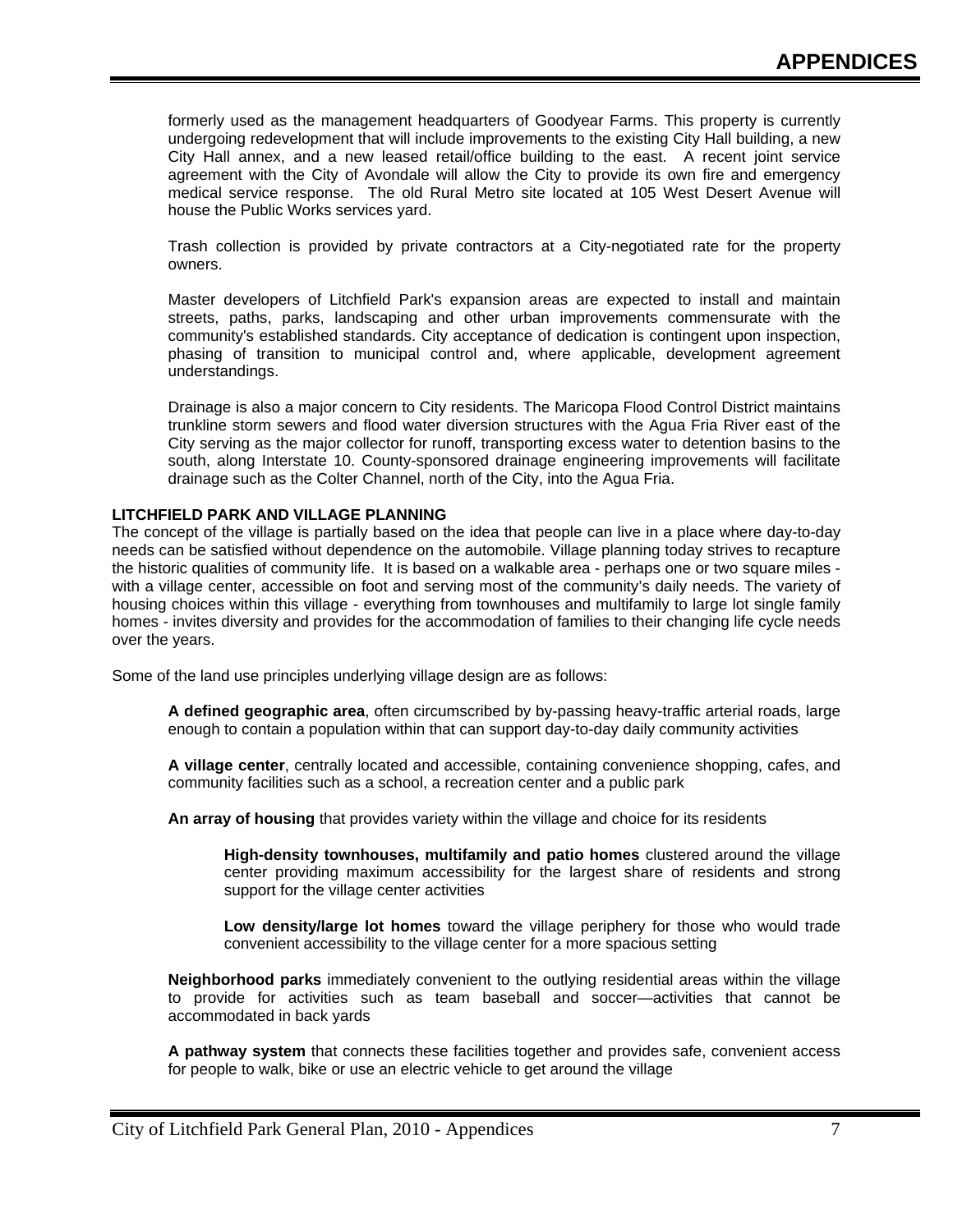Nearly all of Litchfield Park's land use pattern has already been set. The small amount of vacant land that still exists is not likely to have much impact on the village-like character that has already been established. Nevertheless, it is important to acknowledge the principles of village planning that might come to bear as future projects and changes in land use and zoning might be proposed.

#### **CIRCULATION**

#### **EXISTING CIRCULATION**

There have been changes in conditions over the past four decades which necessitate adjustments in circulation planning. As noted, Litchfield Park has not developed (as had been originally envisioned) into an extended series of villages. Instead, the City represents one complete village (the initial Tierra Verde development) and portions of additional sub-communities added through recent and proposed annexations as well as neighborhoods developing beyond the municipality's corporate limits. Arterial roadways -- Litchfield Road, Dysart, Camelback and Indian School Roads -- are in place. They border the first "village", as intended; however, they also separate it from adjacent neighborhoods. Developing areas inside Litchfield Park as well as homes being constructed outside the municipal limits require planning for safe and convenient circulation.

In a regional context, City residents' travel times to other metropolitan destinations have been improved by Interstate 10 and widening major streets in neighboring jurisdictions. Further reduction in travel times may occur due to I-10 widening and pending Loop 303 improvements. Sound attenuation has been provided by the use of rubberized asphalt.

a. Roadway System

The City's street system observes the roadway hierarchy that marks transportation facilities throughout Maricopa County: arterial, collector and local roads. Planned in the 1960s, the major streets (arterials) have undergone improvements for increased capacity to direct traffic around the City's perimeter.

The collector street system disperses vehicles internally within the community; and local, residential streets are clear of unwanted, through traffic movements.

b. Arterials

Arterial streets are typically set on a one (1) mile grid within Maricopa County. Dysart Road has been identified by the Maricopa Association of Governments as a "road of regional significance". This designation recognized the increased traffic volumes along the corridor generated by Estrella Mountain Community College Center at Thomas Road and commercial development adjacent to I-10. Indian School, Litchfield, and Camelback Roads are also major arterials that have been improved to handle additional traffic and reduce flooding impediments to area transportation.

c. Collectors

Litchfield Park's successful attempt to avoid the sterile grid pattern of mile (arterial) and half-mile (collector) streets is most apparent in its curvilinear collector street layout. The extensions of Wigwam Boulevard and Old Litchfield Road become straight collectors with lesser speeds and traffic volumes as they penetrate the community.

Other collector streets in the community are Villa Nueva Drive in the developed portion of the City, and planned collector loops for The Village at Litchfield Park as well as the Rancho La Loma future development. **C**ollectors, such as Greentree and Clearcreek in Litchfield Greens I and Bird Lane, Fairway Drive, Sagebrush, Desert and La Loma are primarily for distributing traffic within existing neighborhoods.

d. Local Streets

Residential neighborhoods are well-served with roadways scaled to the dwelling unit type and density. Housing areas are generally connected with local street-to-local street circulation across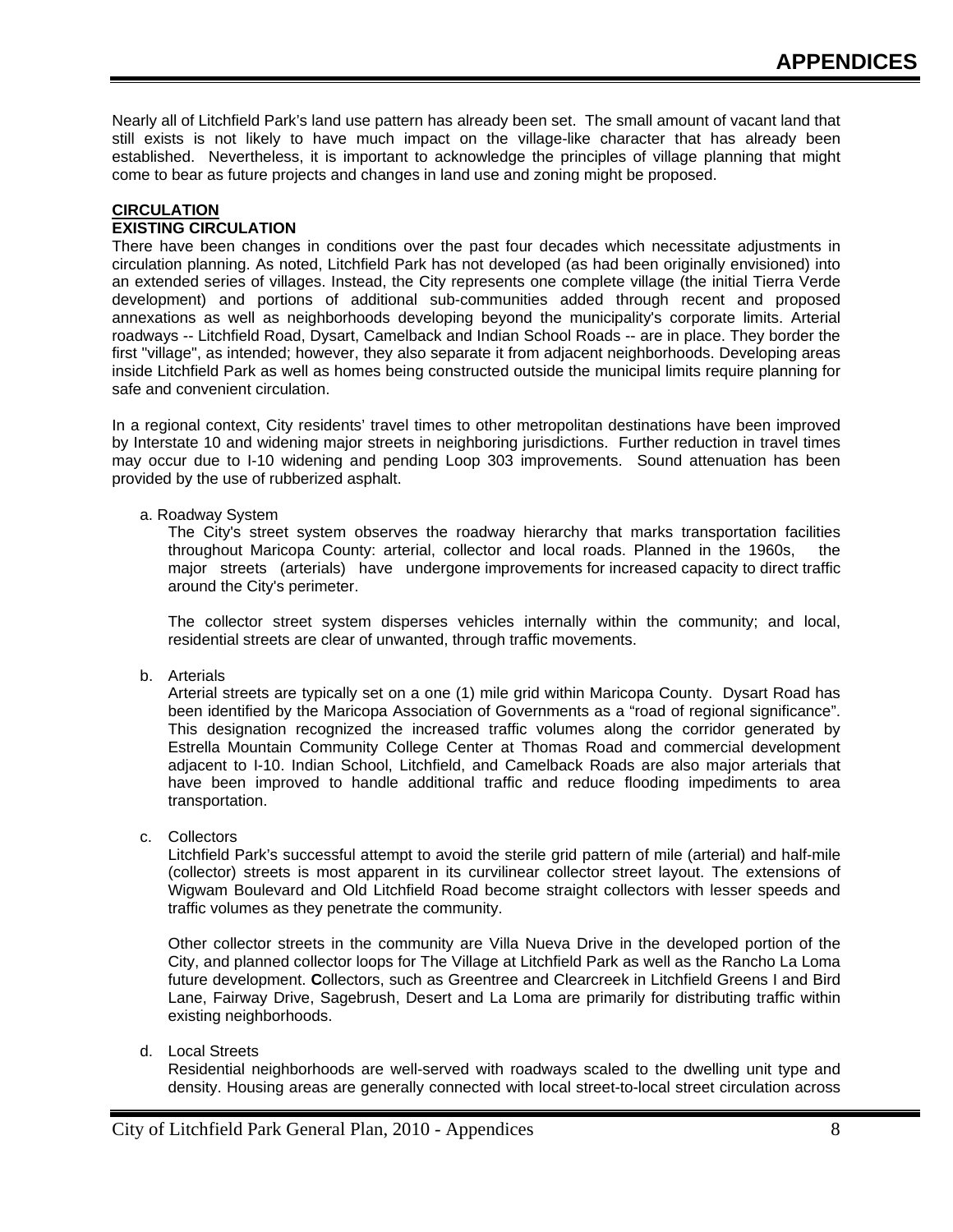collectors which (with the exception of the Litchfield Greens I subcommunity which does have continuous pathway linkage via underpass) permits intra-community traffic movement. Residents can travel to schools, churches, shopping without requiring the use of arterial streets.

Short cul-de-sac and "eyebrow" half circles are utilized throughout the community to create safe internal traffic patterns. These design features, together with the gentle, planned curvature of many streets and occasional planted median "boulevard treatments", establish attractive neighborhood access without allowing automobiles to predominate the residential streetscape.

#### e. Village Alternative: Pathways

Circulation convenience is built into Litchfield Park's development pattern. Alternatives for walking, biking and allowing short trip use for the many personal golf carts owned by local residents are emphasized both in the community's physical layout and in its distinctive residential lifestyle.

The pathway network continues to be improved or extended as evidence of the community's diversified approach to local transportation. The City maintains more capital investment in multipurpose paths per capita than any other municipality in the metropolitan region or State. As a guideline, Litchfield Park has striven to maintain an effective ratio of one (1) mile of pathway for every four (4) miles of local street system. As the City develops, it emphasizes the convenience of pathway systems through comprehensive Circulation Element implementation policies.

#### **OPEN SPACE**

#### **EXISTING OUTDOOR ENJOYMENT ASSETS**

Maintained open space represents thirty percent of the developed community land area. The Wigwam Resort and Spa's five hundred acres of well-manicured golf courses, tennis courts, lawns, landscaping and other recreational uses is the major contributor to the City's spaciousness. Additional properties in both municipal and private ownership are available for public use and enjoyment.

a. Park Facilities

Since the original Tierra Verde village development a quarter of a century before municipal incorporation, the Goodyear master Home Owners Association entity provided and maintained community parks. The City is now responsible for upkeep and improvements in these areas which have been dedicated to the public.

Parks, augmented by the public pathway network, constitutes slightly more than 60 acres. They include active recreation and playing fields; Turtle Park, 8.5 acres, Staggs Park, 4 acres and the Town Center park area at the Library) as well as expanses suited to leisure (Lake Park, 8.5 acres; Camelback Park, 5 acres) and passive or scenic open spaces (Kiwanis Park, 2.5 acres). Approximately eleven acres of new recreational land are dedicated to serve the developing Village at Litchfield Park sub-community.

Additionally, The Wigwam Resort and Spa maintains a five (5) acre park (Scout Park) which is open for use by Litchfield Park residents.

Currently, Litchfield Park significantly exceeds national Open Space Recreational land use guidelines with more than 15 acres per thousand residents.

Requiring open spaces in new annexation areas, as well as seeking park land and improvements is necessary to maintain or increase the City's proportion of park and recreation land per capita. If no additional acreage is added, the City's park and open space facilities may fall well below acceptable standards.

Ideally, reserved open space areas should be provided in increments of about one acre for every additional sixty dwelling units constructed or anticipated. As a matter of policy, Litchfield Park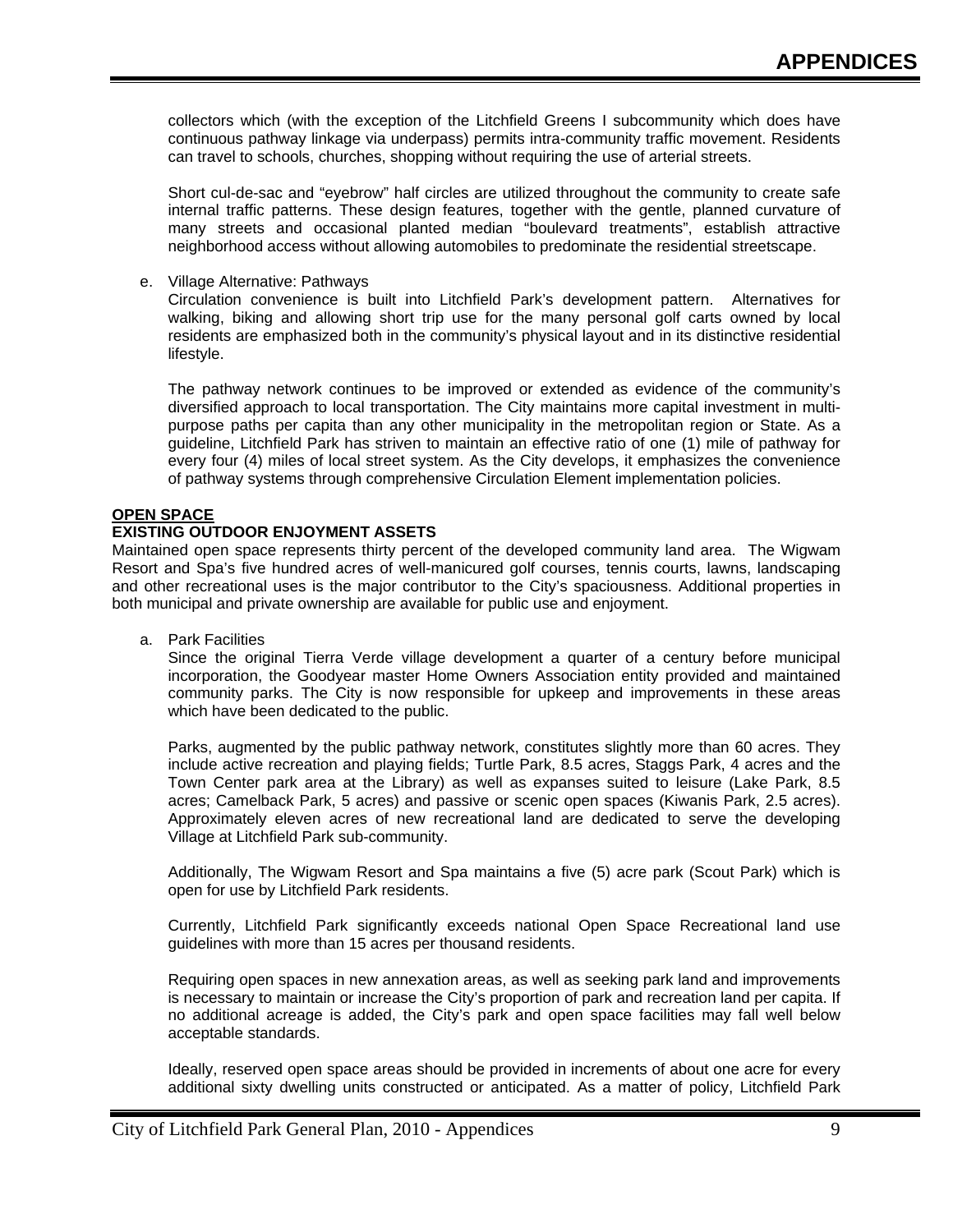advocates that newly-developing neighborhoods outside the municipal limits contain a like proportion of useable open space to prevent overcrowding of the City's facilities.

b. Community Recreation

The City's Parks and Recreation Department offers a wide variety of programs available to residents and visitors. Presently the community offers recreational activities that include: swim lessons, aerobics and tennis lessons. Events sponsored or assisted by the Department range from annual golf tournaments to Christmas in the Park, a pre-holiday celebration that draws over 5,000 attendees.

The Recreation Center structure, with adjacent public swimming pool and tennis courts, contains meeting and game rooms, restrooms, office and storage areas. The Center is pathway accessible and shares a parking lot with a professional office building and the Florence Brinton Litchfield Memorial Library. Although the land is owned by the City, the library is owned by the Litchfield Park Library Association and operated by Maricopa County. It also has a community meeting room available for local events.

c. Pathway System

Nearly eight miles of recreational pathways are in place or planned for alternate transportation modes. From the original village design to contemporary development planning, pathways are an essential -- and distinguishing -- ingredient of the community's General Plan.

Pathways for cyclists, pedestrians or golf cart users are checklist components in all private development plans as well as local government's coordinated planning with adjacent jurisdictions. Newly-developing areas–are expected to address the necessary integration with the City's existing pathway system. Planning cooperation with Avondale and Goodyear is intended to facilitate path connections to schools, particularly the Estrella Mountain Community College Center, and shopping-service areas, such as the Litchfield Plaza located south of Indian School Road.

#### **ENVIRONMENTAL**

Litchfield Park has evolved, according to its founders' plan, into a spacious, orderly civic environment and has adapted to its physical surroundings and climate. Urbanization requires citizens to seek solutions for mitigating the impacts of surrounding growth.

a. Land Resource

Terrain in the community is generally level as a result of earlier agricultural usage. There is little undisturbed, natural area although two parks (Lake and Kiwanis) include maintained wetlands and desert vegetation. A notable exception to the flat topography is Rancho La Loma where thousands of horticultural specimens flourish on hilly ground separating the City from Luke Air Force Base.

Soil contaminants identified from past crop dusting operations were remediated at a site in the western portion of the City. No other hazardous conditions are known to exist.

b. Air Quality

Airborne particulates arising from farming operations no longer constitute a significant air quality factor, although occasional over-seeding and maintenance on the Wigwam Golf Courses can create temporary dust conditions. Maricopa County encourages ordinances prohibiting open burning.

As the West Valley population expands, vehicular emissions have become an increasing air pollution problem. Litchfield Park addresses this concern on a local basis by transportation planning that avoids traffic congestion and by promoting non-automobile trips via the extensive pathway system.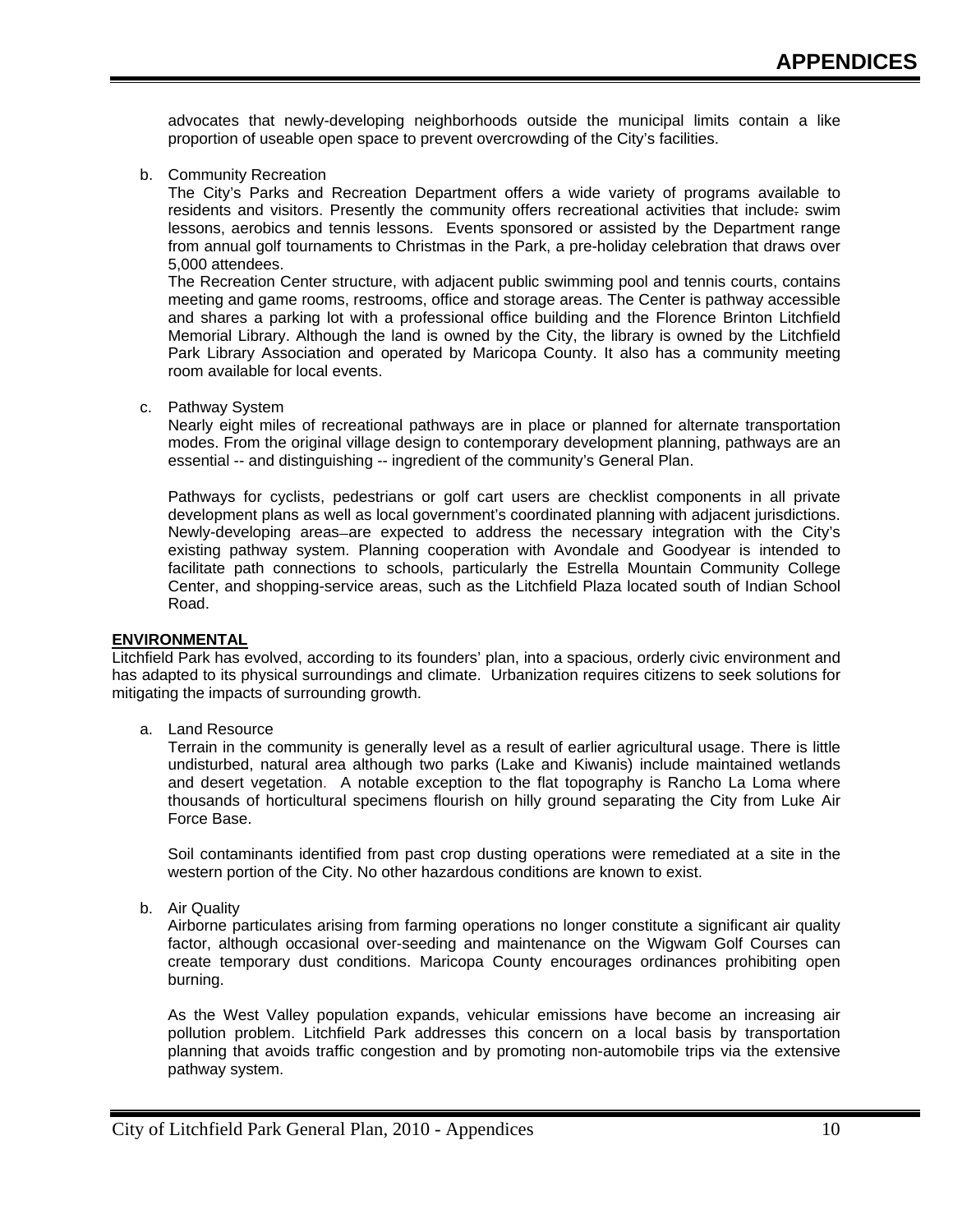#### c. Water Management

Supply and quality of water is not a municipal responsibility. Liberty Water Company, a private provider, is franchised by the State to serve Litchfield Park and vicinity. The City does, however, actively encourage conservation programs. Effluent from Liberty Water Company's water reclamation facility is used to irrigate public and private landscaping and a number of local golf courses.

Stormwater runoff has presented localized problems over the years which have been remedied on a case-by-case basis. Recent drainage master plan improvements undertaken by the Maricopa County Flood Control District, especially the Coulter Channel north of the City, have alleviated spot flooding occurrence. Excess stormwater now drains into the Agua Fria River bed or other managed courses for collection and retention to the south in large basins adjacent to the Interstate 10 right-of-way.

d. Natural Attributes

Litchfield Park's outdoor environment is a "maintained" one. Residential yards, public rights-ofway, the resort properties, pathways and parks require continuing upkeep attention. Even Kiwanis Park's native desert plant materials are regularly tended.

There is wildlife here. Numerous species of birds can be observed in the City, including waterfowl at Lake Park and Wigwam Golf Courses. Small desert mammals live in the more lush habitats located on the Homestead portions of Rancho La Loma.

Scenic views of nearby mountains -- the White Tanks and Estrellas – are spectacular from the City. Areas that have not been subjected to urban development, especially to the northwest with Luke Air Force Base and Rancho La Loma, serve as breaks in metropolitan sprawl. City residents strongly support the retention of Luke's military function, considering aircraft noise a small price for the many advantages derived from the Base as a good neighbor to Litchfield Park. And, as Rancho La Loma evolves into a master planned health care campus, there is a shared intent between the property owner and the community to retain much of the vegetation and habitat established three decades ago by Paul Litchfield on the Homestead portion of Rancho La Loma.

#### **GROWTH AREA**

As the Village concept is adapted to contemporary development realities, the City's planning for residential areas seeks to retain the advantage of nearby amenities and easy access to the full range of community facilities. Newly developing neighborhoods, particularly those that may be added to Litchfield Park by annexation, must continue to provide housing variety, subcore convenience shopping, services, recreational facilities and pathway system connections.

#### **CURRENT MASTER PLANS**

More than a square mile of additional development is planned on the City's west side. Growth from within could occur with planned expansion and diversification at The Wigwam Resort and Spa.

a. The Village at Litchfield Park

The Village at Litchfield Park is currently in its final construction phase. Nearby schools and residential developments in the City of Goodyear are in place.

Boundary adjustments north of Millennium High School added acreage, by annexation, to the Village's projected master planned residential areas.

Master plans for The Village at Litchfield Park were revised to better reflect housing variety, collector streets geared to internal circulation needs and pathway linkages to schools, parks and the community-wide pathway system. Sites along Litchfield Road, north of the Indian School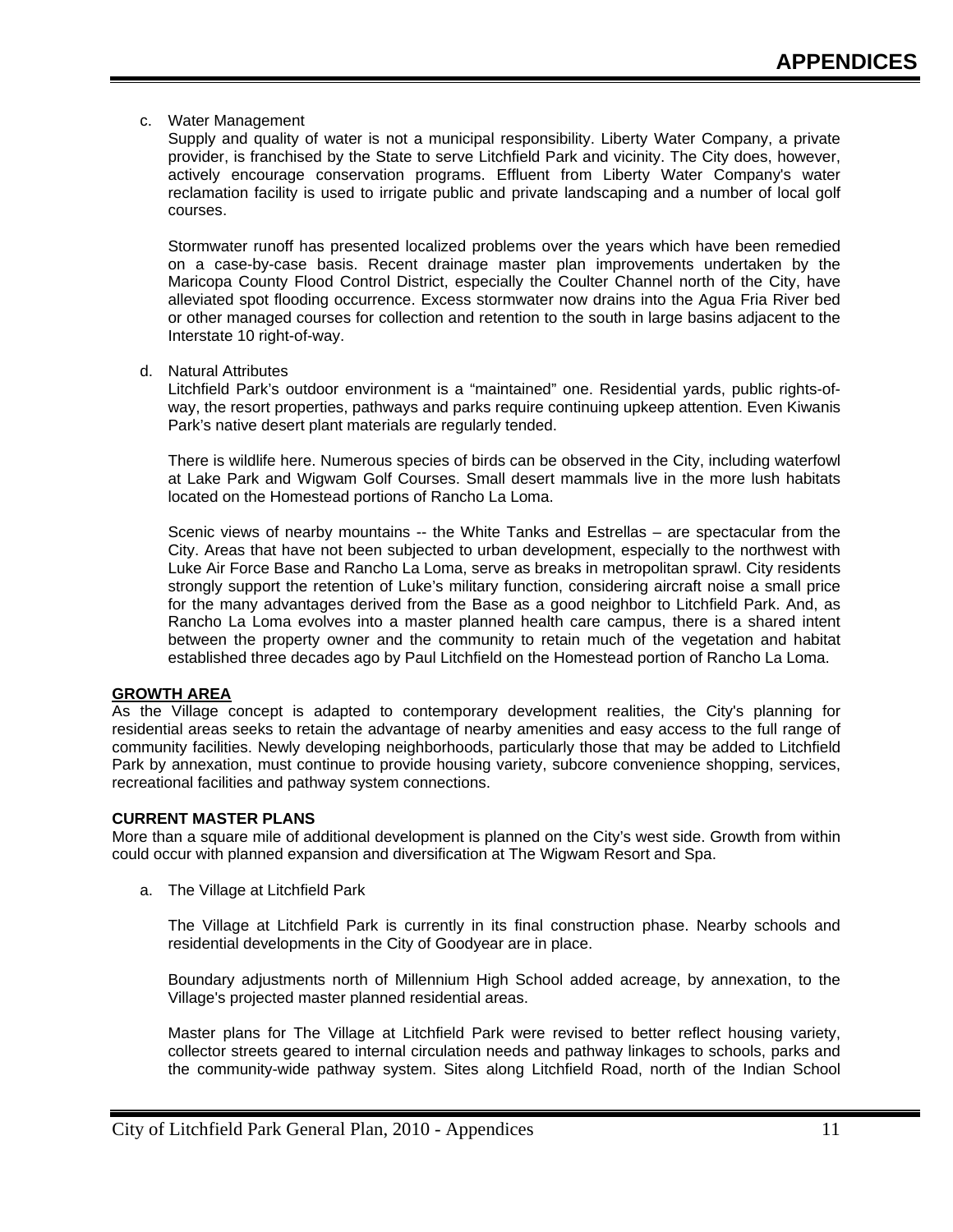intersection, are reserved for future, more intense, commercial development or multi-family residential.

Population increase and attraction of higher income households should improve prospects for retail, service and restaurants as well as professional employment opportunities.

b. Rancho La Loma Healthcare Campus

The Denny family property, annexed into Litchfield Park in the early 1990's, introduced a new, specialized component to community living quality. Rancho La Loma is a creative community healthcare campus built by Sun Health. The Campus is intended as a master planned sub community dedicated to health care.

The Homestead portion of the Campus contains historic structures and an extensive collection of mature horticulture which are being retained as focal point amenities for future, high-quality development. The use of the Campus is intended for health related services, including continuum of care living, all on a single coordinated campus. The campus reflects the overall village concept consistent with the rest of Litchfield Park.

Consideration for future hospital construction, perhaps on a regional scale, is underway. Although major institutional facilities will likely be deferred until later stages of Rancho La Loma's evolution, the campus is already beginning to serve as a significant employment base for Litchfield Park with the planned, near-term opening of medical offices along the Camelback Road frontage.

The land restrictions placed on the Denny Family property requires all development to be health care-related. There will be a need for employee housing and commercial support elsewhere in the vicinity of Rancho La Loma.

c. Resort Expansion/Infill Development

The Wigwam Resort and Spa plans to expand guest facilities. Also, village core retail space revitalization is ongoing. Goods, services and eating establishments attracting both local residents and hotel guests are potential infill improvements.

Vacant lands north and west of City Hall offer potential for future development including retail, office, multi-family residential and public assembly functions.

#### **PLANNED PERIPHERAL DEVELOPMENTS**

Desired economic diversification to add sales tax or other revenues is being accommodated through recent annexations of prospective business sites.

a. Dysart and Camelback

Landowners of the southeast corner of Dysart and Camelback are planning retail and related development in the City of Litchfield Park.

Master planned approaches for these areas allow Litchfield Park the opportunity to integrate them into transportation and pathway systems as well as to benefit from sales tax revenues. Development agreements establish mutual understanding and expectations between the City and developers.

b. Camelback and Litchfield

This site of approximately eighty acres at the northeast corner, across from Rancho La Loma, has been annexed with a supporting Development Agreement. The site's size and major arterial crossroads location offer the opportunity to provide retail commercial and office uses, to integrate multiple businesses and a mix of supporting uses, to support the development of the Rancho La Loma Healthcare Campus to the west, and to implement community economic development goals.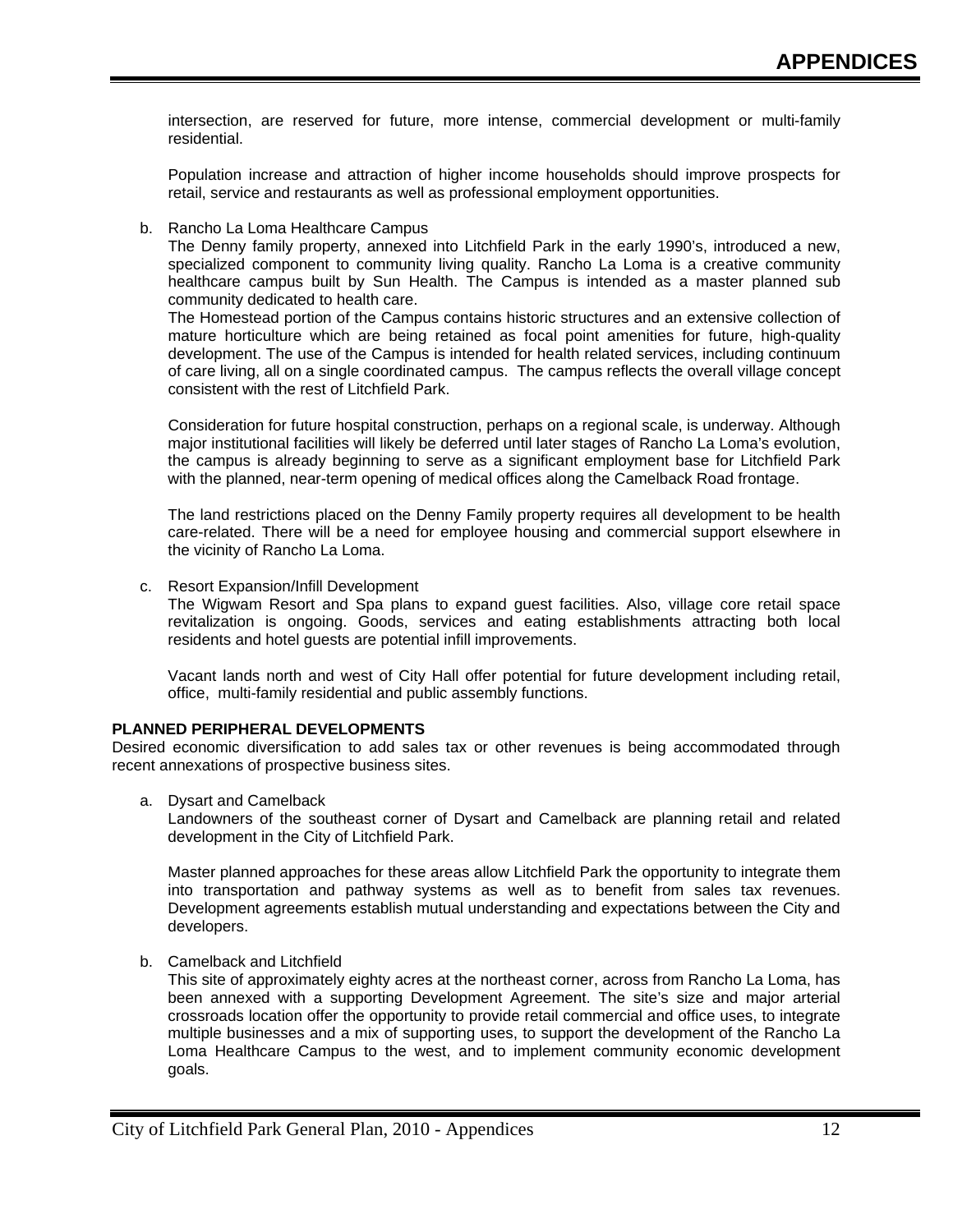#### **COST OF DEVELOPMENT CURRENT DEVELOPMENT COST ASSESSMENT**

#### Litchfield Park has adopted a Capital Improvement Program (CIP). The process is intended to include annual updates for purposes of reconsidering project priorities as well as re-estimating their costs.

Creative financing mechanisms are available for infrastructure investment. Community Facilities District (CFD) funding is one technique for paying to meet new facilities' demands. Accurate cost-estimating is essential to determine whether new homes will be affordable.

Municipal engineers are responsible for monitoring costs (labor, materials, and land) for infrastructure and other public facilities. These components, in current dollars, should be applied in calculating CIP estimates and order-of-magnitude capital investment required of land developers.

#### **WATER RESOURCES**

#### **LITCHFIELD PARK WATER SUPPLY**

Ample water was supplied for crop irrigation by both the Roosevelt Irrigation District and the Airline Canal in the vicinity of Litchfield Park. Potable water to serve domestic demand had historically been obtained by pumping groundwater.

a. Provider Resources

Liberty Water Company owns and operates Eight (8) active wells. Three additional wells are under development. None of the wells is within the Litchfield Park city limits. Current annual water production is 7.2 billion gallons for treatment and distribution to customers. The Palm Valley Water Reclamation Facility can process approximately 4.1 million gallons of water per day.

Water consumption billed to customers (allowing for leakage and unmetered deliveries) is 122 gallons per person per day on the Liberty Water Company system or approximately 737.8 gallons per day per residential household (assuming a household size of 3.2 persons). Estimates provided to the Arizona Department of Water Resources list daily per capita consumption in Litchfield Park at 350 gallons. Higher use in the City is ascribed principally to landscaping and turf recreation areas, although the golf courses do not draw on the Liberty Water Company system. Water used for golf course maintenance is provided under a Suncor/Wigwam contractual agreement.

b. Projected Demand

The Arizona Department of Water Resources requires developers (and providers such as Liberty Water Company) to demonstrate the availability of an assured water supply. A forecast population of 15-17,000 persons would be expected to require the system to double its production to serve the City alone. Accordingly, Liberty Water Company plans to add 1-2 new wells each year for the foreseeable future.

c. Water Management

Litchfield Park is an active participant in water management. The City has installed low water use plant materials in public rights-of-way. Recycling measures and installation of water-efficient plumbing fixtures are encouraged.

Liberty Water Company operates a state-of-the-art water reclamation facility south of the City, near McDowell and Litchfield Roads, which ultimately will be able to process 8.2 million gallons per day. This capacity (along with a second, future facility expansion) will be sufficient (14-15 million gallons per day at buildout) to sustain growth projections for Litchfield Park and vicinity. Treated effluent **is** reclaimed for landscaping irrigation, golf courses and decorative lakes.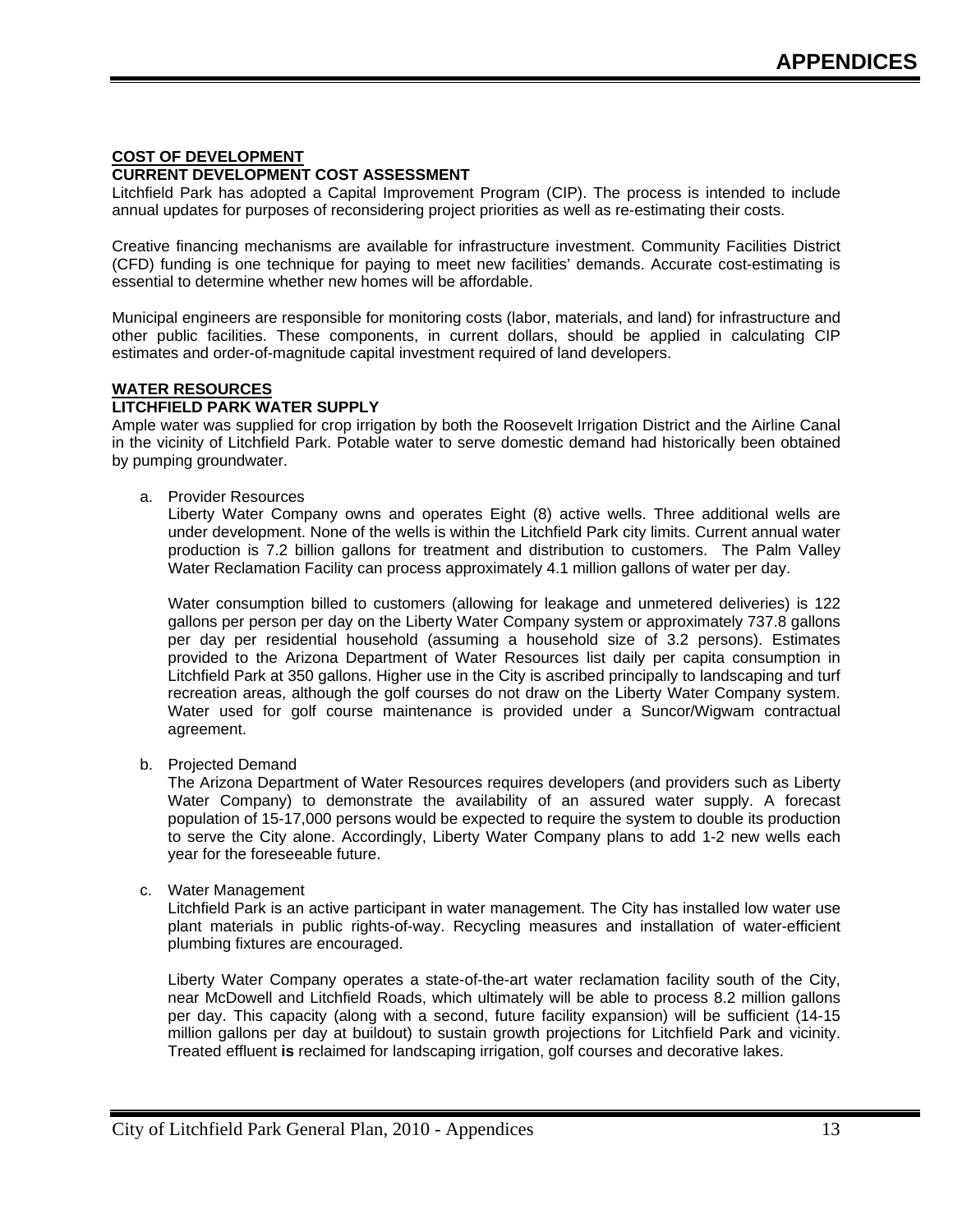\* Information included within the Water Resources Element was verified by Liberty Water Company representative Brian Hamrick, P.E. Senior Project Manager, Algonquin Water Services, LLC.

## City of Litchfield Park's 2008 General Plan Update-Citizen Participation Plan Compiled comments from website survey

## 6-point Question Responses

1. What do you value most about your community?

- The small town feel. Its uniqueness in a sea of cookie-cutter communities. The people that grew up here and came back. The accessibility and competence of our elected officials and city employees.
- Small town, "park like" atmosphere. Feeling of being safe and being in a resort town. Responsive leaders. Town special events.
- The ability to park my car when I get home and have a well shaded safe way to get around the city on foot or using a bicycle.
- I love the neighbors and how this town has the "small town" atmosphere. The development of more restaurants is a nice addition to the community.
- The small-town feel, lovely landscaping, special events throughout the year, the parks and new large planters naming the park.
- Beauty, peace, restfulness, small size.
- Small town, close nit community, beauty.
- Small town America.
- Historical Downtown, High level of Landscape, Sense of community, mostly family homesteads.
- The small community feel in the middle of a metropolitan area.
- It is a place where people care about one another, whether they live or work here, their street, their neighborhood, their parks and open spaces, their businesses. That it is a refuge from the hustle and bustle of the surrounding cities.
- Unique nature of the city-small town atmosphere. All the amenities in our city the parks, rec center, library, restaurants, drug store, etc.
- The rec programs, small town feel, security, active downtown, restaurants and entertainment downtown, vegetation and parks.
- The beauty of the surroundings. But also, knowing so many people within the city. Different ages and walks of life and all from working with them through the schools, churches and community events.
- The foliage and the bike paths.
- The people, beautiful parks, lake and walking paths. LP still has a little bit of a small town feel to it where you can get to know your neighbors. I love being able to walk to the library and the recreation center.
- Our small town values, and how friendly most of our residents are.
- Beauty of the neighborhood, quiet nights, friendly people.
- The proximity of the elementary school to the homes and the availability of the Rec Center and its programs and the proximity of the library.
- I value the atmosphere and pride of ownership that is shown by the home owners.
- The fact that it's small, quaint and uncongested as well as the beauty of the lush landscaping and palm tree-lines main roads.
- Small town feeling of being able to know all your neighbors.
- Small town feel & pathways.
- It is small. It is well kept. It is green. Numerous parks. Good school. It is quiet.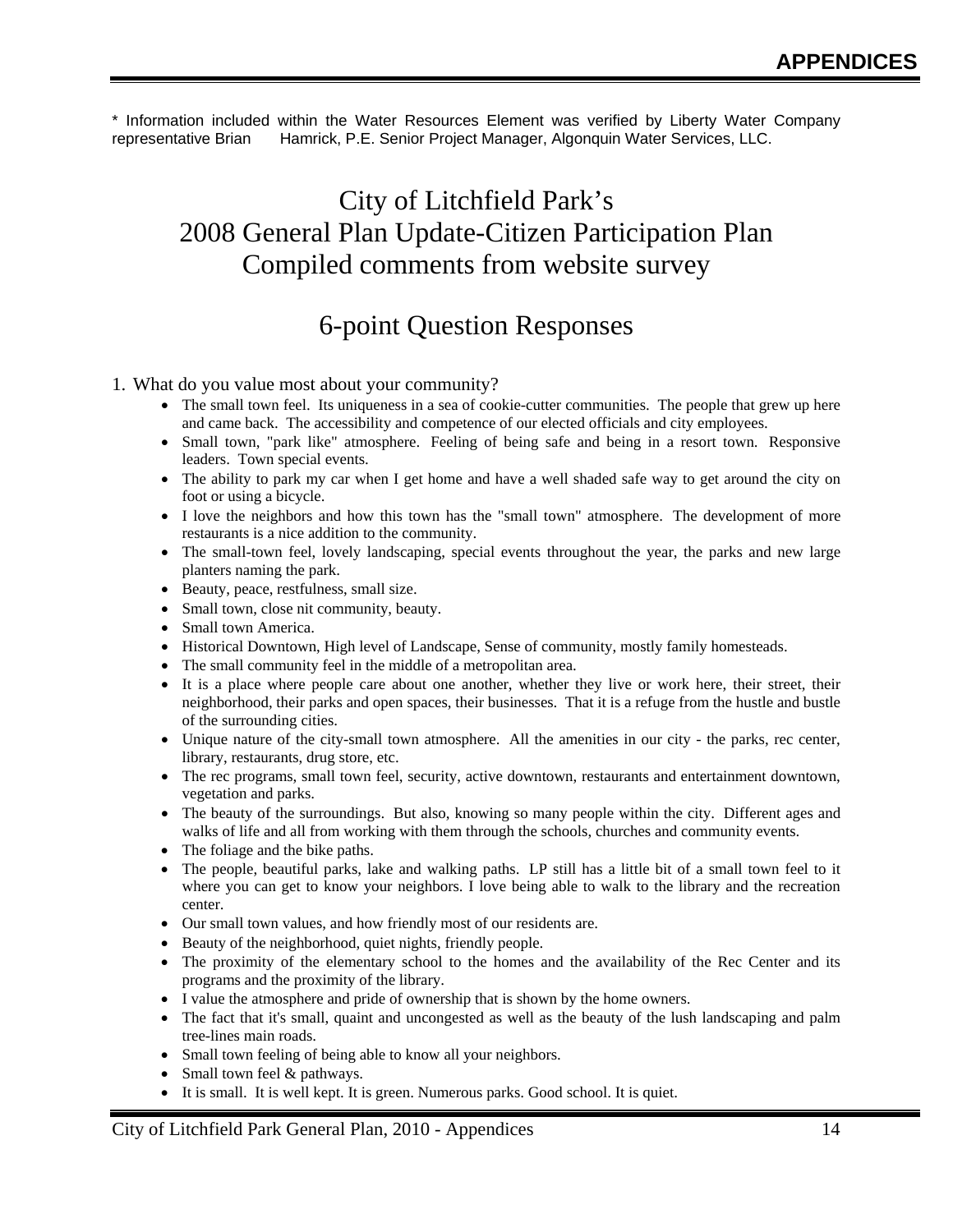- That it has a small town feel in the middle of what is becoming a bustling semi-urban area.
- The small town feeling in our little oasis.
- The small town feel in the midst of this metropolis, the neighbors out walking, running and riding their bikes, the parks and pathways, the little downtown area, the beautiful Wigwam.
- It's a safe, clean, small community where several people know each other and respect their neighbors. It also is oriented to middle age to older residents and not to a young teeny bopper crowd. I live in the Greens, but feel the same about the rest of the town. Also the Wigwam...we have breakfast there every Sunday.
- The mature trees, a sense of community, and identity clearly defined from the surrounding cities, and the small town atmosphere.
- The people and relationships.
- Small town feeling.
- I enjoy the feeling of a neighborhood where adults and children can meet and feel safe whether walking, biking, or just enjoying the parks. Not having to worry about one's safety.
- Small town atmosphere and beauty of the community.
- The small town atmosphere and the quality of life.
- Stability in a rapidly changing geographical area. It's great to have new development however; it seems to bring new problems like congestion, traffic, crime, etc.
- The sense of a small close-knit community, that's safe.
- Generally quiet.
- Safety and the quiet neighborhoods.
- The original village plan is certainly a major contributing factor to what makes Litchfield Park unique and very appealing. Much of LP's "livability" is due to this village concept. The closer the general plan remains true to this vision, in light of new growth and development, the more likely LP will retain its appeal.
- Small size which contributes to community pride, good neighbor relationships. Landscaping which makes the community unique and beautiful, making it a wonderful place to live. Excellence in schools and community programs.
- The quiet, small town atmosphere with the safety of all residents a primary concern.
- Litchfield Park PROPER safe, peaceful.
- Village Allepo Park Greens - NOTHING - they are snobs.
- Its individuality and how all ages are welcome and participate.
- Feeling safe, quality of life, nice neighbors, Wigwam Resort, smallness, beautiful (love the palm/orange trees on Bird and Old Litchfield Road), well kept private and public areas, the beauty of LP church and our school, our outdoor concerts at the Wigwam, our Native American fair, and our Country Fair (renamed but I still like the old name,) our bike and walking paths, our sidewalks, the streets with the common green median area, our community is unique, our many parks, and our lake, and our library. One story homes in the "original" LP one square mile.
- Clean, neat, safe, high property values.
- The nostalgic, hometown feeling that my husband and I both had growing up in NJ and OR. It's clean, presentable, and offers wonderful schools and recreation for our children.
- The smallness and feeling of the village. I like the fact that we don't have an HOA.
- The community feel, tree lined streets, close proximity to activities. I really enjoy the feeling of safety for my kids... that they can explore the neighborhood and parks. The schools are the best!
- The friendly, close-knit feeling that comes from knowing your neighbors and taking pride in your city. This is a great place to raise kids.
- Our schools, community activities for children and adults, recreational areas within our community, and security and safety.
- The city center including the restaurants, recreation center, library. Also value our pathways and parks.
- I love my home-- I doubt that there's any other place in the valley where we could afford to have this house on this large lot ( 1/2 acre ) with 220 ft. of golf course frontage on a peaceful street in a beautiful town like this. No way!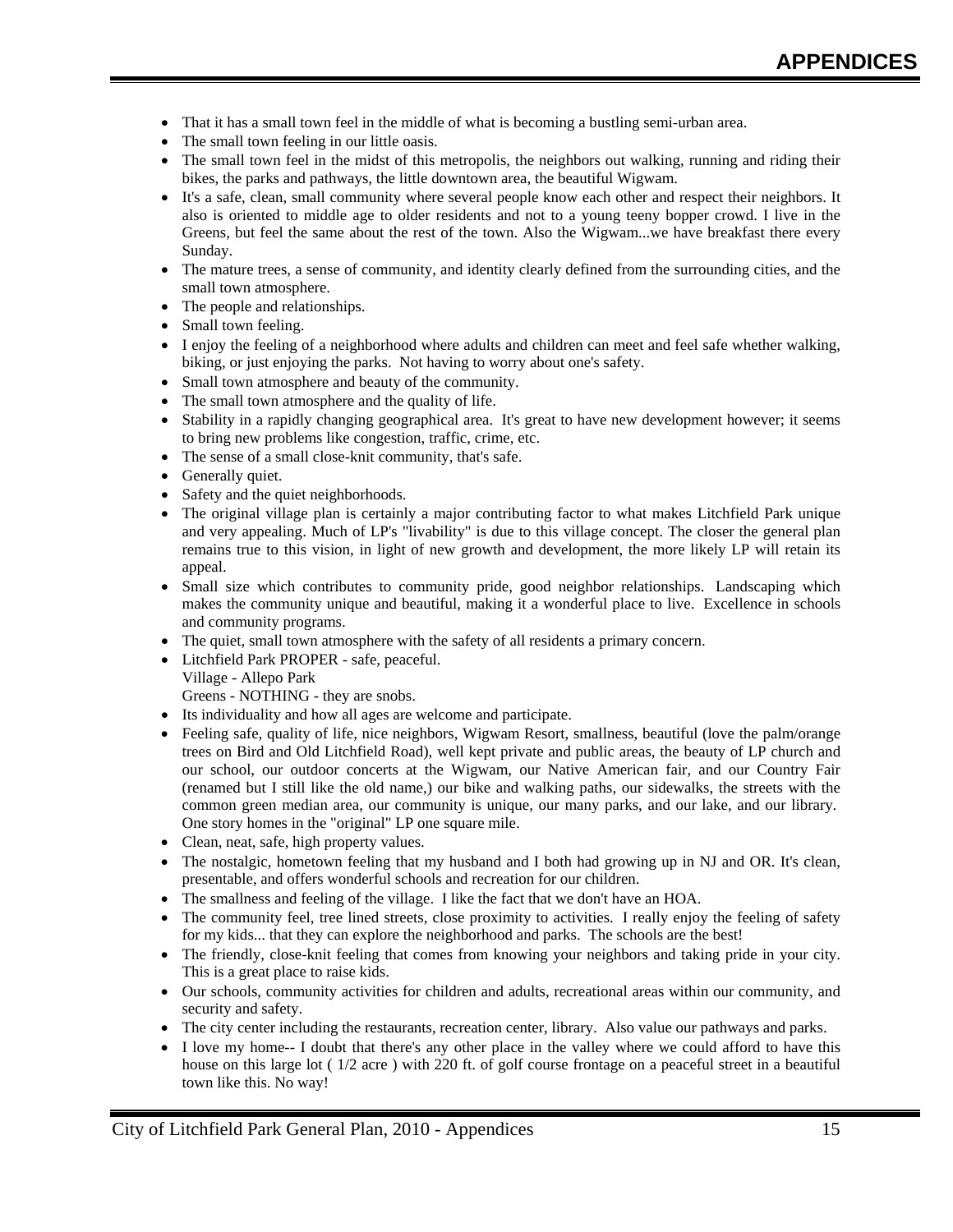- The small town, pedestrian feel to this community.
- LP is a safe, quiet, lush, family oriented community with well maintained parks. It is a small oasis in the desert.
- Small Town atmosphere, little traffic.
- The trees, the parks, the Rec Center, the wide streets and friendliness of neighbors and the beautiful resort.
- It's small with a rich history. It is close to my employment. I enjoy just taking a walk around the park and feeling secure.
- The difference between it and the surrounding cookie-cutter communities. No HOA's. No one sending me a letter complaining that my garage door was open for an hour. Privacy.
- The greenery and small town feel… well-manicured lawns, friendly waves from neighbors and feel of living in an oasis. All custom homes. Relatively quiet and very safe. The bike and walking paths.
- Aesthetics.
- Sense of small town and community with the neighbors. I like the beautiful city landscaping, park and lake area.
- Recreation opportunities (especially the rec center), quiet family environment, safe environment and ability to walk to all rec, business, and school activities.
- 2. What do you like least about your community?
	- We don't always take FULL advantage of opportunities to maintain our uniqueness/"standards". Sometimes we cater to the status quo around us. EVERY "project" has a huge impact on our small community and we ALWAYS need to be mindful of that.
	- No standard code enforcement or CC&R's. The decline in appearance despite code enforcement efforts. Property values have declined and people looking for towns without CC&R's come here because they don't have to follow the strict rules. I would like more police presence.
	- The rumors of courting big box stores to locate in our city.
	- Paying an additional fee for Rural Metro.
	- The new black street lights/inefficient new curbing near town's center and low citizen input into town matters.
	- Encroaching lawlessness graffiti, drugs, destruction of property, violation of codes.
	- No LP provided city services like fire, police, and trash pickup. It seems like everything is contracted out somewhere.
	- Not enough enforcement of laws regarding people keeping their homes and yards in order. This affects the beauty of the city as a whole and adversely affects property values.
	- Lack of Commercial development to generate a greater tax base. Contracted Fire and Police Service.
	- Uneven enforcement of laws, no association to help enforce upkeep of properties.
	- That crime is starting to become more commonplace. That the "warehouse apts." south of the Scout Lodge continue to deteriorate and gather more and more junk and material, a real eyesore.
	- Not having our own police and fire department. Our entrances to our city (except Dysart) need improvements and walls need to be finished. The city seems to be partitioned off into 3 or 4 areas (Old Litchfield, Greens, and Village).
	- The state of the rec center (needs to be updated) and library. The tiny recycling container.
	- The speeders are number one.
	- Lack of ordinance compliance.
	- Lately, the lack of police patrol since we hired the Sheriff's Dept. Avondale Police Dept. did a much better job. The graffiti is getting worse, trash is being left in parks and folks are not picking up after their dogs.
	- The way some people are trying to expand us into a large and expensive city. Growth for the sake of growth is often counterproductive for the existing residence.
	- The house on Bird Lane that looks like a Taco Bell on steroids.
	- The length of time it is taking to up-date the Rec Center. Also the empty lot that is south of the Church at Litchfield Park...why can't something be started or constructed there?
	- I don't like that there is not much culture diversity in leadership or city staff.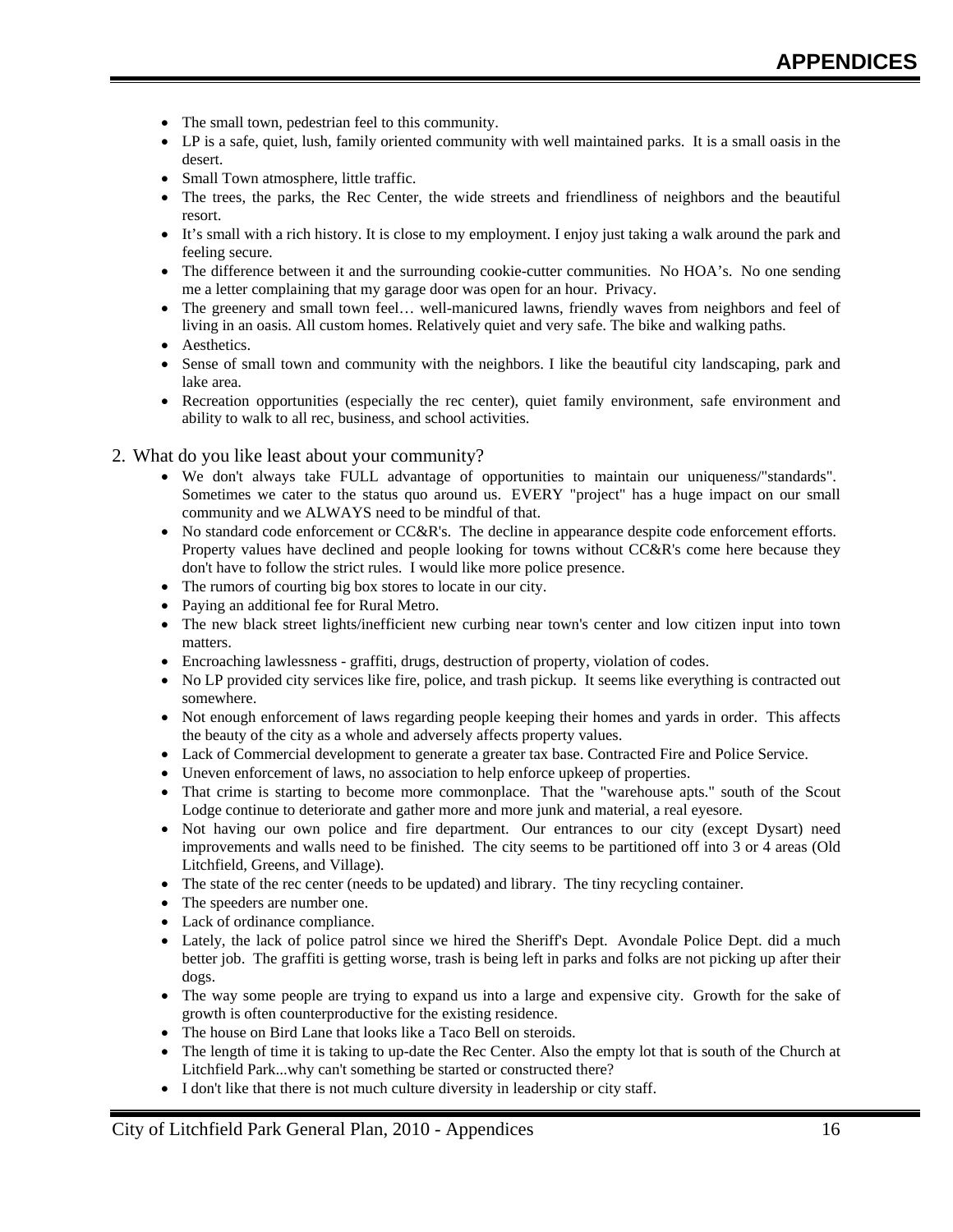- Being from the East coast, I do not understand not having a police/fire dept of our own, yet we pay municipal taxes for what? Not sure - the schools, roads?
- Small town politics with some elected officials having a predetermined agenda which they are not willing to compromise on. Their reply is to continue to do more surveys!
- Too much govt interference with people's rights.
- Speeders on Bird Lane and Old Litchfield Road.
- That it sometimes seems regressive instead of progressive.
- That we have to share our zip code with the surrounding area where there is crime etc.
- Speeders racing down Old Litchfield Rd and the general lack of respect for the laws.
- The lack of upscale shopping in the town center. I'd love to see an Apple Store there, as well as an AJ's. Having to pay Rural Metro for Fire Services is an annoyance, but not a major one. Lack of rapid transit is also a concern (although it's a general Phoenix concern as well). I would love to have a Metro system like Washington (although the Phoenix center is too diffuse).
- I wish there were more young families. There is a large segment of the population that is really up in years that is disproportionate to the rest of the age groups. Since so many of the elderly citizens leave for a good 4-5 months of the hot weather, it leaves a town feeling a bit like a ghost town.
- The sheriff's department.
- Unrealistic expectations of residents and several what you might call "snobbish".
- Not enforcing the city codes when it comes to property, i.e. growth of weeds in empty houses, neglected pools, storing non-operating vehicles, boats & trailers visible from streets.
- The erosion of a formerly vibrant "downtown." When I moved here in 1970, the downtown was bustling. It had a full grocery store, a full drug store complete with a well-used soda fountain, a bank, a post office, and a clothing store, none of which exist today. It was a community where you could have your first grader hop on his or her bike and safely go to the store for a loaf of bread, and elderly citizens could attend to most of their shopping, doctor and dentist appointments, check out a library book, and relax at the rec center, etc. without having to drive a great distance. Friends would run into each other as they picked up their mail at the post office (no home delivery), and now I even hear rumblings about getting rid of the rec center. That is so sad.
- Slowness in getting the fence completed around the city.
- Infrastructure seems to be aging. Some of it is being addressed (new wall, roadways, etc.) but some of the parks could use an update and some of the paths are "aging".
- The lack of commitment to maintaining infrastructure, namely the roads, perimeter fencing, and community **pool**

I live on Oro Vista and our road is deplorable, not at all on par with the upscale housing on our street and basically downright unsafe for walkers and bikers. How does the leadership of this community justify 2 renovations of wigwam blvd, millions for city hall and relegate us to the equivalent of a dilapidated country road?????

- No police or fire of our own recycling program not available to apt. and condo complexes.
- It is not gated.
- Surrounding developments have transformed Litchfield Park from an oasis in the desert to an urban area very reminiscent of southern California. Whether the vision of the original multiple village concept was lost prior to incorporation, due to strip annexation by our "sister cities", lack of foresight by previous LP City Councils, and/or a combination of factors of which the average resident is unaware, the developments surrounding LP do not at this time lend itself to a sense of community. With growth has come crime. Safety is a prime concern.
- Ugly large houses built outside the ambience of the community and without regard to neighbors. We are not Scottsdale and do not want to be!!!!!
- People making changes that do not need changing.
- Seems like Litchfield is becoming an HOA and not a community. Hate the condos/apts over at the village. No one bothered to watch how many investors bought there. BAD mistake.
- How it is beginning to look shabby and rundown. The infrastructure is falling apart.
- The encroachment around us, more crime starting, private home owners that do not keep up their yards, the eye sore between the church and Wigwam parking lot.
- Missing sidewalks the ghetto area near Dysart rd. / Glendale.

City of Litchfield Park General Plan, 2010 - Appendices 17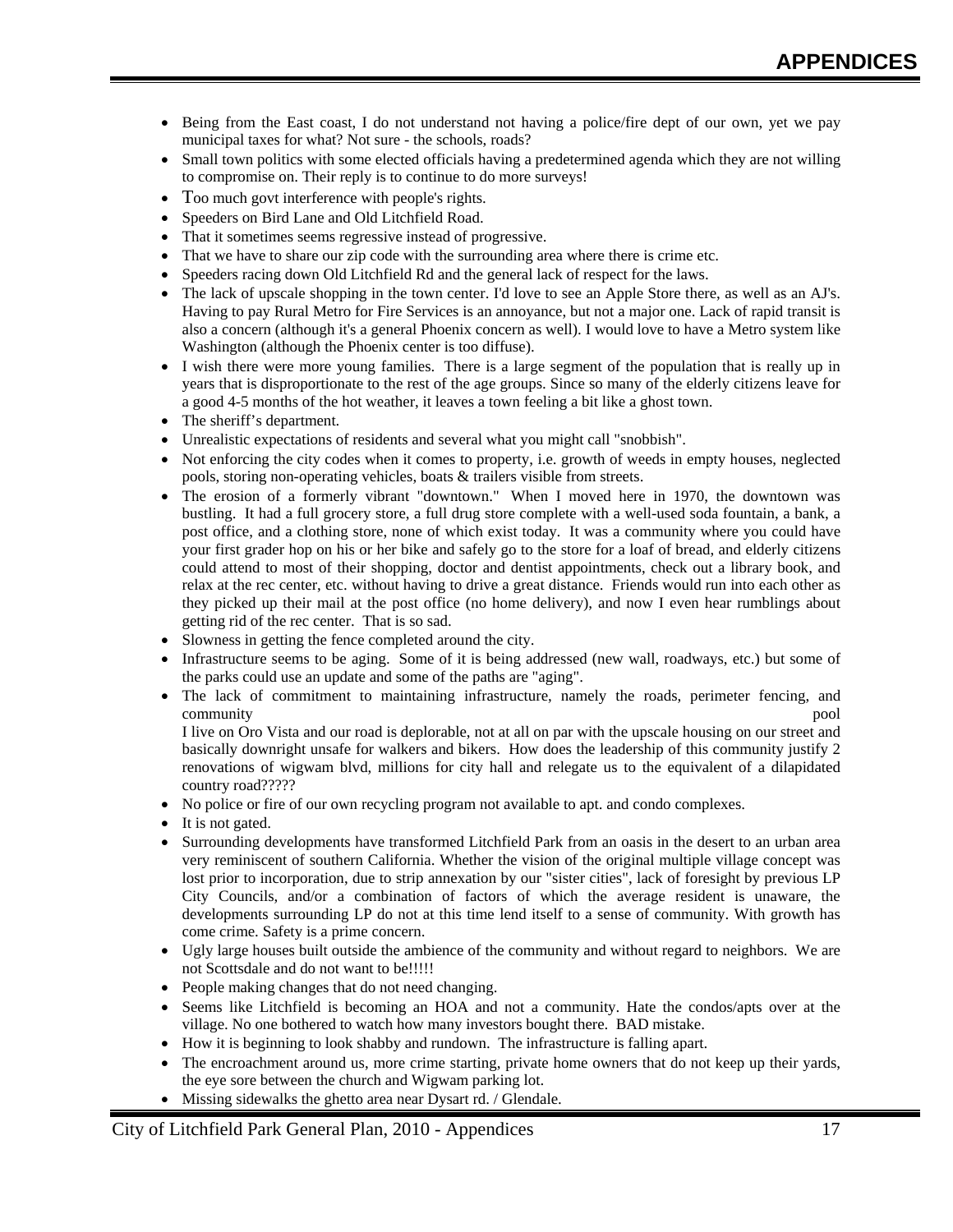- Nothing yet.
- Fences- we never meet the neighbors or sometimes never see them because of the fences.
- The townhomes to the southwest of the community. They are poorly maintained and a lot of rentals which brings in residents who don't maintain the property to the same standard as others.
- The increasing amount of traffic (specifically, cars going WAY too fast down Villa Nueva and Fairway Drive) and the traffic-related noise pollution that has resulted from expanding Indian School Road. Also, our recycling company doesn't accept glass, so is there any chance we could get a glass container dropoff bin nearby? Right now, my husband and I have to drive all our empty glass containers to Glendale just to recycle.
- That residents were not open to the 90 gallon trash container. I would rather have the 90 gallon container at the street curb than place bags of trash that could be vulnerable to neighborhood cats or other animals with the ability to puncture the two or three ply bag. I am tired of the neighbor's refuge blowing into my yard. Guess who has to pick it up? It was not the neighbor. Recently the City of Goodyear placed these types of containers for both recyclable and the regular trash pickup. Goodyear offered two sizes of containers due to so many folks that requested the smaller unit who reside within the retirement communities. Please note that this became a success within that community. Sooner or later, due to the advances in technology L.P. will be forced to upgrade their in the ground containers to a 90 or 60 gallon container because their will only be one operator on the refuge vehicle. Increased fuel prices will also cause these vehicles to drop additional workers that once performed the manual labor and the refuge vehicles will be equipped for automated pick-ups only. This will also help stop trash being blown away into neighboring yards from over field tin cans. L.P. please uniform your refuge pickups!!! Thanks
- With regard to some residents...even if you don't use every facility as a whole they (the facilities) give Litchfield Park the 'community feel' which raises the housing values and creates a real town feel. If we don't have these, we are like every other development surrounding us.
- The growth and attendant traffic and crime that has diminished the quality of our lives as soon as we set foot outside "The Park ".
- The level of police protection.
- There isn't a central downtown location for shopping. Dining is limited. There is no community clean up day. This is consciousness raising plus you had an opportunity to meet new people.
- The state of Wigwam Blvd (Indian School to Neolin) which needs resurfacing.
- Empty lots that owners talk about developing but it appears to just be talk. Some low income homes/apartments which attract lower class personnel.
- The proliferation of traffic lights every half block, and stop signs at our roundabout. They should be yield signs. Having used roundabouts in Europe for years, I know this will fall on deaf ears in America. I'm just glad you didn't make it a traffic light. Please don't add any more traffic lights to our neighborhood roads! We have enough! Litchfield Road has turned into Bell Road and I now shop elsewhere to avoid the feeling of being a lab rat in a maze.
- Neighbors that don't take care of their lawns. The slow pace of development in the downtown area.
- Lack of public awareness. A % of the people I meet don't even know the name Litchfield Park.
- Harassing letters from the city regarding a nuisance ordinance that was implemented after I moved in. We like to go out of town and the grass does not get cut EVERY weekend. My entire neighborhood is unhappy about this. Lawsuits are being discussed.
- Lack of upkeep on rec center and lack of support for rec center from city (facilities and funding).
- •
- 3. What makes Litchfield Park "unique" when compared to other Arizona communities?
	- The foliage, the variety of housing including bigger lots, the history and the fact that individuals can still make an impact in the community.
	- The reputation of being a small, upscale resort town. With the decline in property values, I see that slipping away.
	- The sense of community.
	- The city is beautiful and a wonderful place to take a walk. The residents are always so friendly.
	- The "village" feel and having a resort in the middle of town.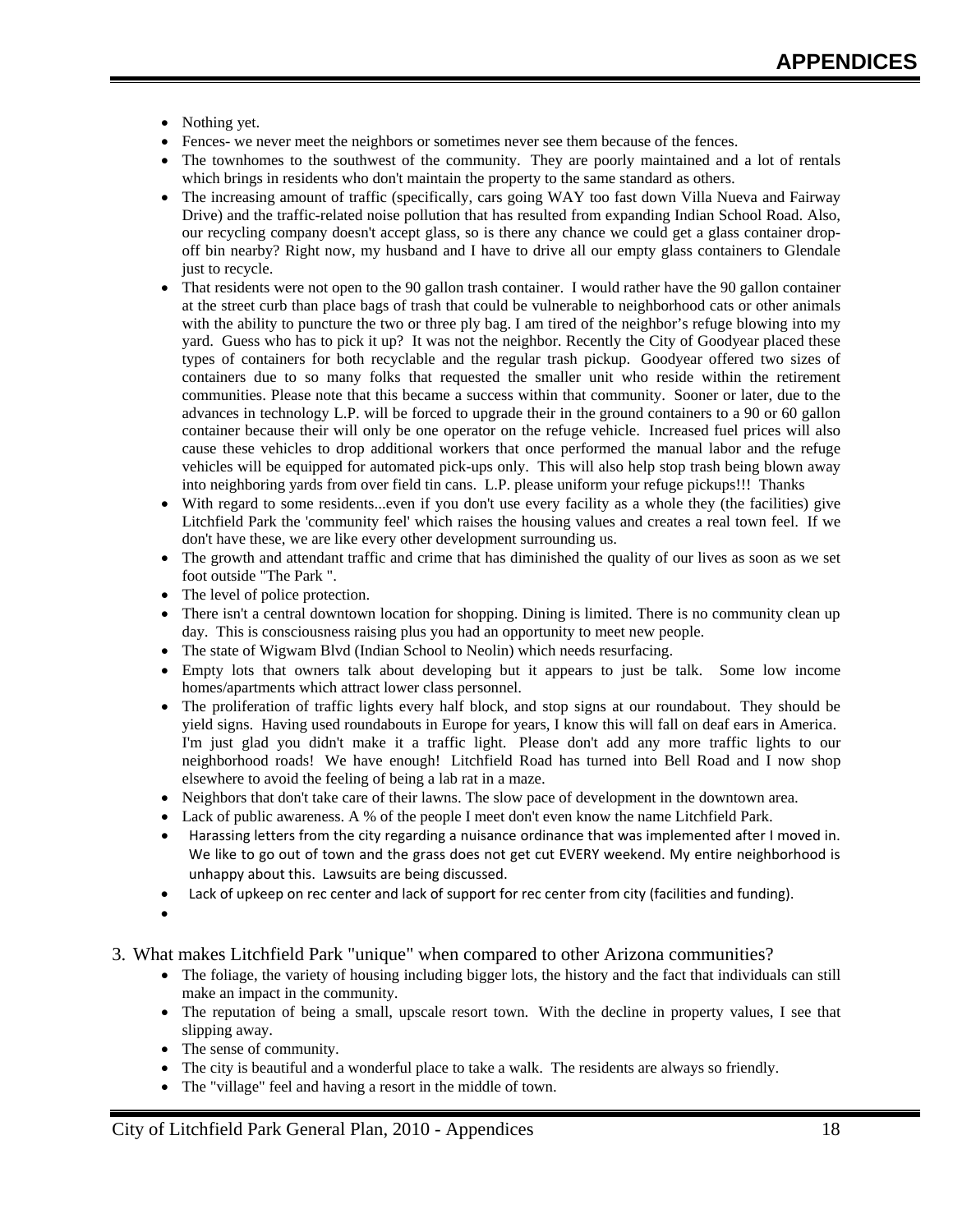- It is an oasis in the middle of an exploding housing expansion.
- The Wigwam hotel, there's nothing like this anywhere in AZ.
- Size, people.
- Small town ambiance, family orientation, great schools and friendly people. Three golf courses within the 3 mile area of our community.
- The historic significance to Arizona history.
- The natural beauty that surrounds you every time you step out your door, take a walk or turn off of any of the major arteries leading into the Park. Also, that when there is a problem or question that I need someone from the City to help with, it is solved or answered almost immediately - even the City Manager will call you with an answer, personally. What other city does that happen in? That we have 3 churches and 6 or more parks and miles of walkways to encourage people to get out of their cars and exercise.
- The different styles of homes next to each other with parks in ear area. The cart path system.
- The rec programs, small town feel, security, active downtown, restaurants and entertainment downtown, vegetation and parks.
- My kids know three generations of families and so many of the houses have a family name attached to it. Oh, you live in Mr. French's house.
- The people.
- It still has a small town feel and where you actually get to know your neighbors along with other people in the community. I also love the history of Litchfield Park. The Wigwam Resort is another unique asset to Litchfield Park.
- We are a well established community, and a very desirable place to live for retired residence and also the young families raising children. Our property value do not change as radically as most other communities, making it a very desirable place to reside.
- Unique.
- Businesses, schools, libraries, rec center as being so available, (distance wise that is.) The bike paths too. And the lake...it's beautiful and the many parks so close to homes.
- What makes it unique is the quality of lifestyle and homes in the neighborhood. The homes are all different, huge lots, and tooonnns of greenery.
- The fact it is limited in space which hopefully will help to preserve its current pristine state as an uncluttered, uncongested and beautiful little community. Retail, builders, etc cannot come in and destroy the culture of what Litchfield Park is and has been for years.
- Rec center, lake, Wigwam, walking paths, parks.
- The Wigwam.
- Small town atmosphere-- neighbors are on city or school boards/commissions/government and in-ground trash cans.
- We are a small community, and we will stay that way because we are surrounded. We also have the opportunity to build a modern and unique downtown. Many other cities have an older downtown that has to be rebuilt.
- The Parks, the rec center, the Wigwam the home town feel.
- It is well established therefore it has large trees, lots of green and for the most part well kept. Also, the houses are all different. It is not like the cookie cutter developments that surround us.
- The small size and town center concept. Verrado seems to have tried it, but perhaps not as successfully. I don't think we want to get much bigger.
- The mature stands of trees, generally well kept homes and lawns (although this is becoming less so as many homes are now unoccupied and look abandoned), and the little downtown area. Having many of the homes surrounding the golf course makes for some wonderful open space views.
- We still maintain that small-town feeling.
- Outside of being small and lacking the services of larger communities nothing.
- We have lived here for twenty-seven years and the friendliness of the people and pride in their neighborhood.
- Nothing any more.
- Small size and closeness of community.
- Size obviously and community spirit. People seem to be proud to say they live in Litchfield Park.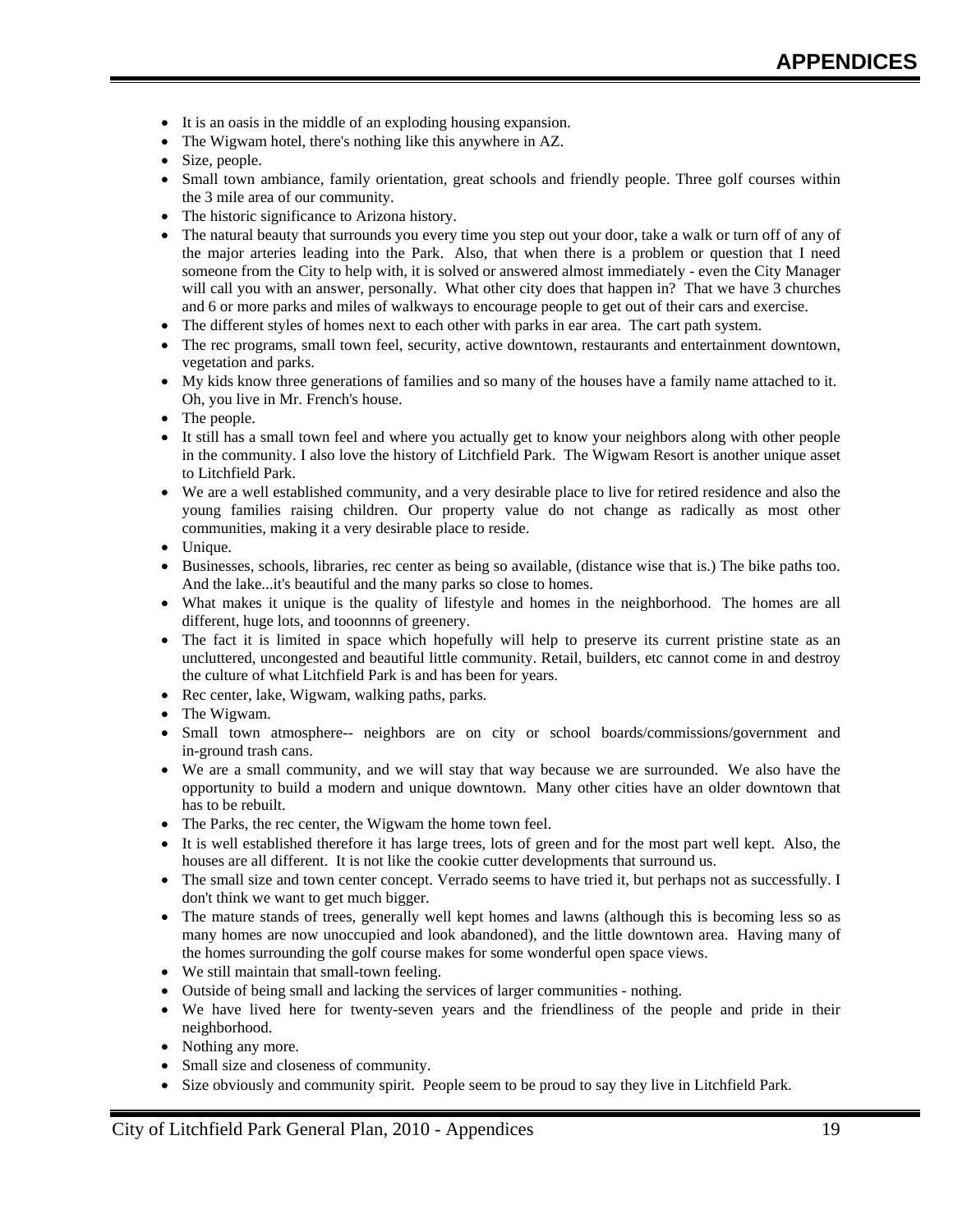- We are a unique by our identity, geographic boundaries where people tend to know each other.
- Control of urban sprawl ... e.g. ugly strip malls.
- It has been established as an upscale community. This is not because of money but because it has always been a nice, well kept area. The inclusion of The Wigwam Resort helps keep Litchfield Park a nice area.
- The village concept, a family friendly environment, and its history.
- Size. Architecture. History. Potential for controlled and quality growth in commercial areas. Opportunity for a magnificent open space, historical, cultural area. Opportunity for the city to partnership with other entities in town to achieve some of the above goals.
- WE have managed to stay true to the quaint village ambiance that we had 35 years ago. Children that once felt LP was boring and "small town" are now moving back to raise their families.
- Wigwam.
- It doesn't have tract homes all around and a feeling that no one cares how things look for the most part. The pride that is felt by most residents is exhibited in the care they take in their property.
- Most of the items mentioned in #1.
- $Size$
- Historic, old tall trees and the Wigwam Golf course makes us feel we are not living in the desert. Arts Festival and Native American Festival are one of the best.
- It is very old and because of the square mile hasn't changed a lot. Except for new construction and the downtown area changes.
- The close-knit community feeling. It's a slice of old-time American living in the midst of urban sprawl.
- Residents take the time to get to know their neighbors and have a sense of history and privilege (in a good way!) about living in the community. Also, we're so lucky to have access to so many parks and a library within walking distance. We're lucky to have the lake and the palm trees and the music and fireworks in the summer.
- L.P. is like a small town setting. I hope that county parcels that our outside of the city limits drop the Litchfield Park and zip code 85340 and adopt Maricopa county as their city location and the United States Postal Service issue these unincorporated areas their own zip code. It can be done, just last year both Avondale and Goodyear both received new zip codes for their communities north of the I-10 freeway.
- A "town" within our "city". The parks, paths, restaurants, library, recreation center and business all within our community. Some may have one or another, but we have them all-which makes us unique.
- Litchfield Park is not unlike other communities that have developed slowly and thoughtfully -- it is unlike those that have sprung up quickly and without careful planning. Paul Litchfield and Goodyear Tire had the means to insist upon excellence.
- We know our neighbors; it is definitely a small town atmosphere.
- This community is well maintained considering the age of the homes in the old area.
- The ability to make your ideas and concerns known to government in the City. The "Arts in the Park" concert.
- History, its small, we really can't expand/grow further than where we are now.
- Small town feel, big lots, custom homes.
- The greenery and oasis feel. Homes are not all the same. Small town feel.
- Nothing yet.
- Small area encompasses everything you need, food, doctors, shopping, etc. Nice community center with well cared for pool.
- Quiet family oriented environment and ability to walk to all activities safely.
- 4. What unique features found in other Arizona communities do you feel might be compatible in the Litchfield Park area?
	- We need a greater presence of Arts (all forms). We need art-specific facilities and displays/art components throughout the city grounds and buildings.
	- Higher standards in building and code enforcement to keep property values high and to keep the upscale image.
	- Developing small downtown areas that keep people shopping in their community.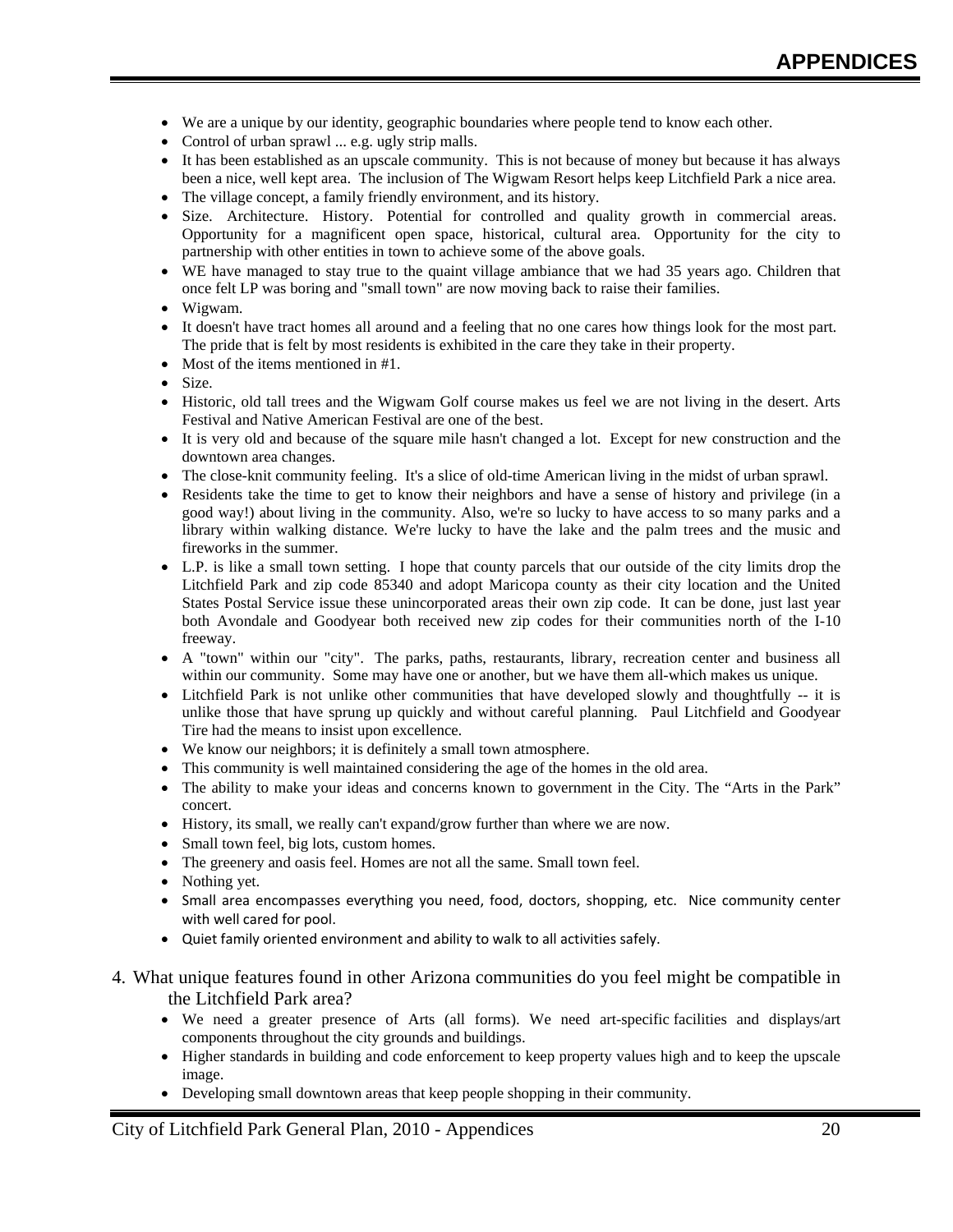- I can't think of anything.
- A community amphitheatre or gathering place for youth or other productions.
- Can't think of any.
- I'd like to see the downtown roundabout use Yield signs instead of stop signs. Other communities do that with great success.
- We need some upscale shops, stores, and restaurants. Continued emphasis on policing and security.
- None required for this small a community.
- The upscale aesthetics of Verrado (the brick facade buildings), lamp posts, planters, trees without Christmas lights after January.
- Can't think of any area we are lacking in compared to any other place.
- I can't think of any.
- Updated rec center.
- Can't think of any at this time.
- Lack of residence pride in some area near the lake.
- A better downtown area and more restaurants/shops. Kabuto Properties doesn't seem to really care about the downtown area or the property. A better recreation center with updated equipment/classes.
- We have a small town atmosphere with all of the perks of a large city. I answered #10 thru #33 (goal has been achieved) because these question are slanted toward a growth agenda. This way it can be said the survey wanted this.
- Nothing.
- Public transportation improved.
- $N/A$  I like it just the way it is. Maybe I'm missing something, but we want for nothing at the moment other than continued peaceful living.
- Spray park, more city sponsored park activities for citizens at no charge.
- More pathways.
- More library programs.
- The 5th Avenue area of Scottsdale should be a model that we build upon--galleries, restaurants, etc.
- Upscale shopping.
- Other communities offer classes at their city facilities. For example, art classes. It would be nice to conduct short little classes that the community might be interested in.
- Internet wireless capability throughout the city would be wonderful. Especially if there were more Starbucks or similar restaurants available. The current Post Office is too small for the number of people it serves. Perhaps a new one directly in Litchfield Park.
- None that I know of.
- A master-planned shopping and restaurant district.
- Not that familiar with other small communities.
- I would like to see LP finish the walls intended to surround and original LP area and then do some landscaping at the walls to enhance the beauty of LP. It would also be nice to have some sidewalks installed along Dysart and Indian School to allow people to walk to neighboring stores without having to try and cross to Goodyear and Avondale sides of the street.
- A real downtown.
- Shopping area in "old" downtown. Move the post office back to downtown.
- A bigger central downtown development would be a real bonus. The current area is an EYESORE!
- Upscale shopping and groceries.
- Can't think of any.
- Gated entrances. There has been increased crime in our neighborhoods over the past few years. We need to ensure that our community remains a safe area.
- Verrado has the right idea. With multi-use/multi-generational facilities, the developers and residents of Verrado have created a family friendly "small town" atmosphere that is physically beautiful. The city of Surprise has really come to the fore with the development of their civic plaza. -Landing Heard Museum West, along with the spring training facility, was brilliant. These types of thinking, exploration of unique IGA and NGO opportunities, have rich potential. Estrella Mountain Community College has much to offer as well. I remember years ago, an English professor sponsored a book club (a multi-generational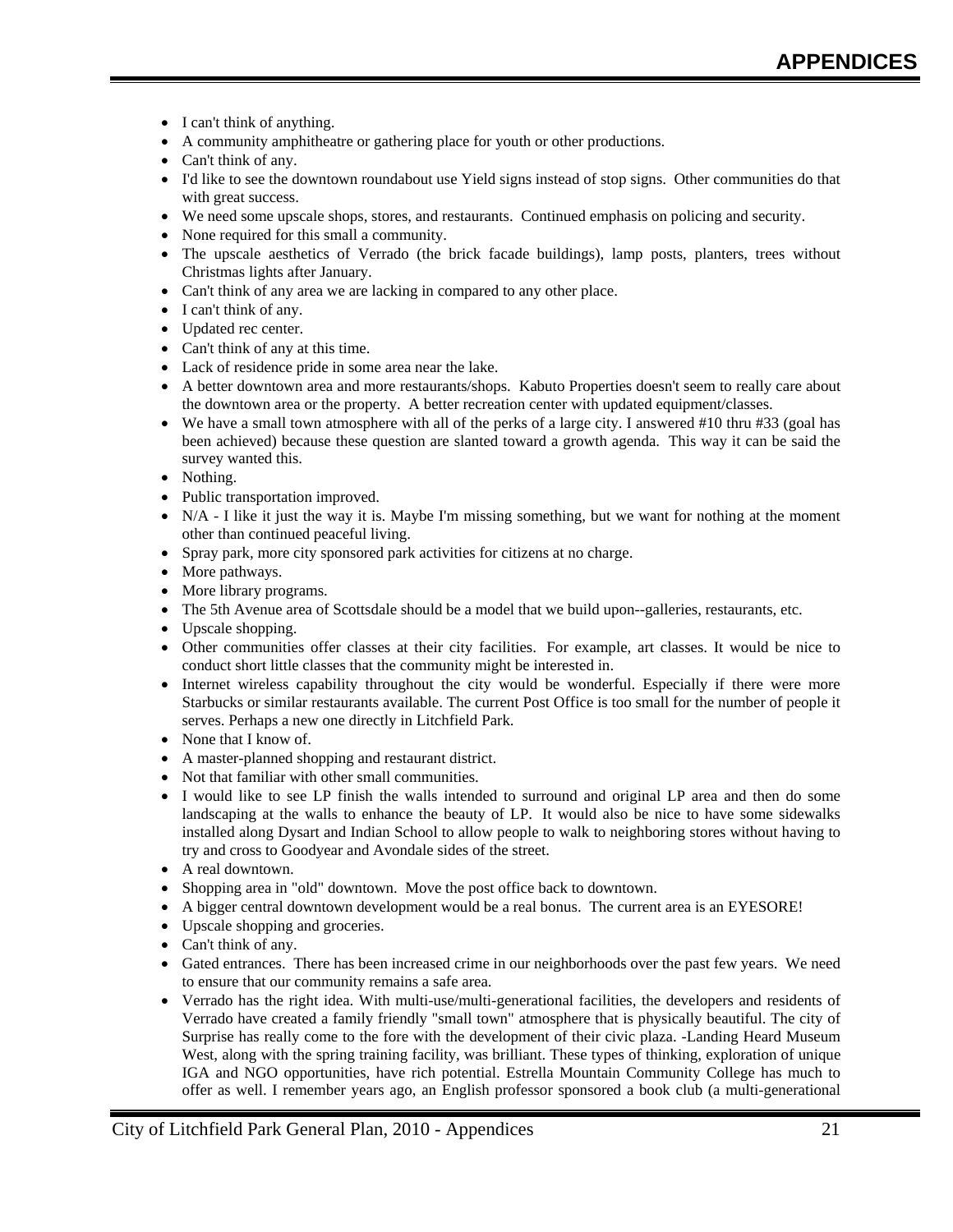group) at the LP Rec Center. It was delightful while it lasted. What interface does LP have with Luke Air Force base? Is there a cadet civil air patrol program in our area?

- Quality shopping areas like Kierland Commons in Scottsdale. Stores like Whole Foods, Clearwater Creek, and stores other than the already available and nearby chains. Quality restaurants for fine dining without noise and clutter.
- Our own police force or more active block watch programs. More after school programs and evening events for teens.
- Specialty boutiques, not necessarily high end, just specialty.
- I'd like to see a community center for all ages, an improved rec center, and a wonderful park made out of LaLoma when the time comes.
- Road landscape islands lighting limits.
- Tax credits to mom/pop businesses to add to the charm of the city...no big box businesses.
- The downtown restaurants with the patio dining. The quietness of the neighborhoods.
- An updated rec center is imperative! The pool is too small, the offerings too slim.
- Old Litchfield Park Road does have its share of temporary residents. Poor housing conditions reflect upon the town's image and will lower our value of the community. Too many older apartment buildings that have an outdated look. I feel that these buildings should be condemned and housing to reflect today's architecture would embrace the vision of our city's future.
- Unknown.
- I always admired the courthouse square of Prescott and of so many mid-western towns. With an undeveloped downtown there is an opportunity to have a central pedestrian friendly square of small shops with living quarters above.
- Other communities have a better pedestrian downtown. Ours is quaint, and we enjoy it. Ours could improve by adding more businesses.
- Downtown area.
- The combining of a City Hall with a Recreation Center and meeting rooms.
- A community center that hosts weekly/monthly get‐togethers to play cards, socialize, etc.
- Tucson has a more "natural desert" look in their landscaping than much of our "fake desert" landscaping. Miles and miles of the same shrubs and trees start to look a bit canned.
- High end shopping and grocery.
- Higher end stores. e.g. Macys, Nordstroms...
- Gated community. Litchfield should have its own police and fire department. Fine Arts Center, Little Theatre. More police patrols by community police that the people and children would get to know and trust.
- More supportable and enthusiastic rec center.
- 5. What single land use (business, recreational or other) do you feel would add to the quality of life in Litchfield Park? Why?
	- We need a true retail district and city center with unique and historical art components that make us a destination in the region. Of course, this "center" should include city and related services (i.e., library) and a revitalized recreation center. We need to embrace what we have and a better infrastructure of varied retail and services will support that, so we don't lose our rec center, library and wine bar (about to) like other "spaces" that we have lost, e.g., post office , bank, art gallery, Mosaic Pizza, etc.
	- I don't like the idea of acquiring more land outside of the city limits.
	- Develop the downtown area with small business, no chains. This could be done by offering tax incentives.
	- Restaurants and gourmet stores.
	- Adding a post office or substation "downtown"--because of the neighborly feel of that and for convenience and the amphitheatre mentioned above.
	- AJ's, Marie Callendar, Mary Coyle Ice Cream.
	- I'd like to expand the downtown shopping area following a theme with pathways to walk to shops done up in a way that is unique to LP. I think this would add to the uniqueness of LP as well as generate more sales tax revenue. We would need to work with the hotel for this. No hostile land grabs.

City of Litchfield Park General Plan, 2010 - Appendices 22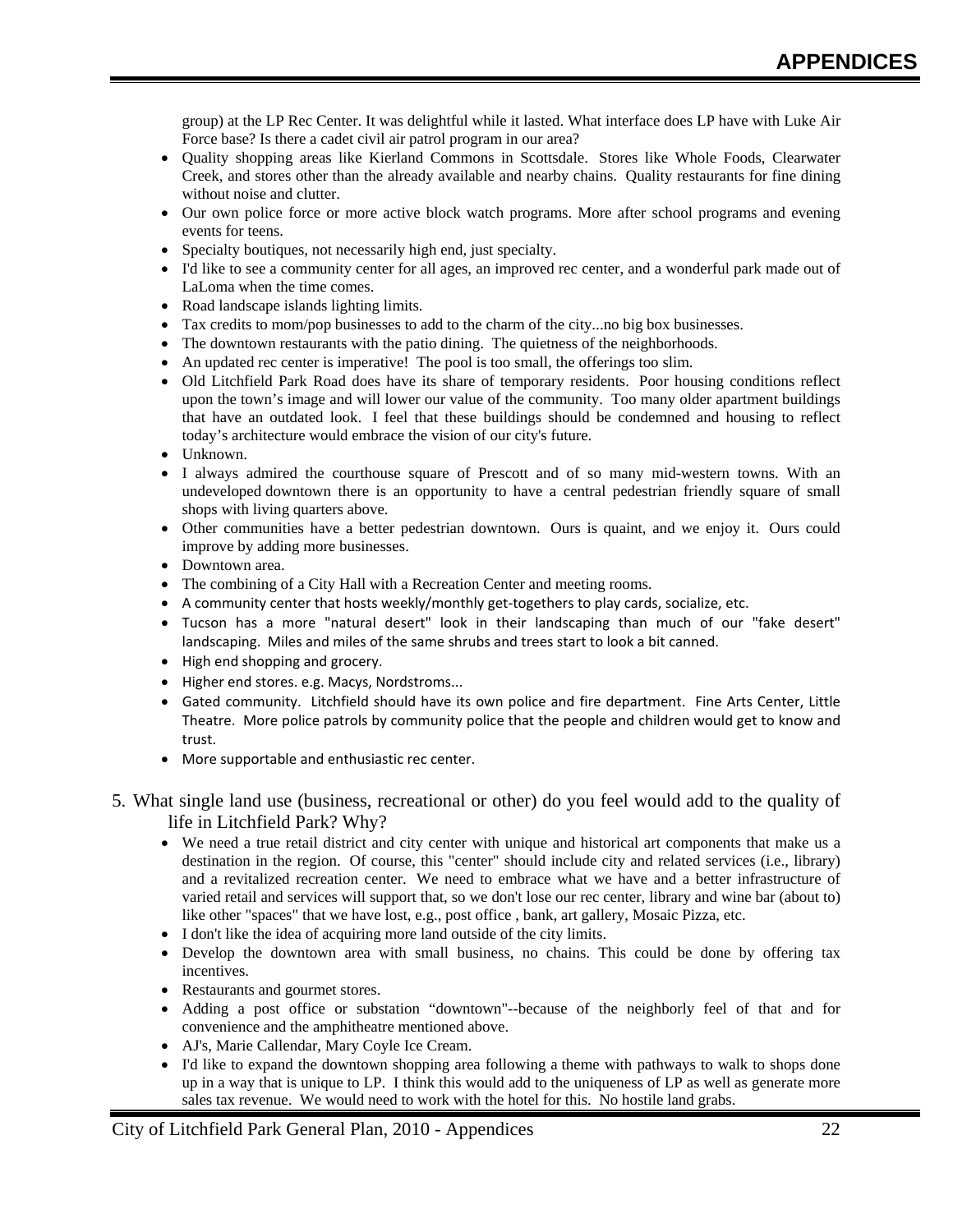- We need some upscale shops, stores, and restaurants. Continued emphasis on policing and security.
- New City Hall, Justice Facility, and Facilities required for Fire and Police Services.
- Independent businesses--restaurants, antique shops, specialty shops. It would give people a reason to come to Litchfield Park, spend some money and have a good experience. Anyone can go to Litchfield Road and eat at TGI Fridays, Applebee's, shop at any Target in the Valley; we should make the experience unique and exciting.
- Improve the Rec Center to make it more attractive to more ages. Not only the facility, but the classes offered. Make it a real center of the town.
- A specialty grocery store. We should also do more to provide a natural buffer between residential and commercial (i.e. trees). The northeast corner of Dysart & Camelback is an example. I feel sorry for those residents looking at the Bashas center, etc.
- Specialty grocer.
- Gathering places. I'd love to see one of those flat, squirting water play areas for kids placed at the gazebo with lots of benches for parents. It no water than benches with pillows and lights hanging from the trees.
- Enhanced rec center.
- A more updated recreation center with updated equipment, more classes and a little more flexible hours than they have had this past year. Closing the pool on Tuesday and Thursday's at 6:30PM is a little ridiculous as most people work during the week. Offering water aerobics' classes at noon and not in the evening is another pet peeve.
- I think we are complete as we are. We have everything we need within 15 Min. of us. Such as food, clothing, recreation facilities, restaurants of all kinds, and entertainment facilities of various kinds.
- Small store such as Fresh and Easy.
- A space dedicated to community use for meetings. I was hopeful that could have been included in the New City Hall, but I don't believe that was considered. Yes, the Rec Center needs a more handicap accessible entrance...Don't know what the holdup is in getting that ordered and installed. I would find it very helpful as I have had 2 joint replacements and arthritis and a more suitable entrance to the main pool would be so helpful to many of us "oldsters".
- I feel we could develop more business use property to encourage high tech. companies to come to LP for better jobs.
- Other than a high quality grocery, can't immediately think of anything we need in town that cannot be found close by. The last thing we want to see are low-end franchised type stores and fast food chains. Most of the new offerings in the strip malls in Goodyear and surrounding are useless and we prefer to drive to Bell Rd or Scottsdale. Nail Salons, Dollar stores, etc are of NO VALUE. Bike trails and parks are always welcome.
- Develop the corner lands that are in LP.
- More pathways. The pathway system that was started here is great, but with the addition on the "other" side, seems the pathways are non-existent. You let the developers rule, and not the general plan.
- Expand the REC in size and offerings.
- Business, but locally-owned businesses that benefit the community instead of sending money to corporate headquarters elsewhere. I think we should focus on getting small businesses going. We should give people a reason to drive here from the East Valley just like many people go to Scottsdale to eat, shop and hang out. I can go down the street to go to TGI Friday's, but I drive all the way to Scottsdale and Stetson to go to Cowboy Ciao's. Let's get the East Valley coming west. It's a waste of time and money to try to bring in big names and give them a big tax break. Studies are showing that local business benefits the local economy more than big box and corporate businesses do. Let's jump on the opportunity and in the process we can maintain a unique atmosphere.
- Upscale shopping, would draw people that appreciate good living.
- More walking around businesses. We lost the Wine Bar which is a HUGE loss to our community. If we lose any more of those little downtown businesses it will drastically change what we have recently become. It is one of the things I really love about this community. I am not from Portland, OR but I may retire there because they have that benefit. They can live, work, go out to eat, shop all without having to get in their car. It would be nice to have a little of that here.
- A bigger library would help as well as more shopping in the town center.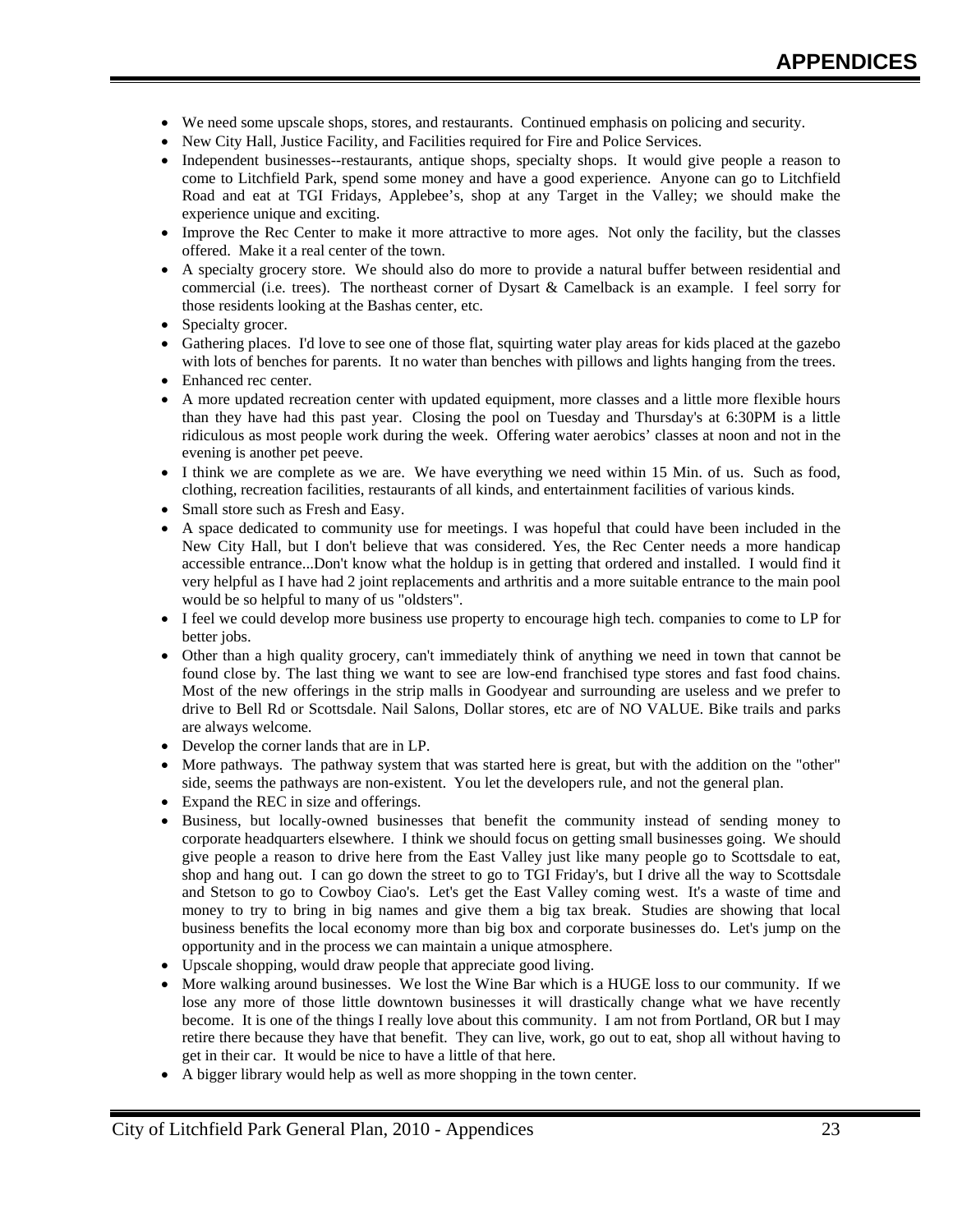- It would greatly vitalize the town to have a small energetic downtown shopping area maybe including a high end grocery store with good produce, an inviting cafe with outside seating (the current Persian restaurant does not fill that need ) and any addition that would complement those two anchor stores to draw people, i.e., a used book store. (All a wish list if there ever was one).
- A master-planned shopping and restaurant district.
- The new library and updating to some extent the recreation facilities.
- I would like to see some stores in downtown LP that allow people to gather such as an ice cream fountain shoppe, small bakery without having to drive to other areas. It would be nice to have the LP Post Office back within the park or install a walk/crossing into the park as was before.
- First, business, and second, recreational.
- Development of the old downtown area into unique shopping area.
- Obviously, the downtown business area would benefit from a nice upscale shopping, entertainment and recreational development. I realize that Litchfield doesn't own the land and has repeatedly tried to encourage development, but something needs to be done after all these years. Don't give up!
- Business, to maintain a tax base to support services.
- Improved library.
- Churches. Where there are churches there is a less likely event of crime.
- The idea of a La Loma nature center is (was?) a good idea. -Not sure whether the Maricopa County regional library concept is still viable but a combination of these two concepts could be very exciting... Does anyone affiliated with city government have grant writing skills? A bike shop (perhaps in conjunction with the Wigwam) would provide tourist trade, club/employment opportunities for adults and youth, and promote exercise in a "green" sort of way. Perhaps something like a kind of orienteering bike path, with various mild exercise stops along the way at city parks, could be considered. Wouldn't it be interesting to partner with LP schools K-12 to become involved with real civics activities in conjunction with an educational program highlighting local government and how it works as part of their curricula?
- Quality shopping areas like above, perhaps mixed with quality condominiums or businesses, and mixed use communities. The acreage at Litchfield Park and Camelback should be such a place, not commercial warehousing or discount stores!
- Take existing parks and add water features. Update the pool and amenities at the rec center. As it is, it is outdated and should be closed. The library also needs updating - the children's reading room is worn out and sad.
- More resort style business.
- LaLoma would enhance our whole community.
- The area we have fought over for years. I would still like to see some unique shops--not more strip malls--I still think a mini Talaquepaque would be great. However with the economy like it is now, this is not the year to start. We can plan for after the "recession." Right now we need to maintain our beauty, parks, streets, green areas, trees, and flowers.
- Quality restaurants.
- The recreation center/library is very important for the children. We have a 3 and 5 year old who do sports and swimming through the rec center, and enjoy the summer reading program at the library.
- Annexing land around the area for either businesses or homes would help the tax base income.
- New Rec Center bring back the families who are going to the YMCA or LifeTime. Add family focused activities which allow more interaction between generations.
- I'd love to add a fenced community dog park and more running/biking trails not paved with concrete (which is terrible for your knee joints.) I do not think we should be in a rush to "fill" every empty land area with random retail developments. The commercial aspects of the city should complement the residential aspects in terms of tone and product. I think many LP residents are frustrated that we still have to drive to the East Side of Phoenix for upscale shopping, dining, etc.
- The existing L.P. library is in desperate need of a larger building. Our children cannot benefit from a building as tiny as this one. Estrella Mountain Ranch In south Goodyear has a community center (The Yacht club); it would be a great idea to incorporate a community center and a new library into to same building. Of course, there is plenty of land on the northeast corner of wigwam blvd. & north Litchfield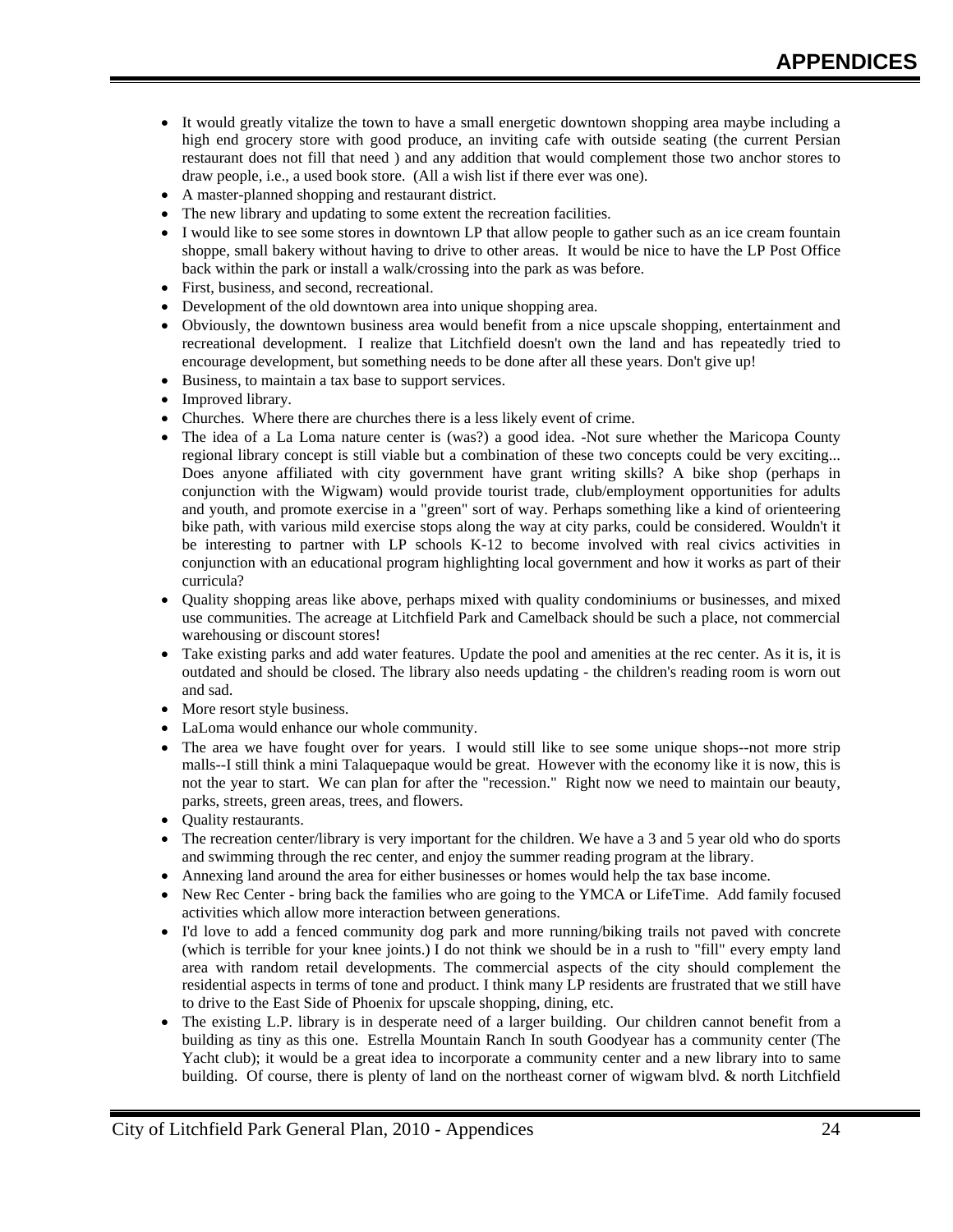road to accommodate such a project. I, my family, and others living within the community would greatly benefit from newly developed family oriented projects because our children are the future.

- A better recreation center. A place that has a pool facility for lessons, sport and recreation. This would include meeting rooms for multi use perhaps dance/athletic/the arts (acting, music) type lessons or classes (Adult and youth). This would give meeting rooms to HOA's, council meetings.
- Mixed use. Neighborhood Commercial and single family or low density multi- family residential in the same district. Height limited to two or two and one half stories. See preceding answer. (I always admired the courthouse square of Prescott and of so many mid-western towns. With an undeveloped downtown there is an opportunity to have a central pedestrian friendly square of small shops with living quarters above).
- More downtown businesses and recreation. Add more classes to parks and rec with a wider range of appeal. IE: adult rec classes, dance, tumbling, etc for the little ones, the option for adults to reserve a community room for recreation.
- Town center with opportunities for shopping, dining and entertainment. This environment would bring people together and give a location for gathering. Currently, everything is separated and you drive from location to location to accomplish various activities.
- Free use of basketball and tennis courts. Something to occupy kids other than a fee to play.
- An upgrade of the Rec Center and availability of Tennis and basketball courts to the community without having to pay for them.
- A really nice eating establishment that is reasonable. Yes, we have the Wigwam but it is overpriced. Stupidly overpriced.
- With the addition of Old Pueblo Pub, Blu Sushi, and the re‐opening of Park Wines, I'm happy.
- Nice AJ's or similar. Nice little theater.
- A Seniors Center.
- Farmer's market, more craft fairs, art shows, Movie theatre, playground, etc.
- Multi-generation center (MGC)---be the focal point and defining attribute of community.
- •

#### 6. What does Litchfield Park look like in the year 2025?

- Hopefully, we retain our charm and it doesn't look much different. But, the big difference should be a bustling, self-sustaining city center (downtown?) that is easily accessible to the locals and a destination for tourists--regional and otherwise.
- Hopefully like Arcadia...with older homes and high values. Nice, safe and beautiful place to raise children.
- A vibrant downtown area. Walking and bike paths that are not on the street that allow people to grocery shop, go to the post office, etc... without using a car. Services for seniors because we know that taking care of our community members is part of the infrastructure that is needed without worrying about it paying for itself. A vibrant downtown area that retains a small town feel.
- Old homes will be rebuilt and the community will grow to be more expensive.
- Hopefully, pretty much the same! I do not want it to grow!
- Area south of Wigwam Blvd. has become a slum because code violations got out of hand and were not addressed.
- Probably pretty much like it does now since I don't think any of my suggestions will be adopted.
- Hopefully filled out with, again, the items listed in 4 and homes in vacant lots.
- We must restrict home development and increase Commercial business to support City services.
- A nice, upscale community with shopping, restaurants, walkways, parks, and a recreation center that is professionally managed. Homeowners and businesses that show pride in their properties.
- Not too different from what it looks like today, except that the dirt lot south and southwest of the Church at the Park, has some sort of businesses and landscaping built there. The "warehouse apts" previously mentioned have been replaced or restored to their intended purpose.
- About like it is now only with more commercial, new City Hall and improved recreation center.
- Much the same with an updated rec center, library and more unique shopping downtown.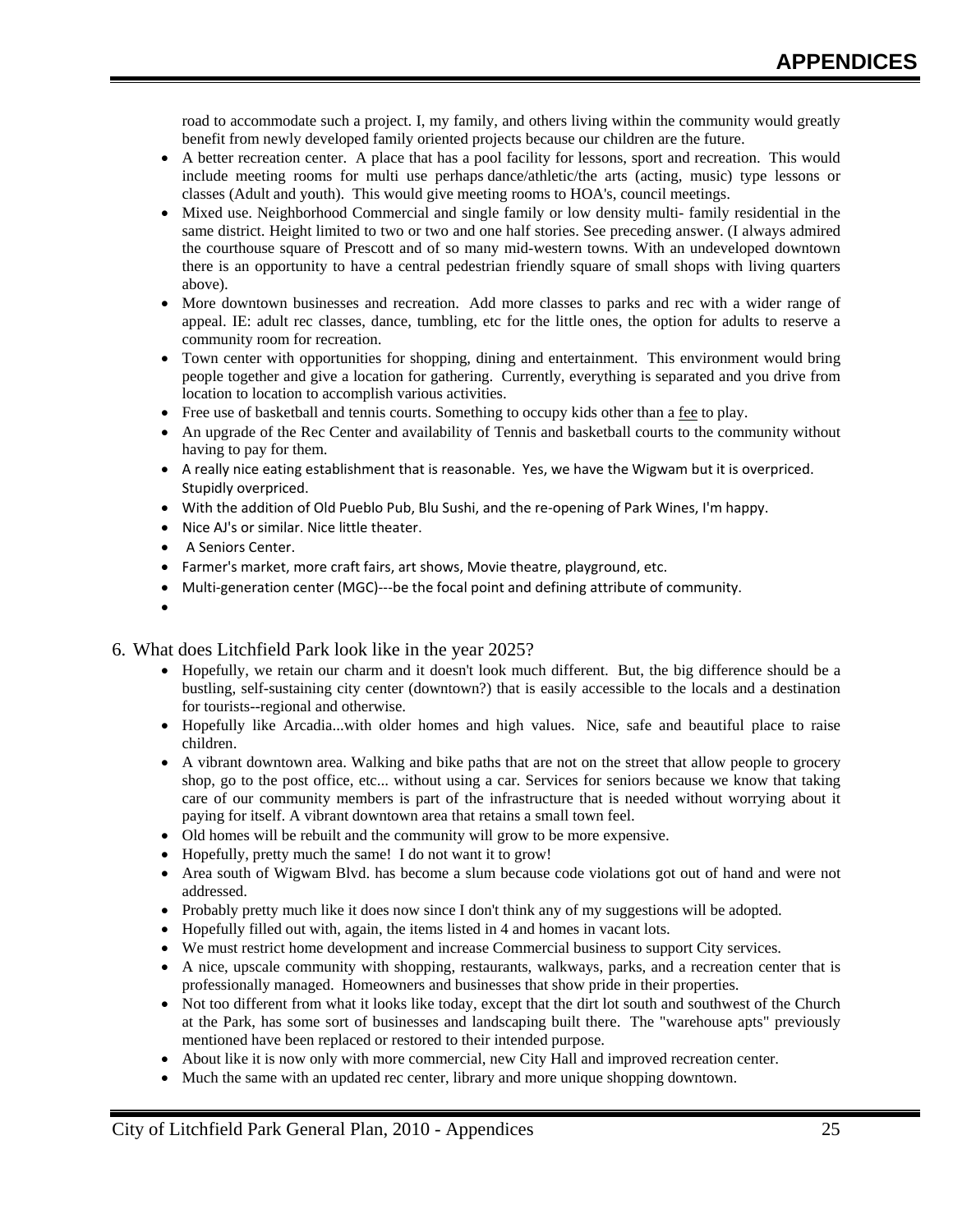- It could look like any other jumbled mess of yards and houses if the city doesn't maintain the "Litchfield Look". It's been easy in the past because the majority of the people have been here for a considerable amount of time and it was the norm. But as the houses turn over and the new people bring in their old neighborhood ways it will get harder. Our 'look' is what sets us apart.
- Hopefully a bit better.
- I have lived here on and off since 1977 so I have seen LP change quite a bit. Unfortunately, the way it's been going in the last few years, I see a lot more crime in this area and Litchfield not quite staying the pretty little town that it has been.
- I would hope it does not change much; it is one of the most desirable places in the valley to live. After reading questions from #10 to #33 it seems slanted toward a growth project that the city is going to go forth with. Where is all of this land going to come from? Growth for the sake of growth will ruin the atmosphere of our lovely town.
- New residents will replace oldies.
- Not especially isolated, but nice sidewalks for kids to ride bikes on. There are some areas of the city that do not have side-walks and young kids have to ride or skate in the street. Keep improving the lighting of the city. Enforce zoning where weeds are concerned and illegal parking is going on...like between No Parking Signs. Keep the ball fields for Little League/Soccer. Bathrooms at all parks. Also continue the outdoor concerts at The Wigwam.
- LP looks a lot like it does today. A smaller community of less than 10,000 residents. But more diversity in leadership and on our council.
- Hopefully not a whole lot different!
- Same as now.
- Probably Goodyear at the current rate. Would be nice if the City would spend LESS \$\$ on the rec center and more on the Denny property.
- Hopefully the same.
- The downtown area is developed with stores on the bottom floors and condos above to give it a vibrant feel. It is teeming with locally-owned restaurants and galleries. People are coming here and staying at the Wigwam because it puts them within walking distance of a vibrant downtown with great shopping, eating, and nightlife. We also have less crime in that area because studies have shown that a downtown with a mixture of residential and business experiences lower crime.
- The same except the area around city hall will be developed.
- Cleaner, no gophers or goat head thorn plants anymore. The south side of the park will have younger families upgrading the homes to improve the neighborhoods. And there will be more businesses in the little downtown area.
- Hopefully about the same as it is now; but with the items I mentioned above. I don't think we should incorporate more land to become the size of Goodyear or Buckeye.
- A town that draws people of all ages out to gathering places , improving the run down neglected home sites (not sure how this happens when no one buys them ), and continued maintenance of our treasury of trees and increasing the numbers of native plants.
- Same neighborhoods, continued quality education, beautiful landscaping, intelligent government, and thriving businesses.
- It will just be an enclave of much larger communities and we will just have to learn to live with that because in many respects we will have to rely on those communities.
- Hopefully, still safe and CLEAN with well-kept yards, homes and safe walkways and biking throughout the Park.
- I hope it will look like it did in 1970.
- Small still, and well maintained with more business in old downtown.
- Hopefully, it will remain an upscale albeit older community and not sink into the Arizona pattern of declining quality as people move to new areas.
- Hopefully not too different, I really like this place. We are different from Goodyear in that we don't need growth on a large scale to bring about the community we desire, we are already living in it! But the leadership of this community needs to bring the infrastructure of the community up to an acceptable standard for those living here NOW. Is there a consensus in our leadership on how we need to move forward and prioritize?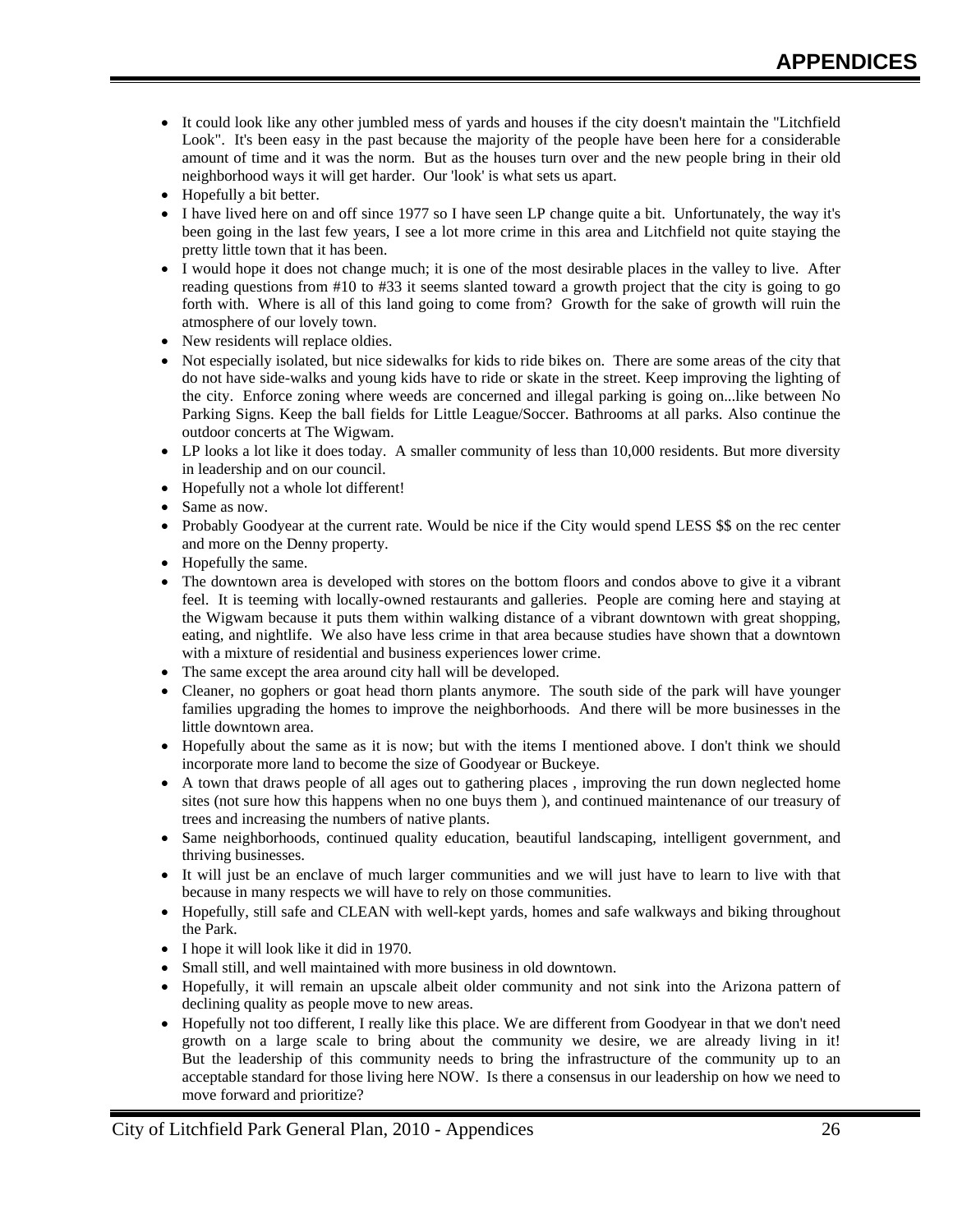- Overbuilt with expensive houses like Toll Bros.
- A family neighborhood.
- That, of course, depends on the quality of planning and implementation that takes place between now and 2025. Wouldn't a planned phased approach to development be prudent? That way, after each phase is completed, an assessment could be done.
- Much as it is today with the addition of quality commercial space. A large open space on La Loma, possibly in conjunction with the attached La Loma Village, for the enjoyment of the community and community entities like the Historical Society, the Horticultural Society, Art Societies, Boy Scout projects, family and community gatherings, etc.
- I am hoping just as it is now with updates.
- At current community standards Goodyear
- It will be a vibrant community with a great LaLoma Park that will house many areas for outdoor activities. There will be some type of performing arts center, office buildings, retail businesses, and cleaned up infrastructure. And if we need a tax to do this, we will understand that this community is worth it.
- As long as the Wigwam Resort can maintain its beauty and ratings, I feel that LP will remain beautiful. We need each other. I hope we do have a charming town center (how sad when the stores do not make it--I miss the wine shop, mosaics pizza, and the frame shop. I feel in 2025 those stores will be able to make it.
- A clean high end community that is family friendly, safe and beautiful.
- More modern small town with flourishing mom/pop businesses.
- It probably will look very much the same because of the area. I hope that the middle and upper class residents stay the same.
- Hopefully very similar!
- I hope it will retain the small-town feel with relatively quiet streets, beautiful yards, and small, independently-owned small businesses. I hope that public school quality and civic improvement will continue to be priorities. We should not be in a hurry to "fill" empty spaces that still exist in the Park. When the right retail or development project comes along.
- If the Town of Litchfield Park does not adapt and adjust, residents may flock to Goodyear to find a peace of mind and desert the once prestigious area known to west valley residents as 'the place that used to be!!!'
- It is hard to say if we take away so much...? The Library, Recreation Center etc.
- I try to be optimistic and hope that people will reject fads in planning; reject the temptation to chase the tax dollar; reject the urge to try to please everyone for political reasons; will limit government and will keep clutter to a minimum. SIMPLICITY SHOULD RULE!
- I am concerned that it will look like too many other communities in the valley. Over zealous code enforcement can cause this place to lose its unique look and feel. I would hate for it to become one big HOA. It would be nice if it retained its small town, pedestrian atmosphere. Safe streets for walking, people sitting on front porches after dinner, families out for a bike ride or walk. I would like to see our little town stay pretty much like it is now.
- Well maintained schools, roads and public and private spaces. Xeriscaping should be part of the landscape.
- Essentially the same. Vacant land occupied and built upon or used for community purposes. Especially Wigwam's land worth of downtown. Rec Center upgraded!
- More bike paths and sidewalks where there are none; a business center downtown and a multigenerational recreation area with a pool (heated).
- There has to be some advancement/change. Hopefully we can maintain most of the Mayberry look and feel.
- Hopefully about the same.
- I hope better than we imagine.
- About the same. Maybe more people will know its name and approximate location.
- The nuisance ordinance no longer exists!! If the housing market doesn't improve it probably won't be as nice as it is now.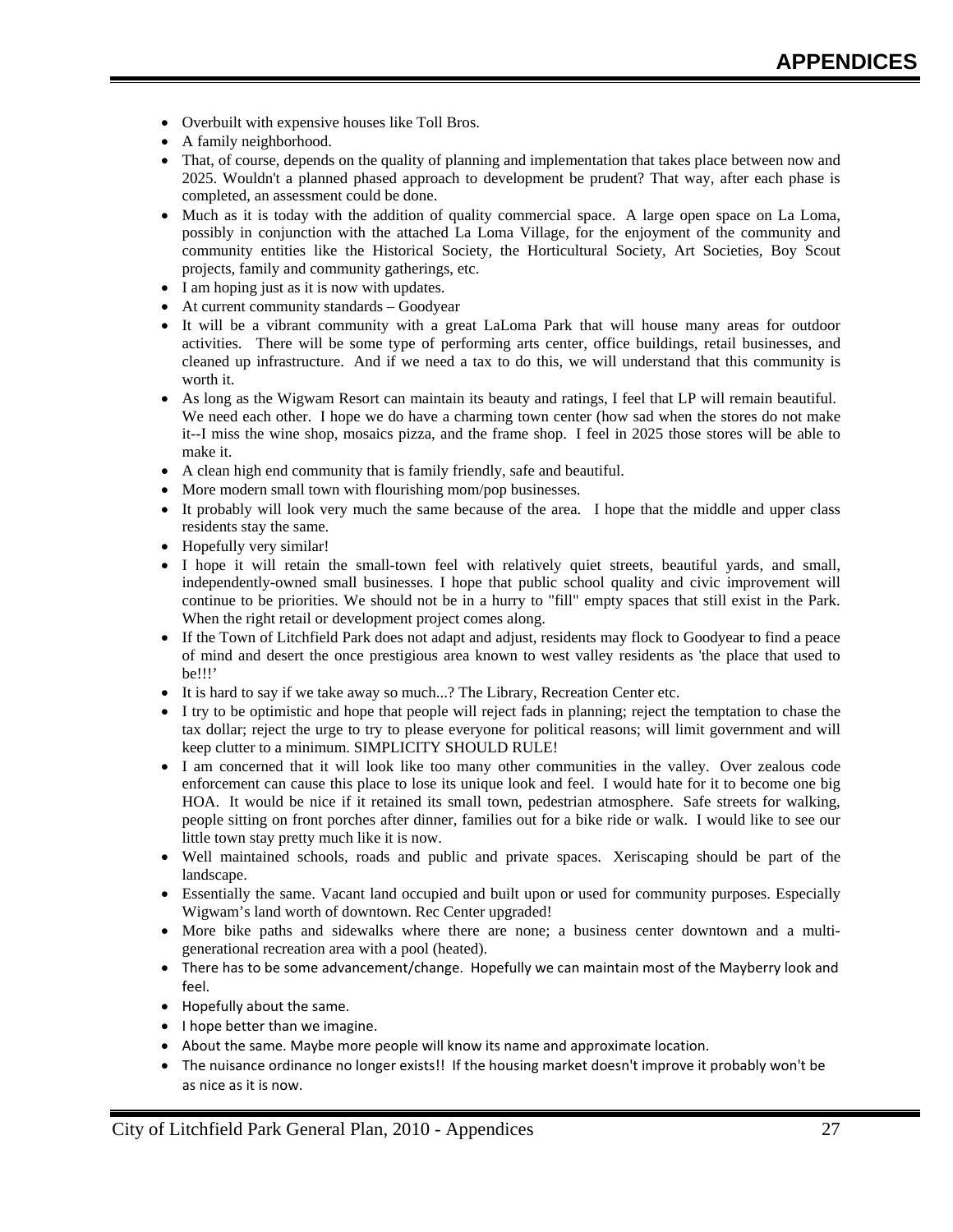• Without the rec center being supported or a MGC being created, or a viable revenue structure in place (property tax, business development on the remaining parcels, etc) I see a deteriorating infrastructure‐‐ ‐‐it takes a commitment from both the citizens and the city to make it work‐‐vision!!

## City of Litchfield Park's 2008 General Plan Update-Citizen Participation Plan Compiled comments from website survey

## Response to Existing Goals

1. Number on hardcopy handout. (#7) Number on on-line survey.

#### 1. (#7)

#### **Goal: Maintain a desirable village identity.**

Action Recommendation: Include mixed-use activities (such as shopping, churches or schools) with neighborhood connectivity in approving future master plans and annexation sites. Central place functions can serve residential neighborhoods beyond the City boundaries, as well, encouraging open space, paths and development criteria to blend with existing Litchfield Park.

- The goal has been achieved. (5 responses)
- The goal has not been achieved. (4 responses)
- The goal is still valid and should be included in the updated general plan. (40 responses)
- The goal has not been achieved; the goal is still valid and should be included in the updated general plan. (13 responses)
- The goal has been achieved; the goal is still valid and should be included in the updated general plan. (0) responses)

#### 2. (#8)

#### **Goal: Project an orderly, attractive, well-kept appearance.**

Action Recommendation: Consider property maintenance standards for prevention of neighborhood decline. In addition to code enforcement, however, emphasize voluntary efforts; neighborhood assistance programs (organized by the City or homeowners' groups) including donated materials, labor, equipment loans; and recognition programs.

- The goal has been achieved. (5 responses)
- The goal has not been achieved. (10 responses)
- The goal is still valid and should be included in the updated general plan. (36 responses)
- The goal has not been achieved; the goal is still valid and should be included in the updated general plan. (10 responses)
- The goal has been achieved; the goal is still valid and should be included in the updated general plan. (1 response)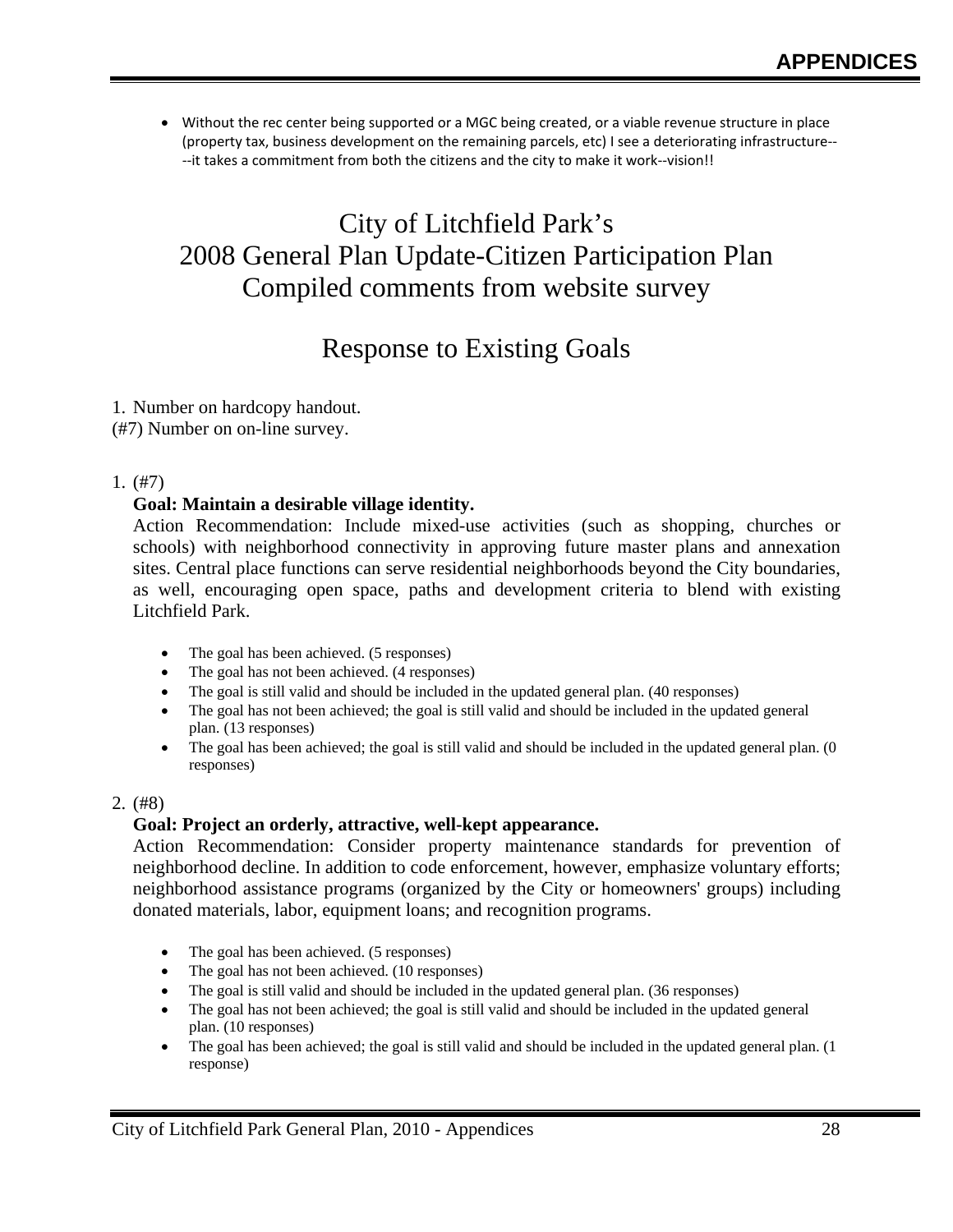## 3. (#9)

## **Goal: Assist in educational and other institutions' planning.**

Action Recommendation: Partner with the Litchfield Elementary School District, local churches and community organizations to coordinate facility expansion and/or site planning. Consider joint-venture maintenance programs and shared capital improvements such as landscaping, parking or pathways.

- The goal has been achieved. (7 responses)
- The goal has not been achieved. (6 responses)
- The goal is still valid and should be included in the updated general plan. (41 responses)
- The goal has not been achieved; the goal is still valid and should be included in the updated general plan. (8 responses)
- The goal has been achieved; the goal is still valid and should be included in the updated general plan. (0 responses)

#### 4. (#10)

## **Goal: Maintain excellence in recreation, culture and arts.**

Action Recommendation: Consider the articulation of City policy to support organizations that contribute to Litchfield Park living quality. Enabling programs (such as coordination of capital improvements or encouraging developer participation) would be the focus of municipal assistance rather than direct financial aid.

- The goal has been achieved. (5 responses)
- The goal has not been achieved. (3 responses)
- The goal is still valid and should be included in the updated general plan. (44 responses)
- The goal has not been achieved; the goal is still valid and should be included in the updated general plan. (8 responses)
- The goal has been achieved; the goal is still valid and should be included in the updated general plan. (2) responses)

## 5. (#11)

#### **Goal: Integrate guidelines for design, scale and appearance in both the natural and built environment.**

Action Recommendation: Formulate design guidelines and architectural standards (e.g., colors, materials, landscape) pertaining to developments other than single-family homes which reflect community appearance expectations. These principles, although not mandatory, would direct project designers to architectural and site improvement criteria deemed generally acceptable for Design Review Board evaluations. Similar assessment factors (or "trade-offs") might be explored for single family residential proposals in planned or clustered developments.

- The goal has been achieved. (9 responses)
- The goal has not been achieved. (7 responses)
- The goal is still valid and should be included in the updated general plan. (36 responses)
- The goal has not been achieved; the goal is still valid and should be included in the updated general plan. (7 responses)
- The goal has been achieved; the goal is still valid and should be included in the updated general plan. (3) responses)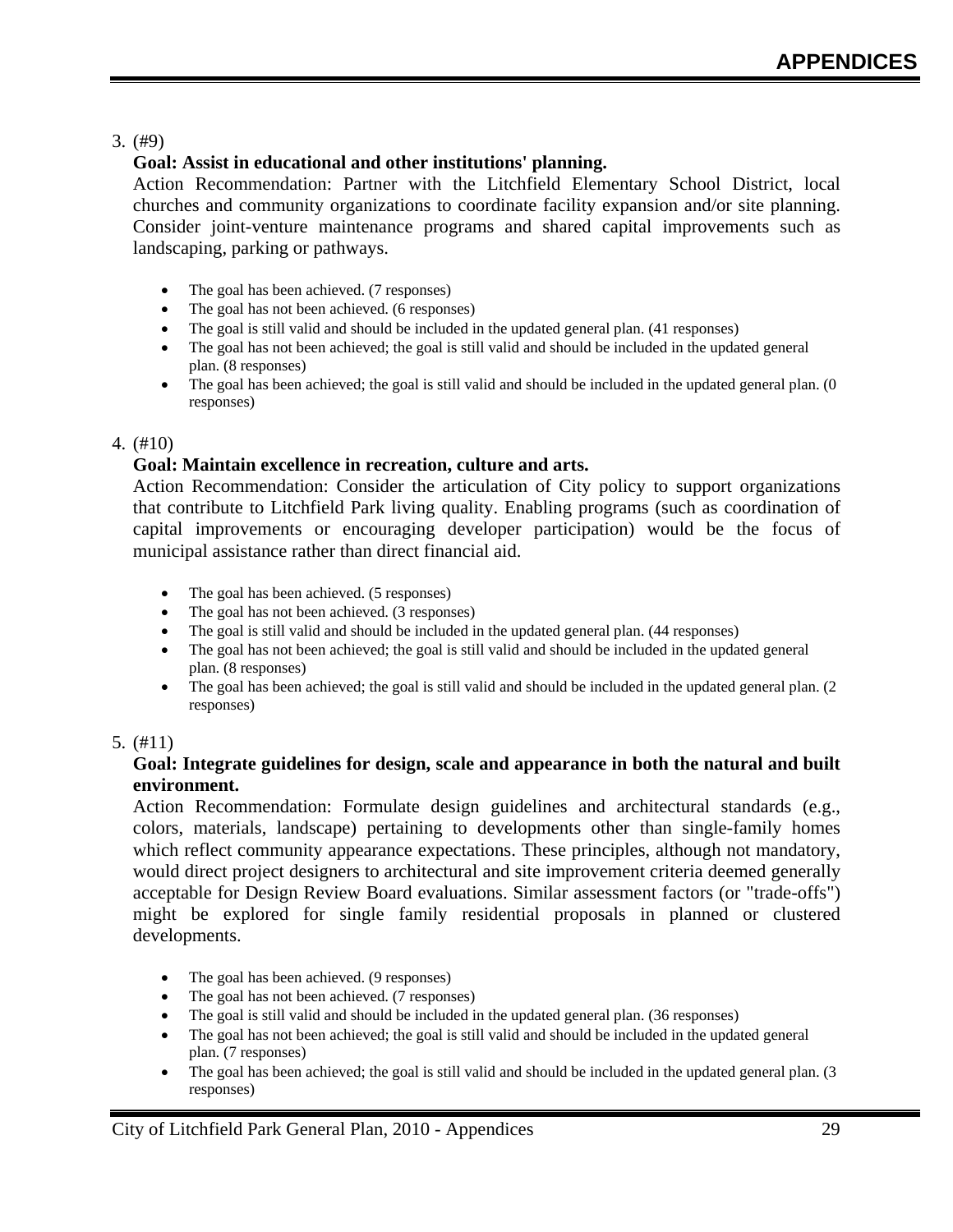## 6. (#12)

## **Goal: Develop neighborhoods in accord with the village concept.**

Action Recommendation: Promote development proposals that offer: variety in housing types, opportunities to work and shop within walking or bicycle distance, sufficient open space to accommodate their population and continuous pathway linkages to other neighborhoods. Preferably, higher density residential development would be clustered around activity centers with adequate buffering.

- The goal has been achieved. (8 responses)
- The goal has not been achieved. (11 responses)
- The goal is still valid and should be included in the updated general plan. (34 responses)
- The goal has not been achieved; the goal is still valid and should be included in the updated general plan. (8 responses)
- The goal has been achieved; the goal is still valid and should be included in the updated general plan. (1) response)

## 7. (#13)

## **Goal: Provide a wide range of housing opportunities.**

Action Recommendation: Consider adoption of guideline criteria to assure a mix of dwelling and lot sizes in larger planned developments. As a matter of community policy, encourage inclusionary residential areas as well as private communities.

- The goal has been achieved. (19 responses)
- The goal has not been achieved. (6 responses)
- The goal is still valid and should be included in the updated general plan. (29 responses)
- The goal has not been achieved; the goal is still valid and should be included in the updated general plan. (4 responses)
- The goal has been achieved; the goal is still valid and should be included in the updated general plan. (3) responses)

## 8. (#14)

## **Goal: Offer public facilities and amenities that meet the traditional standards of Litchfield Park.**

Action Recommendation: Recreation space and pathway connections exemplify the City's expectation for new developments' integration into this unique community. Evaluations of proposed new construction or redevelopment focus on the dedication of land, improvements and/or funding for amenities which meet the goals of the General Plan as well as the needs of the planned homes and businesses.

- The goal has been achieved. (5 responses)
- The goal has not been achieved. (5 responses)
- The goal is still valid and should be included in the updated general plan. (42 responses)
- The goal has not been achieved; the goal is still valid and should be included in the updated general plan. (8 responses)
- The goal has been achieved; the goal is still valid and should be included in the updated general plan. (2) responses)

## 9. (#15)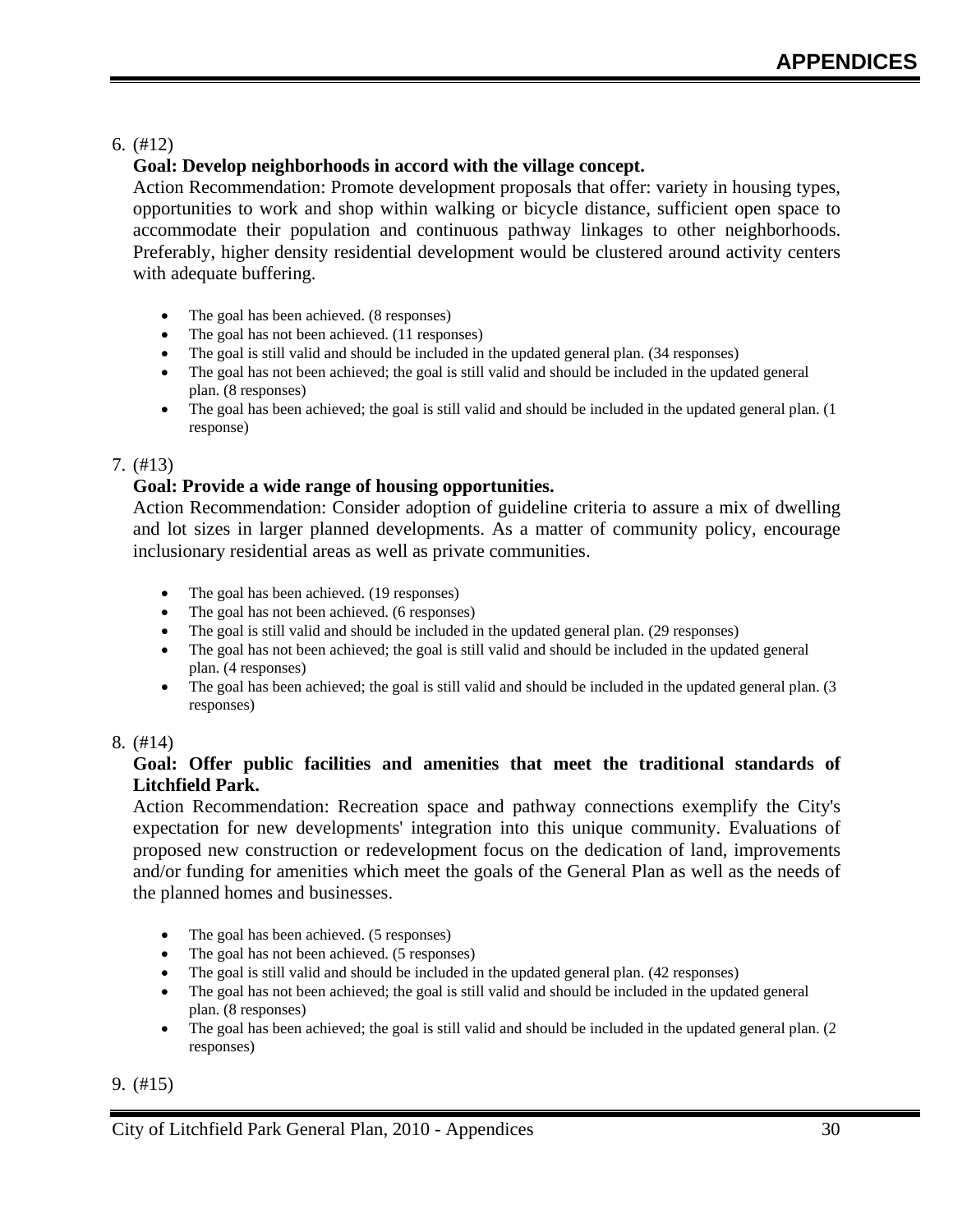#### **Goal: Strengthen the City's balance for economic development.**

Action Recommendation: Consider annexation with development agreements or zoning entitlements that include businesses which will generate municipal revenues and/or provide well-paying jobs for the local workforce with minimal disruption to existing neighborhoods. Similar encouragement applies to appropriately-located infill development.

- The goal has been achieved. (8 responses)
- The goal has not been achieved. (7 responses)
- The goal is still valid and should be included in the updated general plan. (36 responses)
- The goal has not been achieved; the goal is still valid and should be included in the updated general plan. (10 responses)
- The goal has been achieved; the goal is still valid and should be included in the updated general plan. (1 response)

#### 10. (#16)

#### **Goal: Encourage quality development for the City and surrounding area.**

Action Recommendation: The City's codes and site plan review procedures need general design performance criteria that challenge developers, their planners, architects and engineers to provide attractive, functional and lasting developments. Flexible guidelines are recommended to foster creative design solutions.

- The goal has been achieved. (3 responses)
- The goal has not been achieved. (5 responses)
- The goal is still valid and should be included in the updated general plan. (44 responses)
- The goal has not been achieved; the goal is still valid and should be included in the updated general plan. (9 responses)
- The goal has been achieved; the goal is still valid and should be included in the updated general plan. (1) response)

#### 11. (#17)

#### **Goal: Pursue high-quality, but economical public facilities and services.**

Action Recommendation: Specifications for infrastructure should reflect approved qualityengineering practices. MAG standards should be met or exceeded for all public works projects in Litchfield Park.

- The goal has been achieved. (7 responses)
- The goal has not been achieved. (2 responses)
- The goal is still valid and should be included in the updated general plan. (45 responses)
- The goal has not been achieved; the goal is still valid and should be included in the updated general plan. (6 responses)
- The goal has been achieved; the goal is still valid and should be included in the updated general plan. (2) responses)

#### 12. (#18)

#### **Goal: Maintain the hierarchical network of roads and pathways.**

Action Recommendation: Design streets and large parking areas in new developments for direct access to arterial roadways. Interior circulation patterns include collector streets to channel traffic from residential areas to arterials without encouraging trips through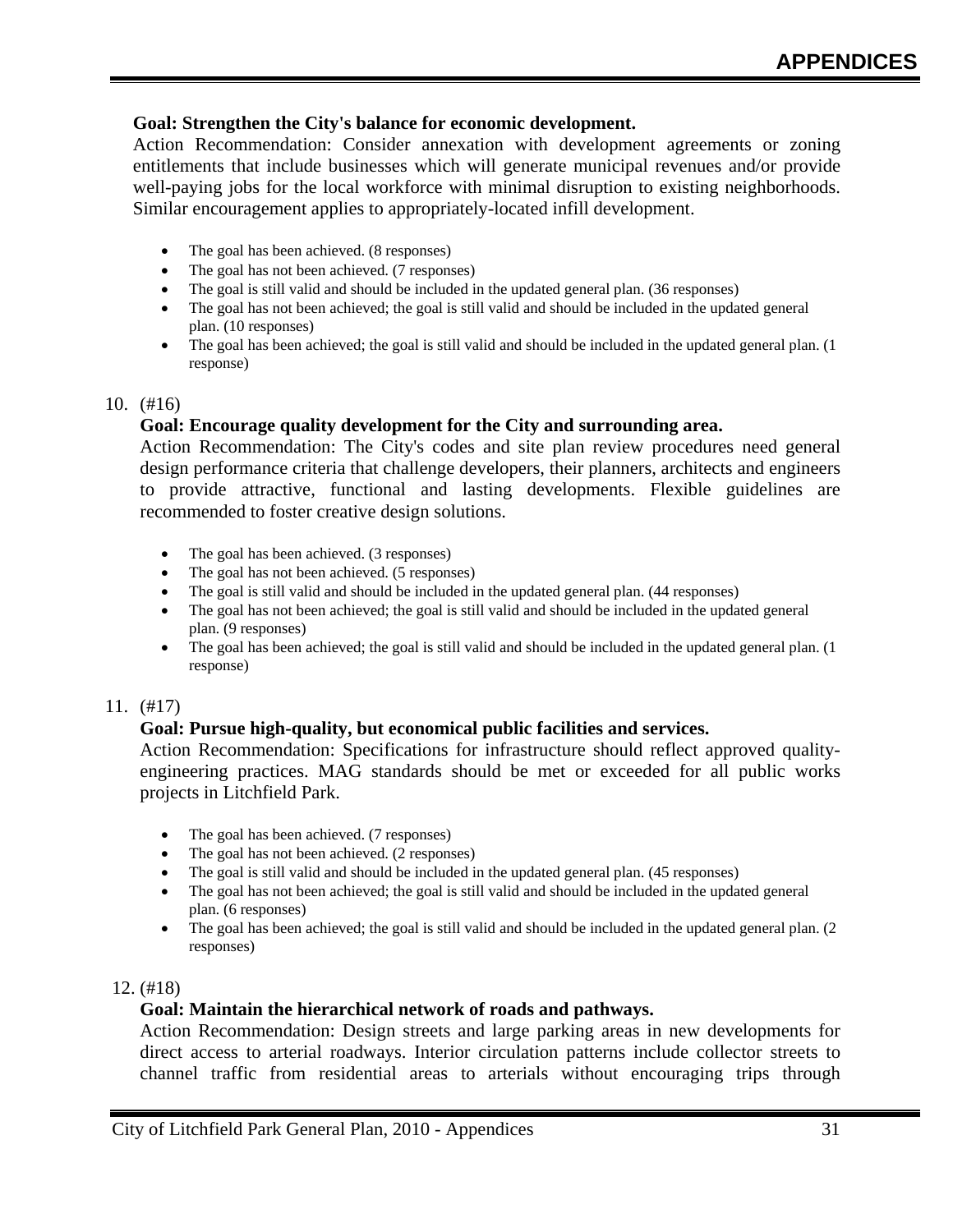neighborhoods. Peripheral centers should link, via pathways, to interior systems and to protected crossings of major streets.

- The goal has been achieved. (10 responses)
- The goal has not been achieved. (6 responses)
- The goal is still valid and should be included in the updated general plan. (37 responses)
- The goal has not been achieved; the goal is still valid and should be included in the updated general plan. (6 responses)
- The goal has been achieved; the goal is still valid and should be included in the updated general plan. (3 responses)

#### 13. (#19)

#### **Goal: Reduce transportation costs and negative environmental impacts of vehicular emissions.**

Action Recommendation: Promote public transit ridership on the City's established regional bus transit routes by considering park-and-ride facilities (including bicycle racks) and enlisting support from health campus, resort or employer van pools. Facilitate multi-modal transport with local sale and/or rental of bicycles and carts; especially encouraging reduction of automobile trips for shopping or commuting to work.

- The goal has been achieved. (7 responses)
- The goal has not been achieved. (10 responses)
- The goal is still valid and should be included in the updated general plan. (35 responses)
- The goal has not been achieved; the goal is still valid and should be included in the updated general plan. (9 responses)
- The goal has been achieved; the goal is still valid and should be included in the updated general plan. (1 response)

#### 14. (#20)

#### **Goal: Design circulation facilities to fit the community. New developments' integration into the City's path and street systems.**

Action Recommendation: Establish traffic engineering standards to coordinate with MAG criteria for major roadways; adapting interior rights-of-way with traffic calming measures and pathway connectivity. Pedestrian safety and amenities are expected features in all site plan or platting proposals.

- The goal has been achieved. (8 responses)
- The goal has not been achieved. (6 responses)
- The goal is still valid and should be included in the updated general plan. (39 responses)
- The goal has not been achieved; the goal is still valid and should be included in the updated general plan. (7 responses)
- The goal has been achieved; the goal is still valid and should be included in the updated general plan. (2 responses)

#### 15. (#21)

#### **Goal: Preserve the strong role of recreation in community life.**

Action Recommendation: Respond to residents' and visitors' needs for recreational venues, programs and leisure activities for persons of all ages with adequate municipal funding. Encourage private citizens, organizations and businesses to contribute resources for safe, clean and well-supervised outdoor enjoyment throughout the City.

• The goal has been achieved. (9 responses)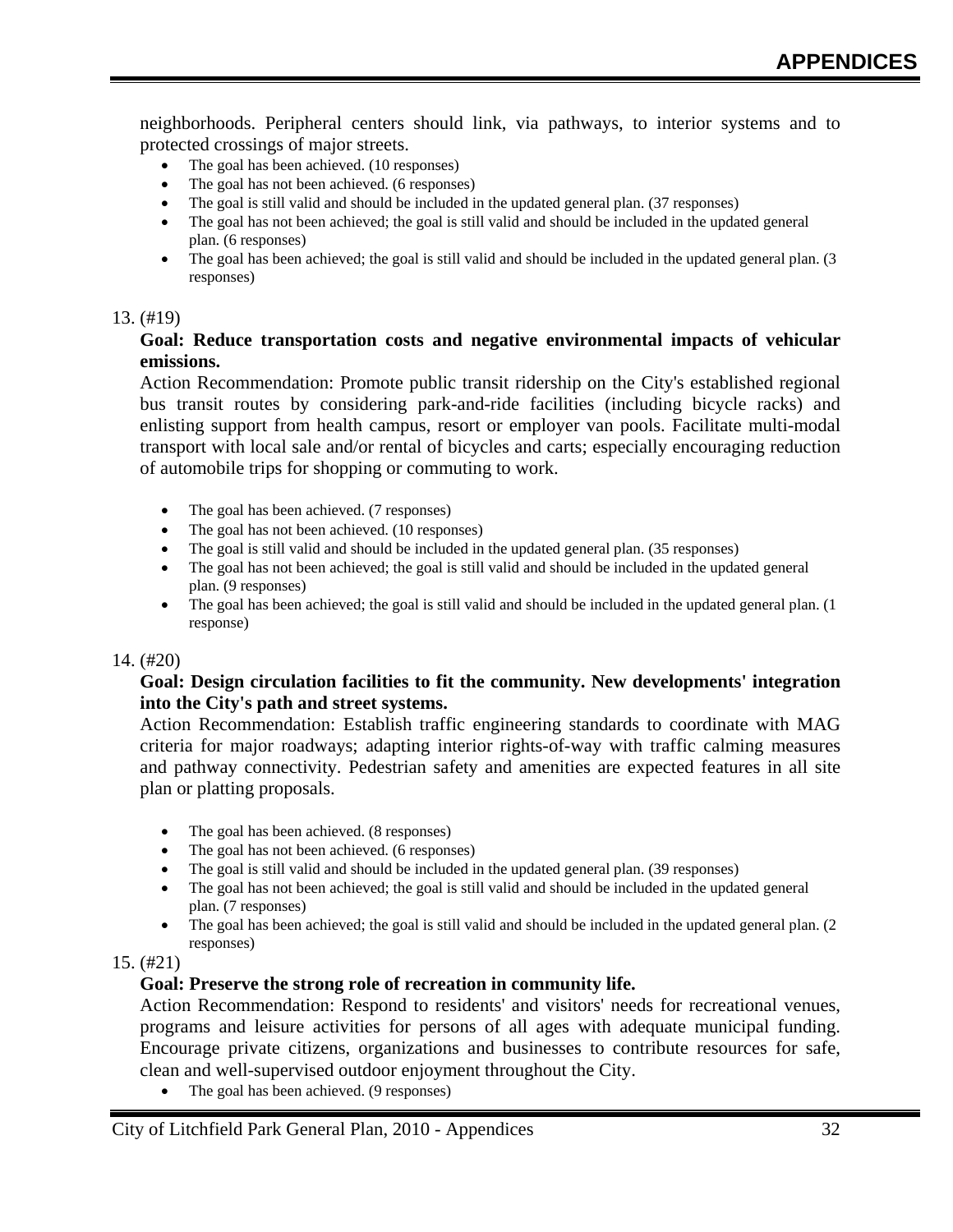- The goal has not been achieved. (2 response)
- The goal is still valid and should be included in the updated general plan. (38 responses)
- The goal has not been achieved; the goal is still valid and should be included in the updated general plan. (10 responses)
- The goal has been achieved; the goal is still valid and should be included in the updated general plan. (3 responses)

#### 16. (#22)

#### **Goal: Integrate multi-purpose pathways throughout the City.**

Action Recommendation: Coordinate path integration with proposed land uses in and adjacent to the City, including suggested, conceptual links to neighborhoods in Goodyear, Avondale and unincorporated Maricopa County. Safety crossings of arterial roads are to be considered.

- The goal has been achieved. (11 responses)
- The goal has not been achieved. (7 responses)
- The goal is still valid and should be included in the updated general plan. (32 responses)
- The goal has not been achieved; the goal is still valid and should be included in the updated general plan. (11 responses)
- The goal has been achieved; the goal is still valid and should be included in the updated general plan. (1 response)

#### 17. (#23)

#### **Goal: Enhance Litchfield Park's spacious, natural setting.**

Action Recommendation: Revisit municipal land development regulations to establish reasonable open space requirements for various types of development in the community. Allow open space credits or density bonuses as incentives for reservation of scenic lands, view corridors or open land buffers. Establish an open space endowment (supported by municipal funds, user's fees, and private donations) for acquiring, improving and maintaining natural open space areas.

- The goal has been achieved. (7 responses)
- The goal has not been achieved. (1 response)
- The goal is still valid and should be included in the updated general plan. (44 responses)
- The goal has not been achieved; the goal is still valid and should be included in the updated general plan. (10 responses)
- The goal has been achieved; the goal is still valid and should be included in the updated general plan. (0 responses)

#### 18. (#24)

#### **Goal: Maintain a healthful living environment.**

Action Recommendation: Enforce against all types of environmental pollution, including measures to reduce noise, dust and the glare of artificial lighting to the extent that actions are within the jurisdiction of the City.

- The goal has been achieved. (5 responses)
- The goal has not been achieved. (3 responses)
- The goal is still valid and should be included in the updated general plan. (39 responses)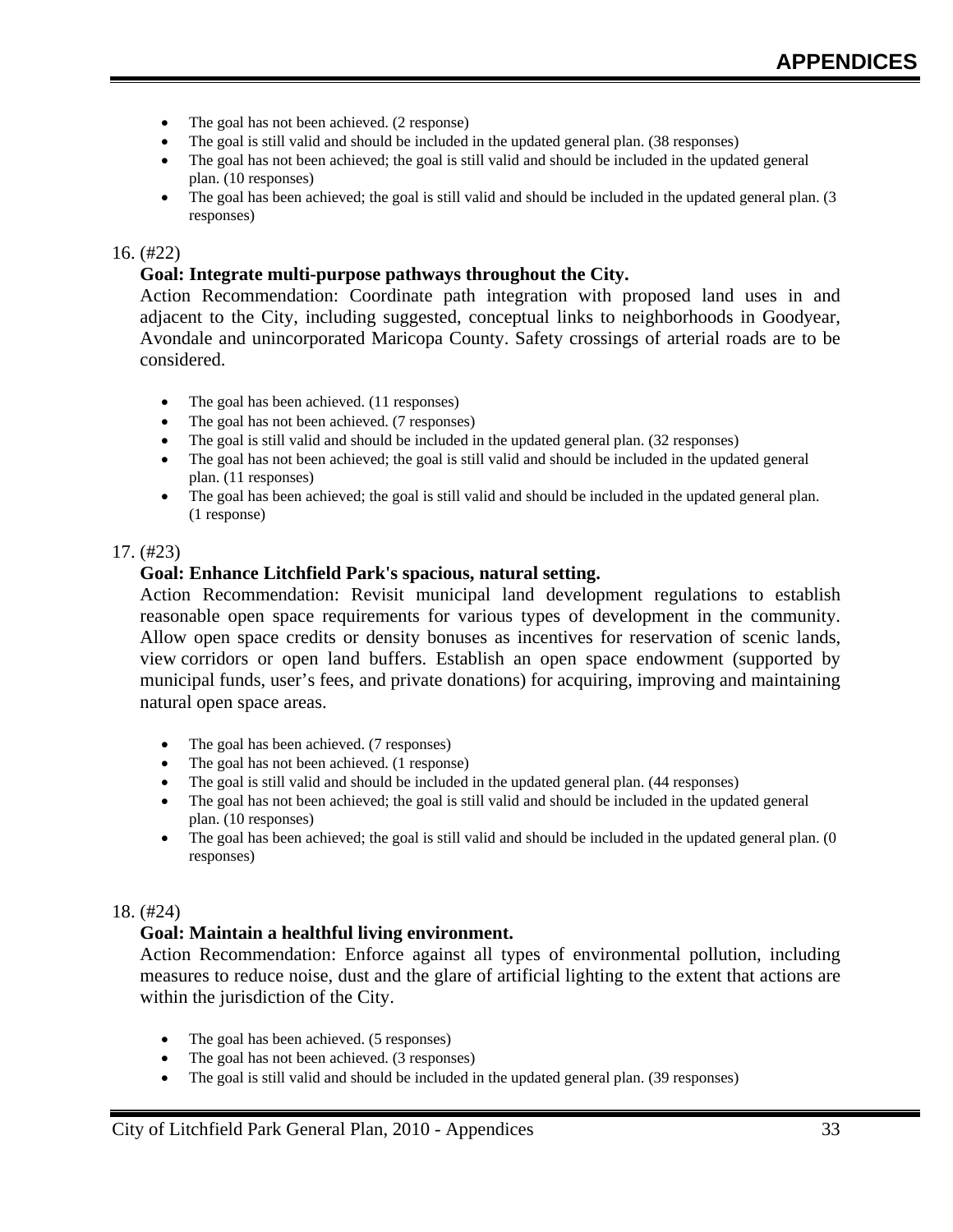- The goal has not been achieved; the goal is still valid and should be included in the updated general plan. (13 responses)
- The goal has been achieved; the goal is still valid and should be included in the updated general plan. (2 responses)

#### 19. (#25)

## **Goal: Participate in regional air quality solutions.**

Action Recommendation: Sponsor or assist in establishing a multi-jurisdictional organization for air resource enhancement. Specifically, the City advocates shared solutions for multimodal transportation (including pathways and bike lanes); use of alternate fuels; abatement of polluting activities (industrial, construction, traffic congestion or residential sources); and accurate air quality monitoring.

- The goal has been achieved. (2 responses)
- The goal has not been achieved. (5 responses)
- The goal is still valid and should be included in the updated general plan. (45 responses)
- The goal has not been achieved; the goal is still valid and should be included in the updated general plan. (9 responses)
- The goal has been achieved; the goal is still valid and should be included in the updated general plan. (1) response)

#### 20. (#26)

#### **Goal: Celebrate the City's natural resources.**

Action Recommendation: Recognize achievements in environmental excellence. Consider establishing a Nature Center facility on the Homestead portion of Rancho La Loma as well as outdoor educational displays elsewhere in the City.

- The goal has been achieved. (5 responses)
- The goal has not been achieved. (8 responses)
- The goal is still valid and should be included in the updated general plan. (37 responses)
- The goal has not been achieved; the goal is still valid and should be included in the updated general plan. (10 responses)
- The goal has been achieved; the goal is still valid and should be included in the updated general plan. (1) response)

#### 21. (#27)

#### **Goal: Conserve the community water supply and quality.**

Action Recommendation: Strengthen code requirements pertaining to water use. Address demand-reduction measures through specific, controlling stipulations in development agreements or zoning entitlements for major projects.

- The goal has been achieved. (6 responses)
- The goal has not been achieved. (6 responses)
- The goal is still valid and should be included in the updated general plan. (40 responses)
- The goal has not been achieved; the goal is still valid and should be included in the updated general plan. (9 responses)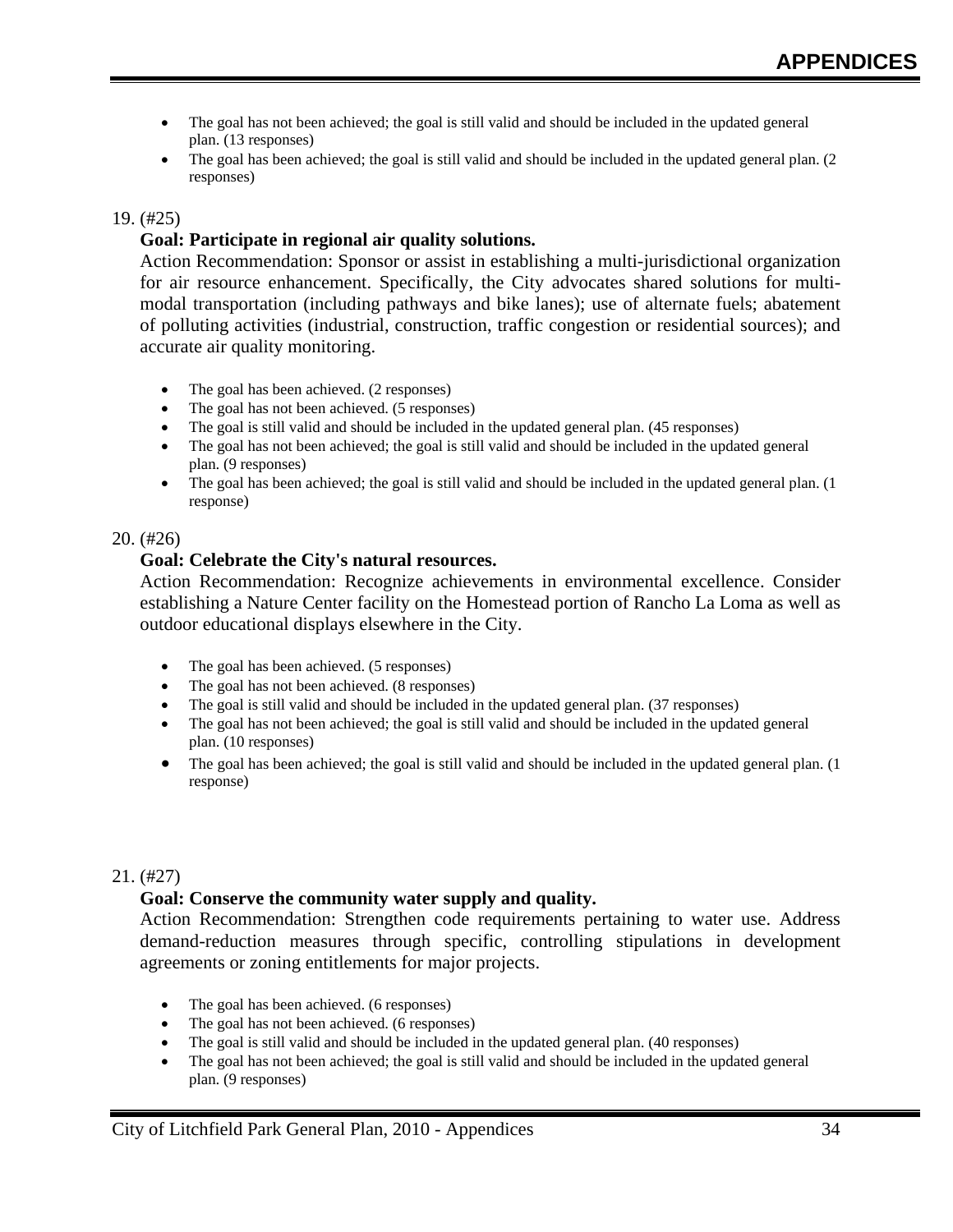• The goal has been achieved; the goal is still valid and should be included in the updated general plan. (1) response)

## 22. (#28)

## **Goal: Participate more directly in local water service administration.**

Action Recommendation: Consider long-term commitments and partnerships, to assure adequate service pressure, affordable rates and sufficient water supply to support projected Litchfield Park growth.

- The goal has been achieved. (4 responses)
- The goal has not been achieved. (1 response)
- The goal is still valid and should be included in the updated general plan. (46 responses)
- The goal has not been achieved; the goal is still valid and should be included in the updated general plan. (9 responses)
- The goal has been achieved; the goal is still valid and should be included in the updated general plan. (2) response)

#### 23. (#29)

#### **Goal: Evaluate developments for their positive contribution to Litchfield Park.**

Action Recommendation: Prepare Zoning Ordinances or revisions with more detailed guidance, performance standards and guideline expectations for master plan projects. Planned development, mixed-use and design/site plan review provisions would be improved.

- The goal has been achieved. (4 responses)
- The goal has not been achieved. (6 responses)
- The goal is still valid and should be included in the updated general plan. (41 responses)
- The goal has not been achieved; the goal is still valid and should be included in the updated general plan. (10 responses)
- The goal has been achieved; the goal is still valid and should be included in the updated general plan. (1 response)

#### 24. (#30)

#### **Goal: Ascertain that the City benefits from proposed growth.**

Action Recommendation: Develop a simple, straightforward formula for calculating developments' potential cost-benefits. The City would provide forms for applicants' use in submitting these evaluations.

- The goal has been achieved. (5 responses)
- The goal has not been achieved. (6 responses)
- The goal is still valid and should be included in the updated general plan. (44 responses)
- The goal has not been achieved; the goal is still valid and should be included in the updated general plan. (7 responses)
- The goal has been achieved; the goal is still valid and should be included in the updated general plan. (0 responses)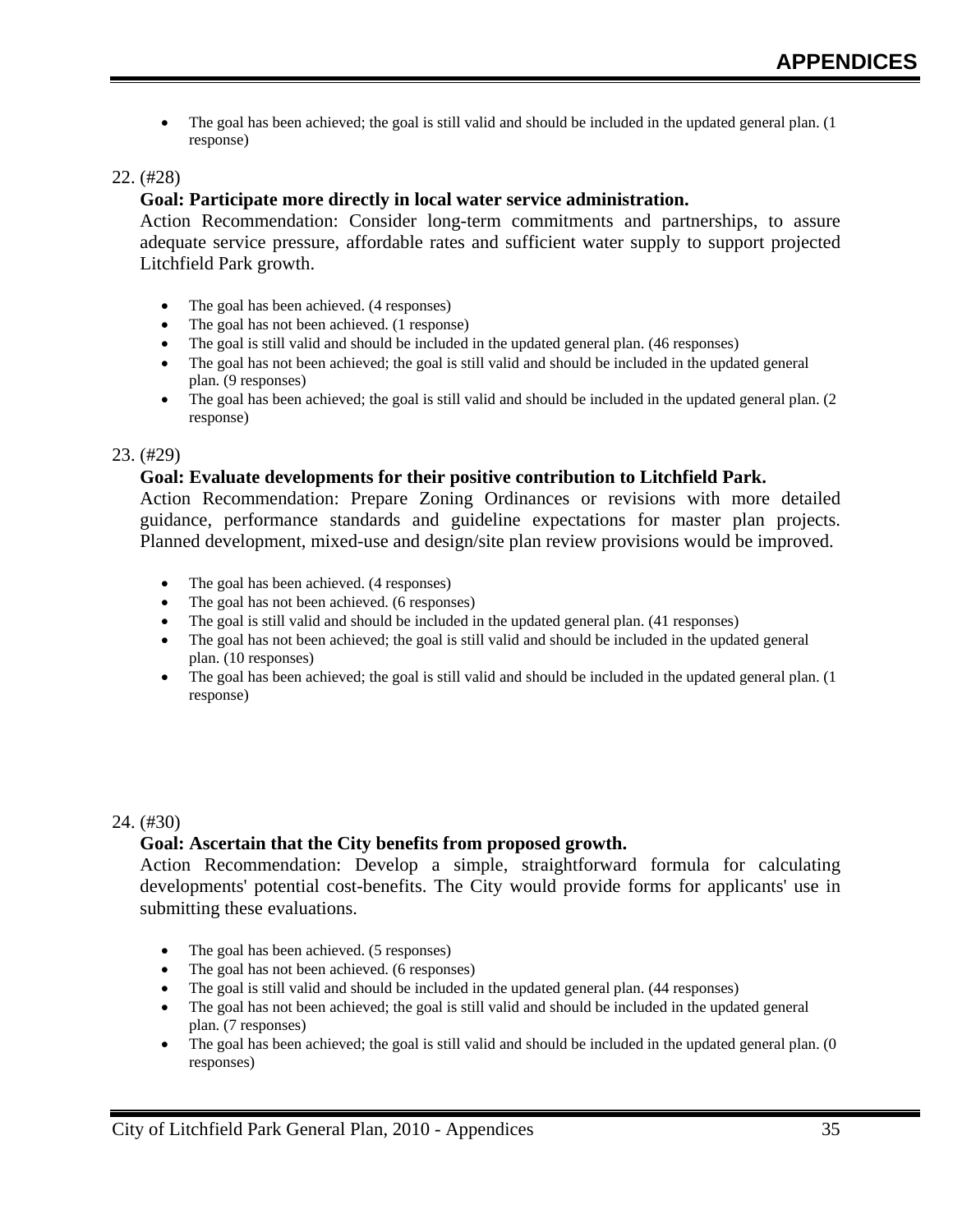## 25. (#31)

## **Goal: Mitigate growth impacts.**

Action Recommendation: Incorporate suggested standards from Environmental, Open Space and Circulation Elements into Zoning Ordinance or revisions. Performance standards for air and water quality and to protect residential privacy from noise, glare, dust and odor should be reviewed and updated as necessary. Landscaped buffers and screening require specification.

- The goal has been achieved. (4 responses)
- The goal has not been achieved. (6 responses)
- The goal is still valid and should be included in the updated general plan. (42 responses)
- The goal has not been achieved; the goal is still valid and should be included in the updated general plan. (9 responses)
- The goal has been achieved; the goal is still valid and should be included in the updated general plan. (1 response)

#### 26. (#32)

#### **Goal: Adopt technologies that reduce operations and maintenance expenses.**

Action Recommendation: Require that all proposals for municipal capital expenditure contain cost evaluations which include anticipated operations and maintenance expense and which forecast prospective return on investment. Options for alternate materials, phasing of installation, privatization of administration and similar variables are encouraged for decisionmakers' information.

- The goal has been achieved. (1 response)
- The goal has not been achieved. (3 responses)
- The goal is still valid and should be included in the updated general plan. (48 responses)
- The goal has not been achieved; the goal is still valid and should be included in the updated general plan. (7 responses)
- The goal has been achieved; the goal is still valid and should be included in the updated general plan. (3) responses)

#### 27. (#33)

#### **Goal: Conduct cost-benefit assessments for proposed facilities or systems investment.**

Action Recommendation: Consider adoption of Development Fees, with credits to developers for expenditures or public-serving improvements. Coordinate private construction schedules with CIP projects to prevent installation conflicts and encourage full utilization of new facilities.

- The goal has been achieved. (3 responses)
- The goal has not been achieved. (1 response)
- The goal is still valid and should be included in the updated general plan. (50 responses)
- The goal has not been achieved; the goal is still valid and should be included in the updated general plan. (7 responses)
- The goal has been achieved; the goal is still valid and should be included in the updated general plan. (1 response)

## General Comments from hardcopy: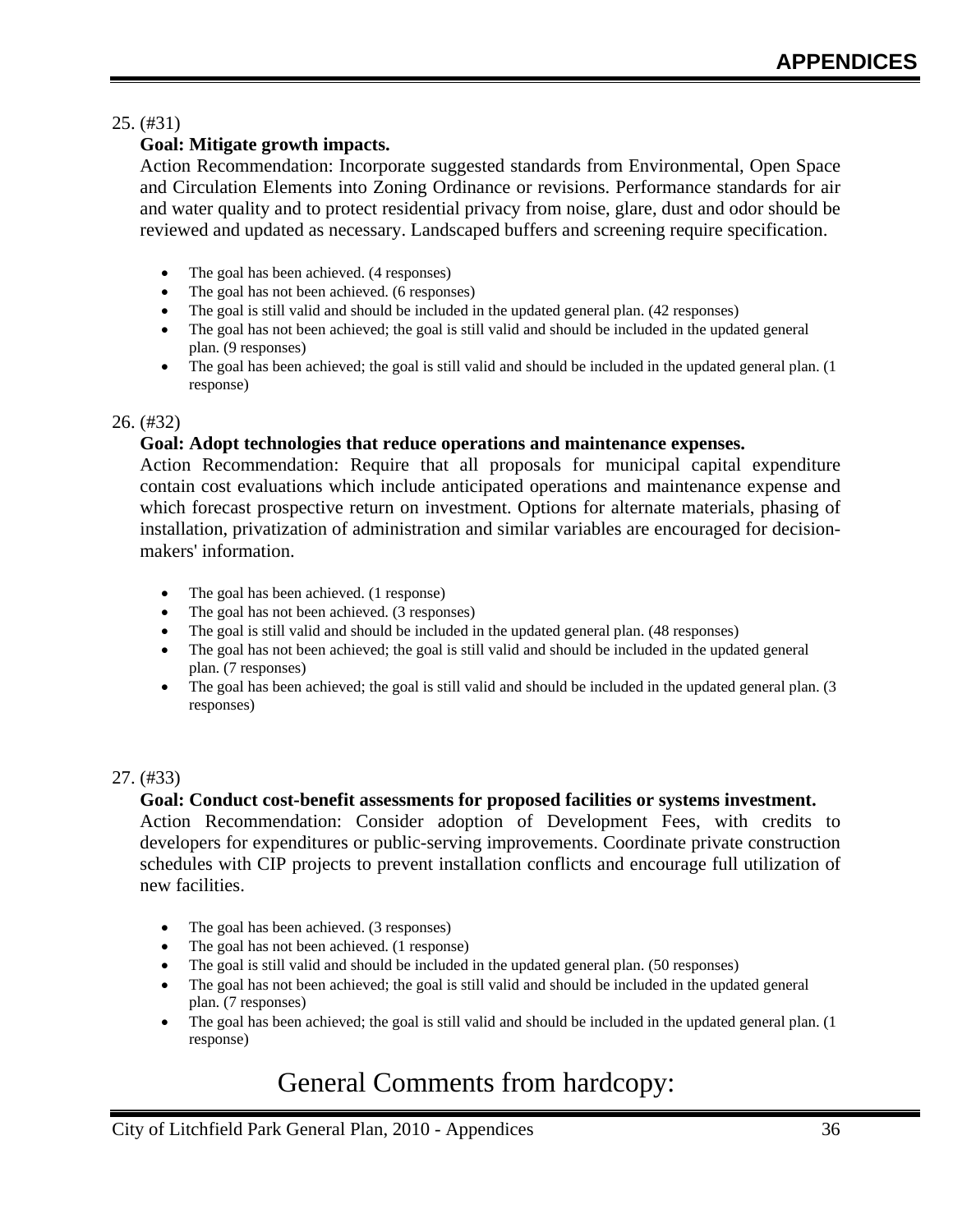## Vision Statement

• Regarding a medical center: relocation to LaLoma is a good thing.

## 1. (#7)

## **Goal: Maintain a desirable village identity.**

Action Recommendation: Include mixed-use activities (such as shopping, churches or schools) with neighborhood connectivity in approving future master-plans and annexation sites. Central place functions can serve residential neighborhoods beyond the City boundaries, as well, encouraging open space, paths and development criteria to blend with existing Litchfield Park.

- No clothing stores, Bring back the Cotton Patch. No grocery store.
- This is extremely important in newly annexed and/or developed areas.
- •

## 2. (#8)

## **Goal: Project an orderly, attractive, well-kept appearance.**

Action Recommendation: Consider property maintenance standards for prevention of neighborhood decline. In addition to code enforcement, however, emphasize voluntary efforts; neighborhood assistance programs (organized by the City or homeowners' groups) including donated materials, labor, equipment loans; and recognition programs.

• No volunteer efforts apparent.

## 3. (#9)

## **Goal: Assist in educational and other institutions' planning.**

Action Recommendation: Partner with the Litchfield Elementary School District, local churches and community organizations to coordinate facility expansion and/or site planning. Consider joint-venture maintenance programs and shared capital improvements such as landscaping, parking or pathways.

• YES! YES! However, I guess we have to wait and see what happens with unification.

## 4. (#10)

## **Goal: Maintain excellence in recreation, culture and arts.**

Action Recommendation: Consider the articulation of City policy to support organizations that contribute to Litchfield Park living quality. Enabling programs (such as coordination of capital improvements or encouraging developer participation) would be the focus of municipal assistance rather than direct financial aid.

• -----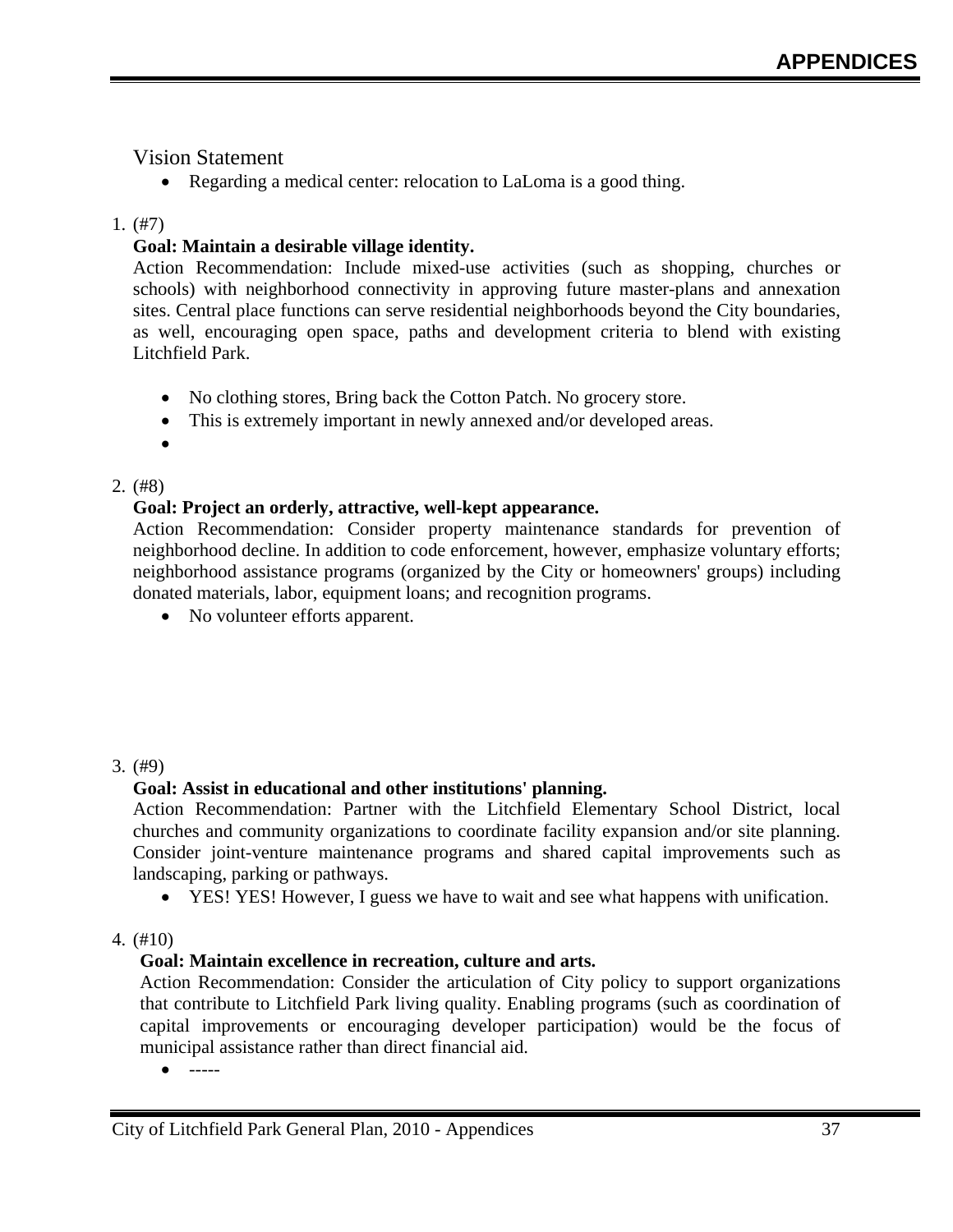## 5. (#11)

## **Goal: Integrate guidelines for design, scale and appearance in both the natural and built environment.**

Action Recommendation: Formulate design guidelines and architectural standards (e.g., colors, materials, landscape) pertaining to developments other than single-family homes which reflect community appearance expectations. These principles, although not mandatory, would direct project designers to architectural and site improvement criteria deemed generally acceptable for Design Review Board evaluations. Similar assessment factors (or "trade-offs") might be explored for single family residential proposals in planned or clustered developments.

- Go "Green".
- Good idea-We missed this on a couple of retail/commercial areas already. Let's have a few options available not just the tired looking stacked flagstone.

## 6. (#12)

## **Goal: Develop neighborhoods in accord with the village concept.**

Action Recommendation: Promote development proposals that offer: variety in housing types, opportunities to work and shop within walking or bicycle distance, sufficient open space to accommodate their population and continuous pathway linkages to other neighborhoods. Preferably, higher density residential development would be clustered around activity centers with adequate buffering.

- Regarding opportunities to work and shop within walking or bicycle distance: Nonexistent except for Albertson's shopping center
- Regarding pathway linkages to other neighborhoods: Where is the link to the Villages or Litchfield Green?
- Mixed use building.

## 7. (#13)

## **Goal: Provide a wide range of housing opportunities.**

Action Recommendation: Consider adoption of guideline criteria to assure a mix of dwelling and lot sizes in larger planned developments. As a matter of community policy, encourage inclusionary residential areas as well as private communities.

- Gated communities hurt the "Village" concept.
- Private communities? Like Litchfield Greens? Not my favorite.

#### 8. (#14)

## **Goal: Offer public facilities and amenities that meet the traditional standards of Litchfield Park.**

Action Recommendation: Recreation space and pathway connections exemplify the City's expectation for new developments' integration into this unique community. Evaluations of proposed new construction or redevelopment focus on the dedication of land, improvements and/or funding for amenities which meet the goals of the General Plan as well as the needs of the planned homes and businesses.

- Regarding new developments': Gated communities hurt the "Village" concept.
- We need to get going on the new Community Center!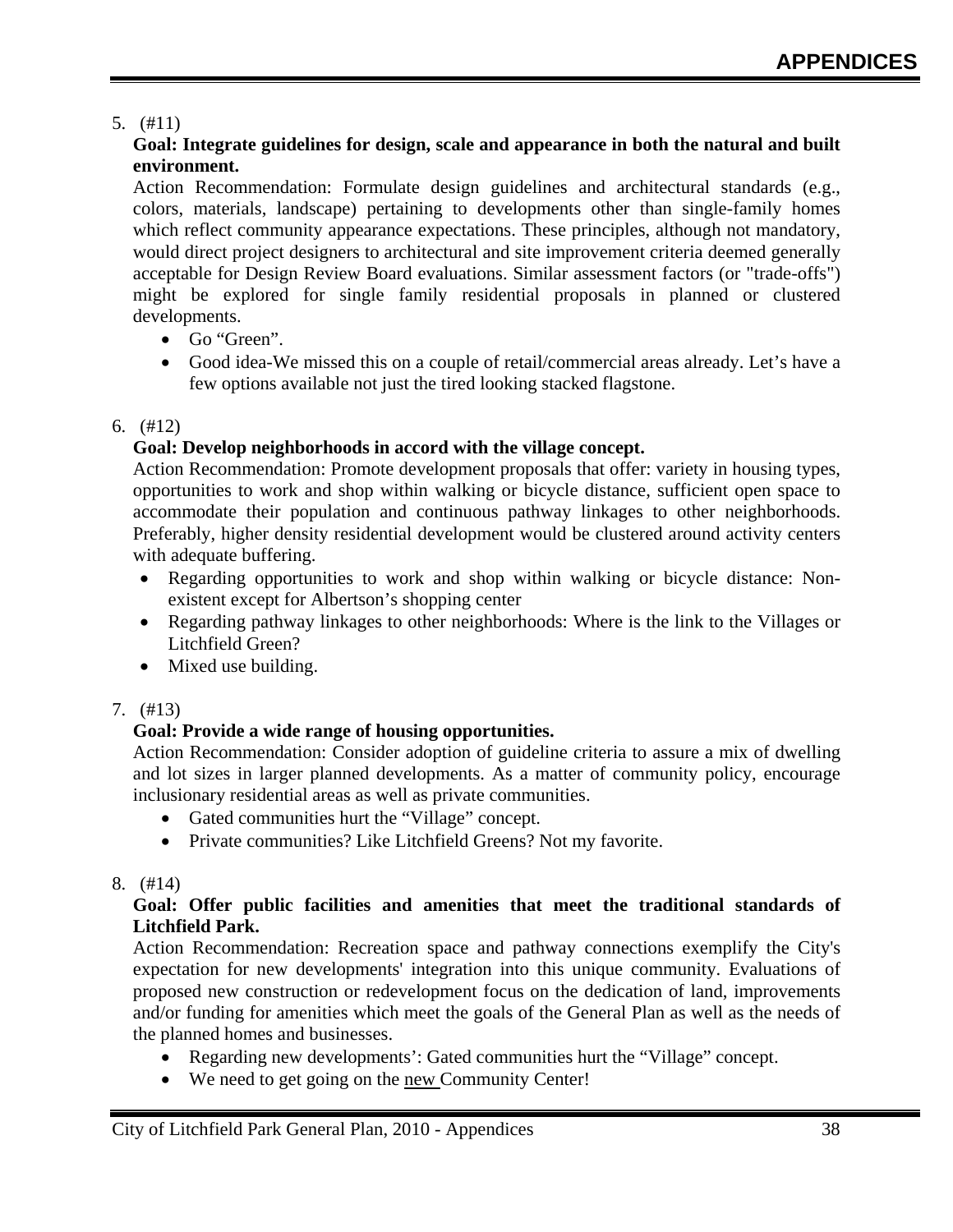## 9. (#15)

## **Goal: Strengthen the City's balance for economic development.**

Action Recommendation: Consider annexation with development agreements or zoning entitlements that include businesses which will generate municipal revenues and/or provide well-paying jobs for the local workforce with minimal disruption to existing neighborhoods. Similar encouragement applies to appropriately-located infill development.

- The planned apartment/condos/assisted living behind Albertson's on 4 acres does not do this.
- Absolutely necessary that just service type jobs.

## 10. (#16)

## **Goal: Encourage quality development for the City and surrounding area.**

Action Recommendation: The City's codes and site plan review procedures need general design performance criteria that challenge developers, their planners, architects and engineers to provide attractive, functional and lasting developments. Flexible guidelines are recommended to foster creative design solutions.

• ------

## 11. (#17)

## **Goal: Pursue high-quality, but economical public facilities and services.**

Action Recommendation: Specifications for infrastructure should reflect approved qualityengineering practices. MAG standards should be met or exceeded for all public works projects in Litchfield Park.

## 12. (#18)

## **Goal: Maintain the hierarchical network of roads and pathways.**

Action Recommendation: Design streets and large parking areas in new developments for direct access to arterial roadways. Interior circulation patterns include collector streets to channel traffic from residential areas to arterials without encouraging trips through neighborhoods. Peripheral centers should link, via pathways, to interior systems and to protected crossings of major streets.

• Good job.

## 13. (#19)

## **Goal: Reduce transportation costs and negative environmental impacts of vehicular emissions.**

Action Recommendation: Promote public transit ridership on the City's established regional bus transit routes by considering park-and-ride facilities (including bicycle racks) and enlisting support from health campus, resort or employer van pools. Facilitate multi-modal transport with local sale and/or rental of bicycles and carts; especially encouraging reduction of automobile trips for shopping or commuting to work.

- No place to shop without a car.
- And with the elementary school parents so they all don't drive their kids to and from school when we pay for buses.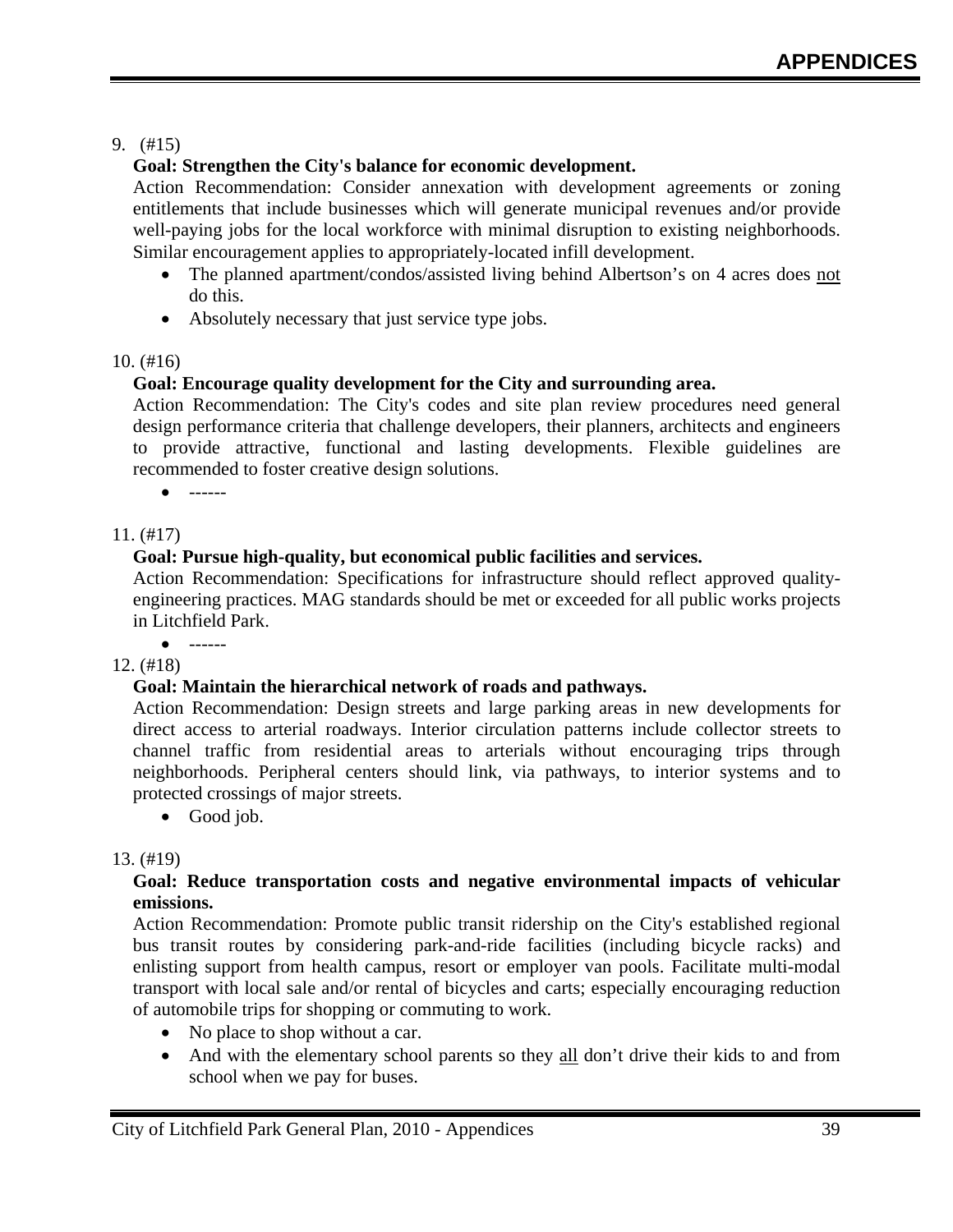## 14. (#20)

## **Goal: Design circulation facilities to fit the community. New developments' integration into the City's path and street systems.**

Action Recommendation: Establish traffic engineering standards to coordinate with MAG criteria for major roadways; adapting interior rights-of-way with traffic calming measures and pathway connectivity. Pedestrian safety and amenities are expected features in all site plan or platting proposals.

• Good job.

## Open Space Elements

• Regarding a comprehensive Parks/Recreation Master Plan is called for: As a member of RAP Com we have been trying to work this out for nearly a year. It's not quite clear who's "in charge" though (or should take the lead)-us or city maintenance.

#### 15. (#21)

## **Goal: Preserve the strong role of recreation in community life.**

Action Recommendation: Respond to residents' and visitors' needs for recreational venues, programs and leisure activities for persons of all ages with adequate municipal funding. Encourage private citizens, organizations and businesses to contribute resources for safe, clean and well-supervised outdoor enjoyment throughout the City.

• Yes-but with some coordination.

## 16. (#22)

## **Goal: Integrate multi-purpose pathways throughout the City.**

Action Recommendation: Coordinate path integration with proposed land uses in and adjacent to the City, including suggested, conceptual links to neighborhoods in Goodyear, Avondale and unincorporated Maricopa County. Safety crossings of arterial roads are to be considered.

• Where?

## 17. (#23)

## **Goal: Enhance Litchfield Park's spacious, natural setting.**

Action Recommendation: Revisit municipal land development regulations to establish reasonable open space requirements for various types of development in the community. Allow open space credits or density bonuses as incentives for reservation of scenic lands, view corridors or open land buffers. Establish an open space endowment (supported by municipal funds, user's fees, and private donations) for acquiring, improving and maintaining natural open space areas.

- Regarding density bonuses: One developer was given more density for his "apartments" with no requirement for open space (except a parking lot).
- Regarding open space endowment: Not until "Percent for the Arts" is enacted, please.

#### 18. (#24)

## **Goal: Maintain a healthful living environment.**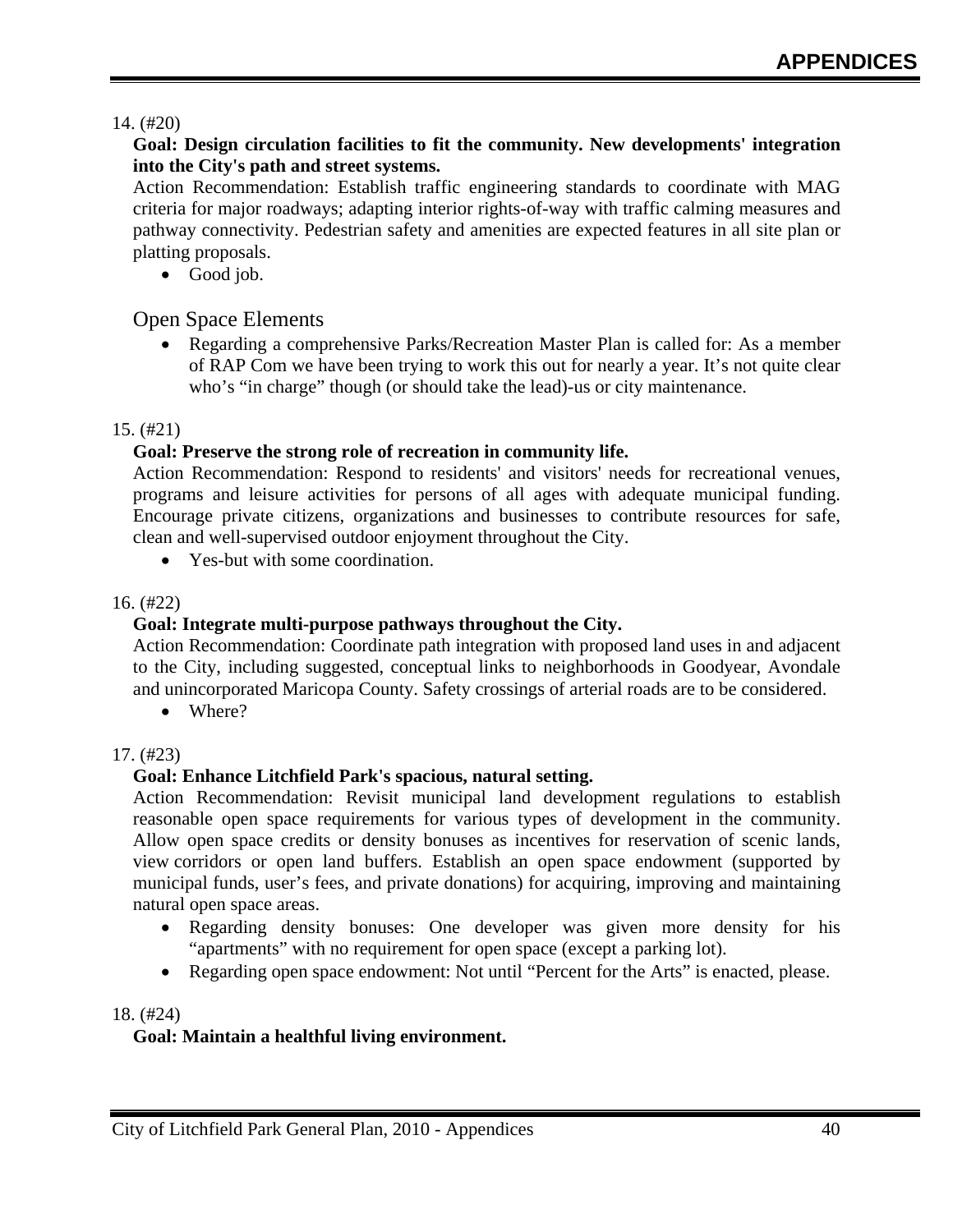Action Recommendation: Enforce against all types of environmental pollution, including measures to reduce noise, dust and the glare of artificial lighting to the extent that actions are within the jurisdiction of the City.

- Staying on top of the plume is important.
- What happened to replacing the 60's era street lights like those on Villa Nueva?

#### 19. (#25)

#### **Goal: Participate in regional air quality solutions.**

Action Recommendation: Sponsor or assist in establishing a multi-jurisdictional organization for air resource enhancement. Specifically, the City advocates shared solutions for multimodal transportation (including pathways and bike lanes); use of alternate fuels; abatement of polluting activities (industrial, construction, traffic congestion or residential sources); and accurate air quality monitoring.

• Lots of dust from empty lots.

#### 20. (#26)

#### **Goal: Celebrate the City's natural resources.**

Action Recommendation: Recognize achievements in environmental excellence. Consider establishing a Nature Center facility on the Homestead portion of Rancho La Loma as well as outdoor educational displays elsewhere in the City.

- Not possible now?
- Love this idea-many groups could partner.

#### 21. (#27)

#### **Goal: Conserve the community water supply and quality.**

Action Recommendation: Strengthen code requirements pertaining to water use. Address demand-reduction measures through specific, controlling stipulations in development agreements or zoning entitlements for major projects.

• What about the golf courses? What about no lawns for all new homes?

#### 22. (#28)

#### **Goal: Participate more directly in local water service administration.**

Action Recommendation: Consider long-term commitments and partnerships, to assure adequate service pressure, affordable rates and sufficient water supply to support projected Litchfield Park growth.

• ----------

#### 23. (#29)

#### **Goal: Evaluate developments for their positive contribution to Litchfield Park.**

Action Recommendation: Prepare Zoning Ordinances or revisions with more detailed guidance, performance standards and guideline expectations for master plan projects. Planned development, mixed-use and design/site plan review provisions would be improved.

Litchfield Park is losing its unique character because the land is sometimes worth more than the dwelling. In order to staunch this alarming trend, Litchfield Park should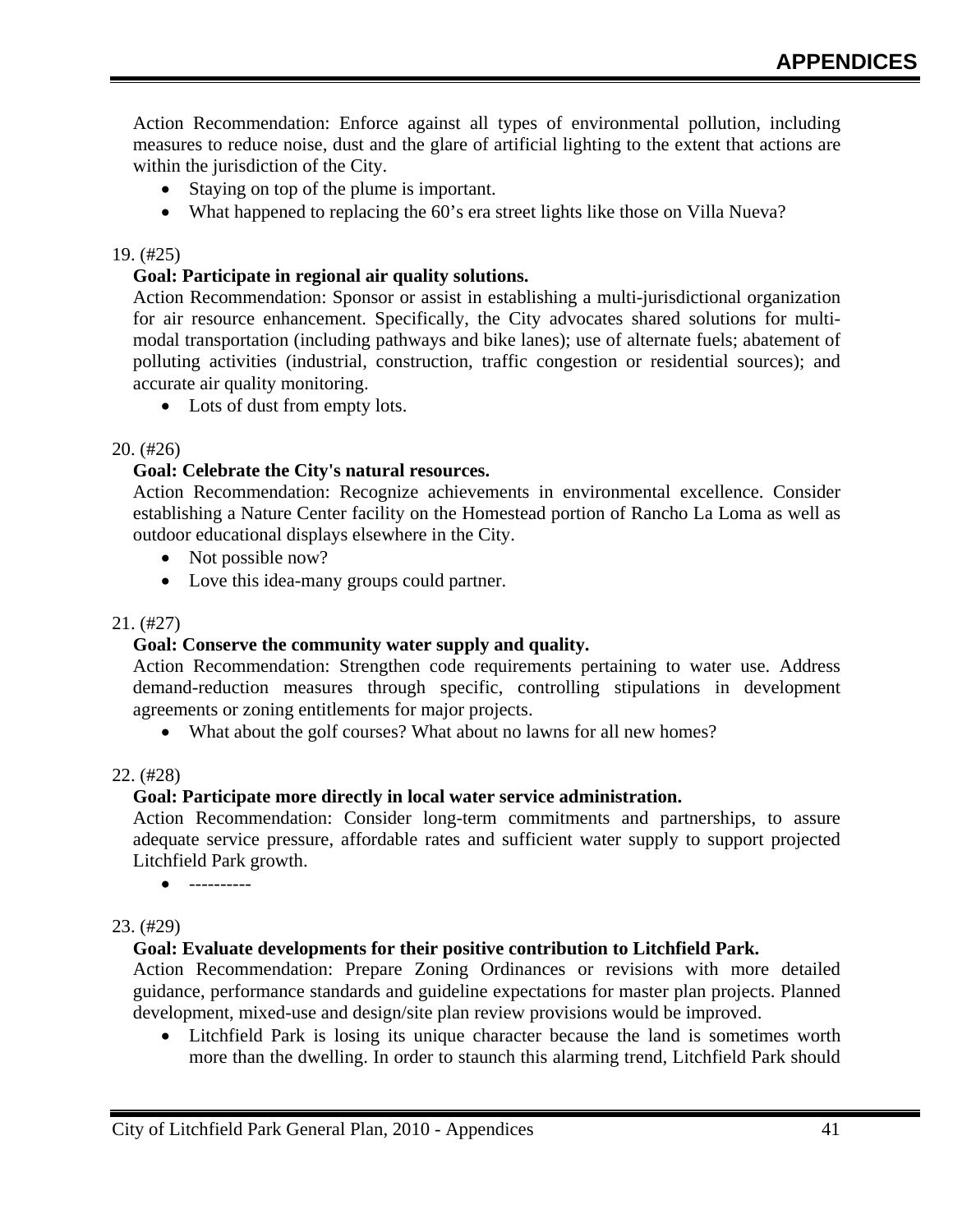And hopefully there'll be a percent for the art component to future agreement to all. YES!

## 24. (#30)

## **Goal: Ascertain that the City benefits from proposed growth.**

Action Recommendation: Develop a simple, straightforward formula for calculating developments' potential cost-benefits. The City would provide forms for applicants' use in submitting these evaluations.

• ----------

## 25. (#31)

## **Goal: Mitigate growth impacts.**

Action Recommendation: Incorporate suggested standards from Environmental, Open Space and Circulation Elements into Zoning Ordinance or revisions. Performance standards for air and water quality and to protect residential privacy from noise, glare, dust and odor should be reviewed and updated as necessary. Landscaped buffers and screening require specification.

• -----------

#### 26. (#32)

## **Goal: Adopt technologies that reduce operations and maintenance expenses.**

Action Recommendation: Require that all proposals for municipal capital expenditure contain cost evaluations which include anticipated operations and maintenance expense and which forecast prospective return on investment. Options for alternate materials, phasing of installation, privatization of administration and similar variables are encouraged for decisionmakers' information.

• Make the new City Hall green.

#### 27. (#33)

## **Goal: Conduct cost-benefit assessments for proposed facilities or systems investment.**

Action Recommendation: Consider adoption of Development Fees, with credits to developers for expenditures or public-serving improvements. Coordinate private construction schedules with CIP projects to prevent installation conflicts and encourage full utilization of new facilities.

• --------------

## City of Litchfield Park's 2008 General Plan Update-Citizen Participation Plan Compiled comments from website survey

## General Comments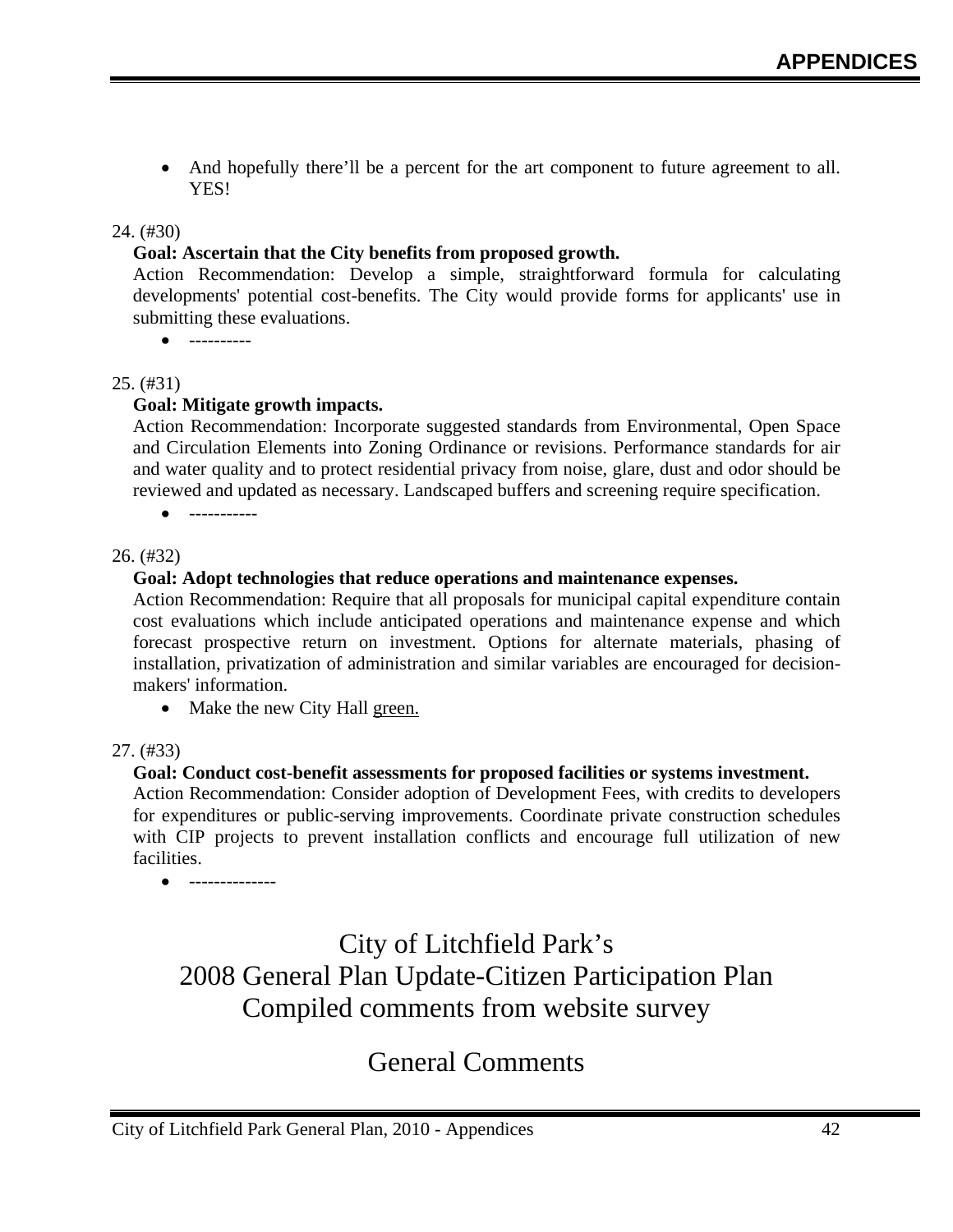- Most of the goals have been achieved on some level, but all need to continue because they are still relevant. There needs to be more cooperation between different entities (i.e. Wigwam, school district, services, retail, non-profits, commissions, etc.) either through a centrally organized entity (that may already exist), IGA's, think tanks or whatever, so all voices can be heard and we can maximize the potential of ALL our "projects" and maintain the high standard of living that we all expect as LP residents. We also desperately need better cooperation from our city/county neighbors who are infringing on our charm by turning the areas immediately outside our boundaries into "any street" in Phoenix.
- I think one of the reasons Litchfield Park is such an outstanding place to live, is due to the efforts of Sonny Culbreth. He is tireless and works many events with little help. These events, like Christmas in the Park, Arts in the Park, The Super Bowl event, 4th of July, Fishing Tournament etc, are all part of what makes our town unique, and we owe most of that to Sonny.
- Thanks for taking the time to put this together and send it out for residents to be able to have a voice is just another reason I love Litchfield Park.
- The recreational center complex needs a complete overhaul. It is the center of downtown and can be a city asset rather than a potential blight. The programs that are run are excellent. The meeting rooms/preschool area needs expansion and updates. Bathrooms need to be enlarged. The pool and decking only need minor touchups. Exercise equipment could be expanded and may draw more members if access to the equipment is expanded.
- Pathways in the new developments that's a hoot. Light pollution is terrible, especially around the school. Encourage "new" blood in the commissions, by having term limits. Stale people, stale ideas. Doing away with the "volunteer" cleanup day that's a total shame.
- To summarize, our main concern is that we develop with a village feel in mind and that we maintain a unique atmosphere. If the city is going to get involved in encouraging any business to come in, it should be small businesses. Chains aren't unique; they're in Goodyear and Avondale. Give people a reason to come here from both out of the Valley and within the Valley.
- #11 worries me. Sounds like we are trying to become an HOA police state. The goals should have had a "do not agree" option. I am very wary of any annexation and am very disappointed in the annexation of the SW corner of Camelback/El Mirage. I do not see the benefit to the residents of Litchfield Park. It will most likely take the police away from the Park even more than they are. I do not see enough attention in the Park from the Sheriff's Office. I would like to see more enforcement of the "little laws" which may cause the bigger laws to be followed. People park willy-nilly throughout the park (including blocking sidewalks), speed, etc. These laws need to be enforced. I would like to see all annexation on the voter's ballots. These are big decisions and should be voted on by the residents and businesses of the Park. I would like to see us fix our current problems before we jump into annexation. And no tax cuts for businesses. That has gone crazy in the other cities and has not created all that was promised.
- Nice survey. The places where I checked "goal has been achieved" is generally a negative vote.
- Thanks for the opportunity to have my say in which direction the city is going. We love this town!
- Some goal achieved or not achieved boxes were left empty due to my ignorance on the subject matter.
- I am not familiar with the extent the above issues may have been attained, but as indicated feel they are valid.
- It amazes me how a street can be under repair for a number of months and then is again restricted after three days of opening. Cannot something be done to coordinate that all work is construction projects be completed during the same time. As our fields continue to be filled in with business and developments, we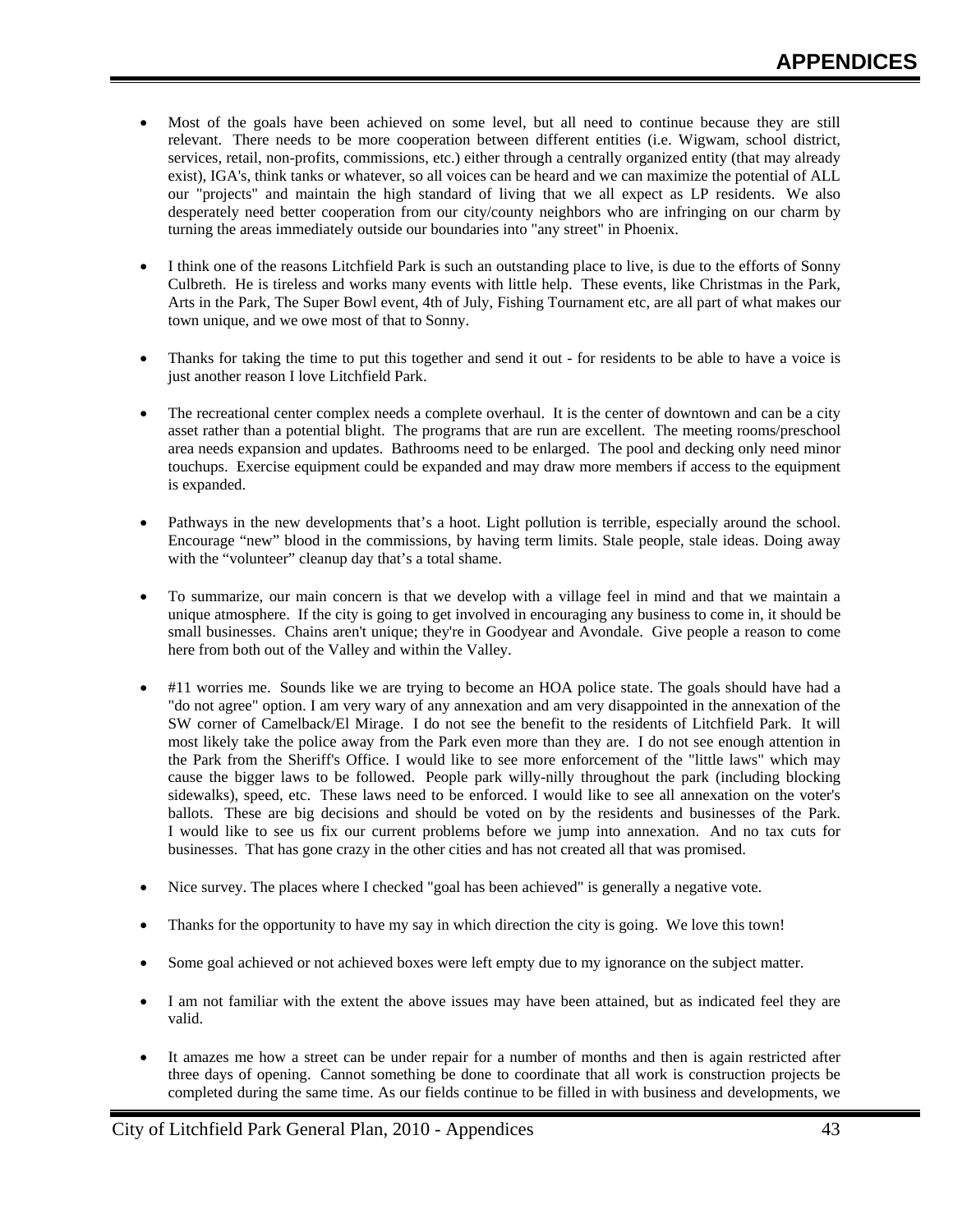seriously need to consider larger lots, wider roads to accommodate the growth and open spaces. Other than greed I cannot see why developers must build one house right next to another.

- Years of goal setting in the military and civilian industry have shown me that goals must be specific, simple, limited in number, measurable and tracked. None of the above goal setting seems to follow these concepts which are fundamental and critical to success. Great broad strategy statements, but not goals. How can you track progress and know when you have arrived?
- Thanks for letting me participate in this survey I hope your interest is genuine and appreciate all your hard work in making Litchfield park a great place to live!
- Need significant upgrade to library.
- Have the mayor and city council considered previewing the archive at ASU of the Litchfield Park Collection (located in the Architecture and Environmental Design Library) with architects and contractors before implementing new city development projects? <http://www.asu.edu/lib/arch/libarchives/drawings/litchfield.html> Have the mayor and city council considered offering internships to Architecture students at ASU or The Frank Lloyd Wright School of Architecture? Not only would this provide students with a wonderful opportunity, it might also generate some new ideas.
- As a member of the Litchfield family, I have been a visitor here all of my life and have enjoyed the city through many years of development. Now I am a resident of Litchfield Park. It is now truly my home town in which I take great pride. I am particularly interested in the development of the La Loma Homestead, and would very much like to be included on any committee or entity set up to explore the issues of developing the Hill for community use.
- There are many questions in this survey that do not give you an opportunity to say "I do not want this". I was not happy with the choices given.
- This is a good survey and I think one that we should all spend some time on.
- You are not receiving many surveys filled out--perhaps this survey is really too long. Also, if someone does not feel like answering one question, you should still accept the form--this is a bit user unfriendly!
- We live in a great area of the valley. Please help clean up the nasty looking area located south of Glendale on Dysart rd.
- We moved from Goodyear to LP because of the hometown feeling. Please do not abolish the center of Litchfield Park, i.e. Rec Center and Library for other uses. More importantly, how our children grow up in this town is what we should focus on.
- I found this survey not very user friendly. For the average person, like me, the recommendation is too confusing and picking one of the three options is sort of guess work. The goal is valid but how do you know whether achieved or not. It would be helpful to have a survey with progress and what still needs to be considered.
- God Bless the Freedom of Speech.
- I have a few questions regarding this survey. Most citizens will have a hard time answering the goal/ action questions. The knowledge needed to answer some of these questions is beyond the scope of the average citizen. Since all of these questions are required fields, if one question is unanswered does that mean that the entire survey is incomplete and invalid? How many surveys will it take to improve on the Recreation center? It is a good thing for our community and I believe that it should be improved and redesigned for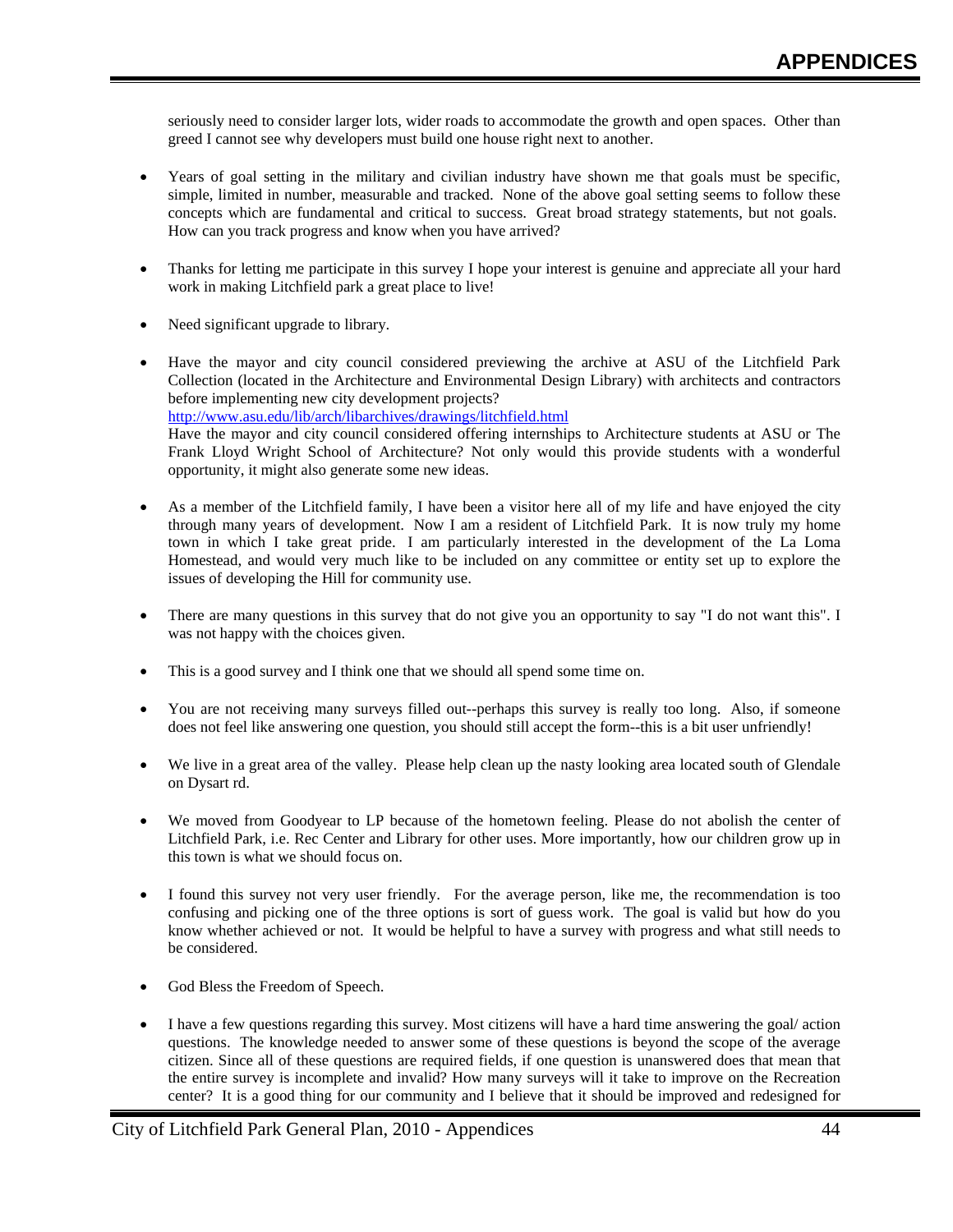today's fitness and recreation and community needs. Redesigning the entire center would create a venue that may reach a wider variety of citizen (that may not use the facility now) we would be happy to speak in regards to the Rec. center.

- Have all of these online surveys been evaluated to determine that they are actually from Litchfield Park residents? The best thing that could happen to increase the valuation of L. P. property would be for this town to have its very own zip code.
- While I tend to agree with the goals, I do not always agree with the wording of the action recommendations. Therefore at times I did not indicate that a goal should be put into the revised plans. Some wording was over the top with rules or I didn't understand how it would be interpreted. I will err on the side of conservative in those cases. While perhaps not the best choice for me to do that, the way things were worded left no other options. #27 sounds like it COULD be interpreted as allowing the city to step in and make residents implement water conservation methods. Things such as rock yards instead of grass and trees. If our city council wants to conserve water perhaps they should drive around town in the evenings when the city sprinkler system is on and see how much of our streets are being watered instead of the grass the city owns is being watered. If water conservation is important, like you indicate, then clean up the government use of it by paying attention to the waste they are encouraging by ignoring the frequently broken and misdirected sprinkler heads. Do YOUR part, and I will do mine. That is just one example. There are others, but I won't take up more of your time. I am opposed to increased government rules/ordinances/enforcement when they don't follow their own guidelines and when it starts to feel overbearing and overzealous.
- This form is way too complicated for regular residents to understand. Couldn't it be more simplified?
- I'm concerned with the crime we read about that is all around us. I don't feel we get briefed on how bad it is here in Litchfield Park. I'm worried Litchfield Park will eventually be hit more often. Is the Law enforcement we presently have adequate to enforce the laws and keep the criminals/low lives from destroying our lives and homes?? I hope we don't get there.
- I love Litchfield Park. Please keep it unique. Please don't add more traffic controls anywhere on Old Litchfield Rd, and especially not at the intersection of Bird Lane. and Litchfield Rd. We don't need a stop light a quarter block from the one already at Camelback and Litchfield Rd. If you're going to allow a business to open on the vacant lot south of the Church on Old Litchfield Rd, please make it family owned and not a chain restaurant or convenience store - we have plenty of those in the vicinity already. Thanks for doing a great job!
- I would like the city to take a stronger stand toward homeowners that do not maintain their property appearance. Substandard should not be our goal.
- Thank you.

•

- Survey was frequently confusing and not user friendly.
- Many of these goals and objectives are obviously being addressed now----with the limited amount of development space left within the city boundaries, opportunities to address thoroughly are also limited without encroaching on existing properties and infrastructure. Careful analysis and planning are dictated on all of the issues above.

City of Litchfield Park's 2008 General Plan Update-Citizen Participation Plan Compiled comments from website survey

## General Plan Implementation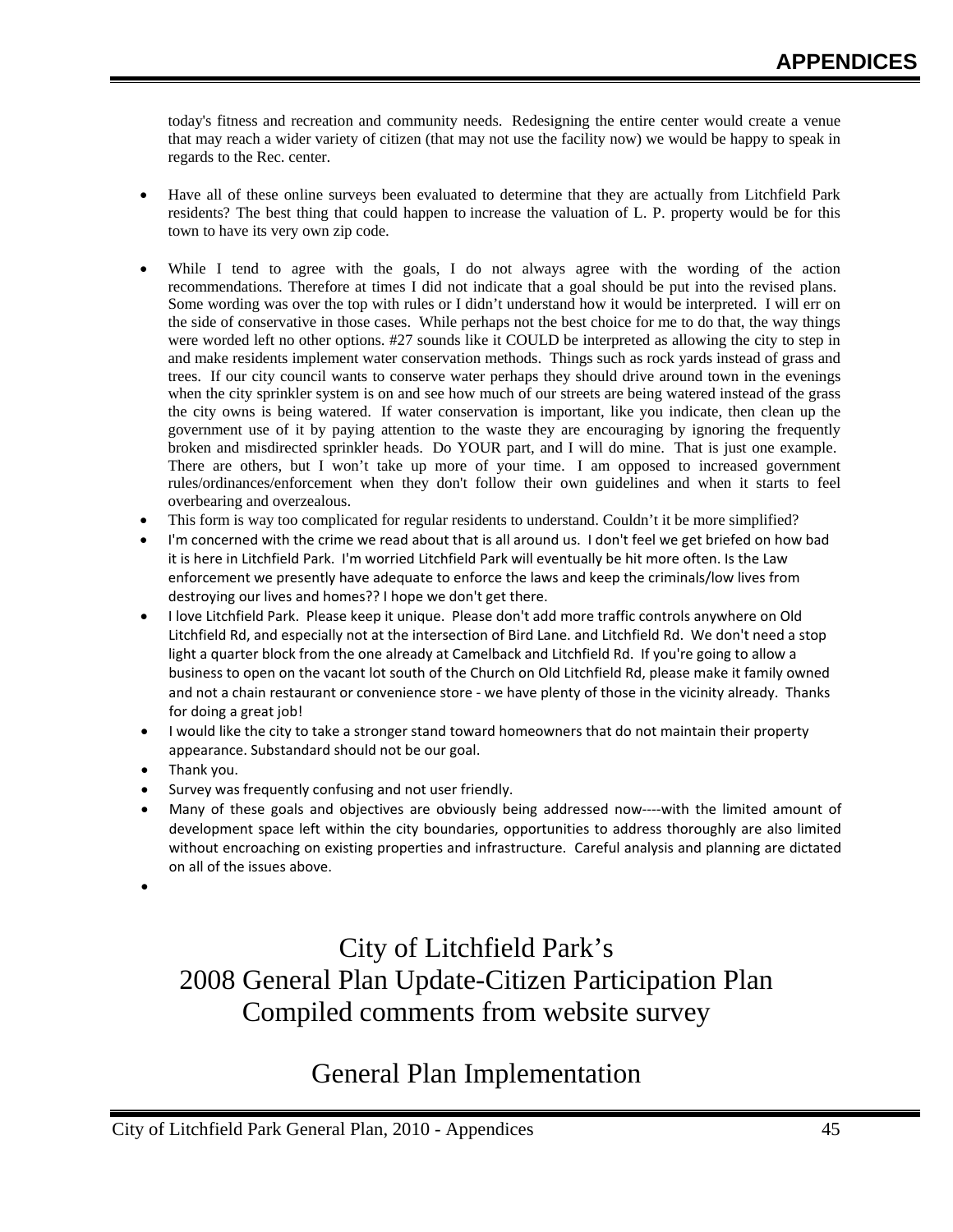A critical part of developing a functional General Plan is setting priorities and exploring funding opportunities for the implementation of public projects. A few of the projects that have been discussed at the Planning and Zoning Advisory Commission are noted below. There is also an opportunity to add one or more of your own. Please take a few minutes to provide us your thoughts.

#### **Rank Your Projects: Complete perimeter wall project:**

- $1 =$  Accomplish in 1 3 years (25 Responses)
- $2 =$  Accomplish in 3 5 years (19 Responses)
- $3 =$  Accomplish in 5 10 years (2 Responses)

#### **Accelerate street repaving program:**

- $1 =$  Accomplish in 1 3 years (17 Responses)
- $2 =$  Accomplish in 3 5 years (23 Responses)
- $3 =$  Accomplish in 5 10 years (5 Responses)

#### **Develop Multi-Generational Center OR Update the existing Recreation Center:**

- $1 =$  Accomplish in 1 3 years (25 Responses)
- $2 =$  Accomplish in 3 5 years (13 Responses)
- $3 =$  Accomplish in 5 10 years (7 Responses)

#### **Either of the above with a new Library:**

- Yes (27 Responses)
- No (19 Responses)

#### **Provide additional Landscaping along Pathway System:**

- $1 =$  Accomplish in 1 3 years (7 Responses)
- $2 =$  Accomplish in 3 5 years (19 Responses)
- $3 =$  Accomplish in 5 10 years (20 Responses)

#### **Preservation of the 20-acre La Loma Homestead:**

- $1 =$  Accomplish in 1 3 years (15 Responses)
- $2 =$  Accomplish in 3 5 years (3 Responses)
- $3 =$  Accomplish in 5 10 years (27 Responses)

#### **Provide grade-separated crossing at major streets for Pathway System:**

- $1 =$  Accomplish in 1 3 years (10 Responses)
- $2 =$  Accomplish in 3 5 years (209 Responses)
- $3 =$  Accomplish in 5 10 years (15 Responses)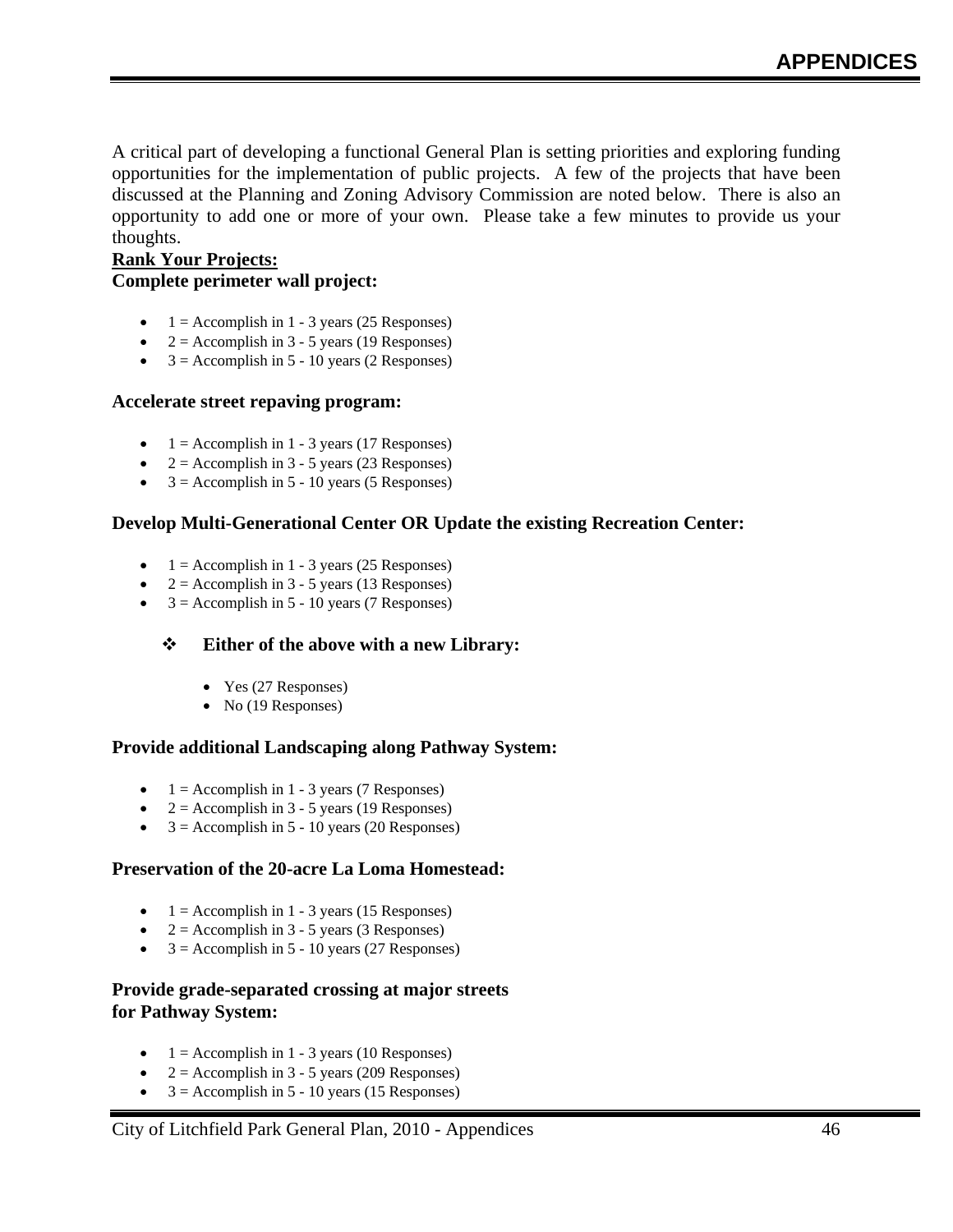#### **Others:**

- Complete the CIP project on Neolin Flooding.
- Police dept.
- Removal of so many traffic signs in the park, not New York.
- Tear down the library and build a bigger one and use all the land on the corner.
- Show, listen to the people.
- Cut old palm trees down, shape all trees, and around street lights.
- Remodel rec center, replace old library, build mini mall.
- All new landscaping on island leading up to Litchfield by-pass from Bird Lane.
- Sheriffs are a waste of money use Avondale Police.
- Use Avondale to patrol at night looking for graffiti.
- Cut down on vandals & parking in streets.
- Increase taxes very, very high; must want to live here.
- Rename city new zip code.
- Streets should be repaved from scratch ASAP due to year of neglect.
- Improve entrance from Litchfield Road to Wigwam Blvd. New Sign is needed.
- New library needed, but putting it in the retail area would provide a much needed loss leader for downtown businesses.
- An Arts district with galleries  $\&$  shops, maybe a performing arts center.
- Increase police protection.
- Require APS streetlight maintenance replace all mercury vapor or metal halide streetlight bulbs and or ballasts with high pressure sodium to provide energy efficient uniform color lighting consistent with the lighting color of the new downtown streetlights for public right of way lighting.
- Implement a GIS (geographic information system) a comprehensive citywide, city web site accessible mapping tool to include layers for zoning, HOA's, subdivision plats, utilities, horticultural public assets, i.e., trees, parks, property maintenance code violations, crime locations and statistics, individual utility layers, i.e., electric, water, sewer, gas, phone, link to GOOGLE EARTH for satellite views. A useful tool for staff and the public that can be implemented incrementally over a three to five year timeline.
- Construct a combination multigenerational center, historic cultural information center and up to date public library.
- Purchase Scout Park and any other park the City does not own. It is not possible for the City to ensure public park use in perpetuity when the land is privately owned.
- Litchfield Park is honored to have earned the designation as a Tree City and enjoys many mature trees throughout the city on both public and private property. These trees contribute significantly to the unique mature arbor culture that enhances the desirable environment that distinguishes Litchfield Park. Trees are a very valuable resource and add significant monetary property value to our community in both the public and private settings. It is disheartening to see many trees damaged or destroyed by unskilled individuals representing themselves to be "tree trimmers". As a Tree City we have a responsibility to go the extra mile to protect property owners and this valuable community resource by requiring that those individuals or firms performing tree trimming (arbor care) services in Litchfield Park have minimal, inexpensive, arborist training. The Arizona Tree Council can help us establish guidelines and make suggestions regarding how to implement a local registry requirement for those who propose to "trim trees" on private or public property. I have witnessed mature 30+ year old trees butchered, topped, in Litchfield Park that were dead a year later as a result of unqualified tree trimmers...
- Recreation Center.
- Library.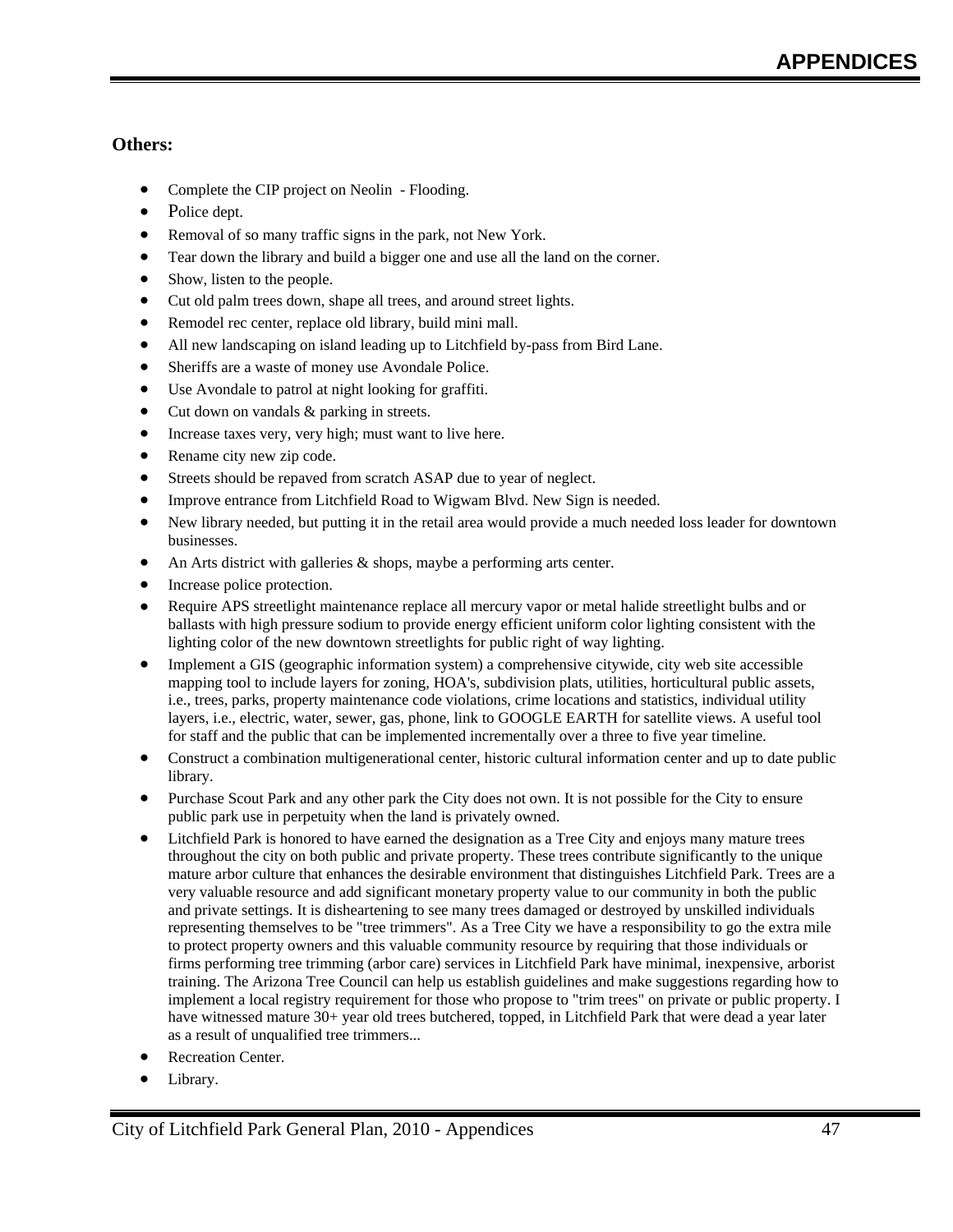- Vacant land north of Honeysuckle.
- Aside from the east portion of Wigwam Blvd roads are good.
- Update the present recreation center enlarging it and providing additional exercise equipment.
- Pave the alleys.
- Slow traffic on Wigwam Blvd (without circles or medians).
- Improve police protection.
- Add new parks and rec programs even if you don't update the facilities.
- Quit wasting money on recycling literature, it is expensive to print and redundant.
- It's time to pay attention to upgrading and improving the Rec Center as both surveys have said.
- Do we need to pay for having our presence on Channel 11? Who watches it?
- Continued enforcement of no boats, trailers, old pick-up trucks visible to the public.
- Removal of large items of garbage twice yearly.
- Removal of garden waste twice yearly.
- Open Library on Sunday.
- Police service with neighboring city rather than the Sheriff's Dept.
- Finish flood control project.

#### **Funding:**

**There are multiple funding methods and opportunities available to Arizona municipalities to fund public projects. The City of Litchfield Park currently uses sales tax, certain Stateshared revenues and construction tax.** 

**A controversial revenue source in the City has been property tax. If you had a clear plan of specific projects that were to be funded over a definitive period of time, would you support a sunset-limited property tax?** 

- Yes (33 Responses)
- No (13 Responses)

#### **Additionally, would you consider or support:**

#### **Increase to sales tax for definite projects and period of time?**

- Yes (39 Responses)
- No (6 Responses)

#### **Improvement Districts?**

- Yes (24 Responses)
- No (21 Responses)

#### **Hospitality (B/B/B) Tax?**

- Yes (34 Responses)
- No (12 Responses)

#### **Construction Bonds?**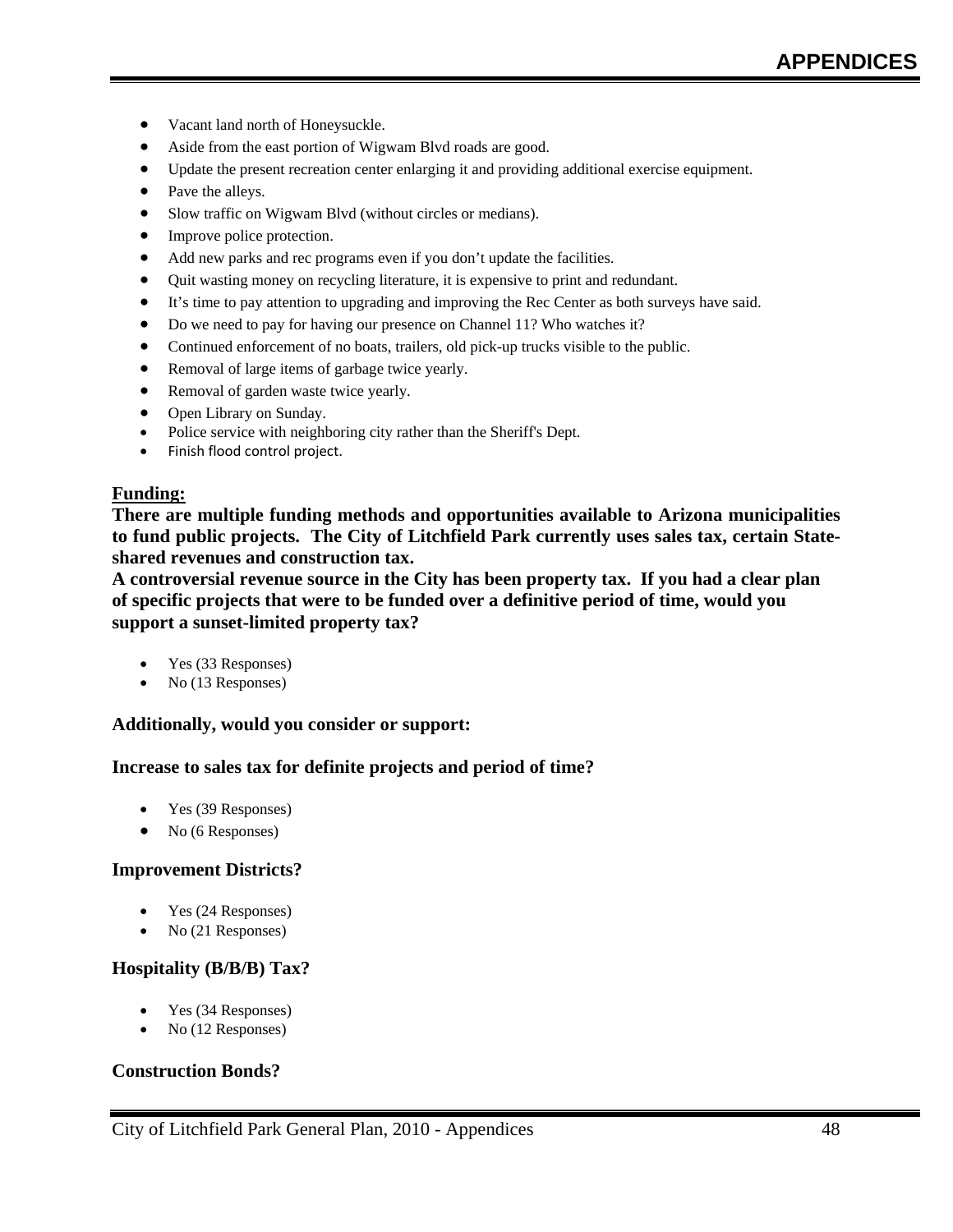- Yes (34 Responses)
- No (12 Responses)

#### **Combination of above?**

- Yes (31 Responses)
- No (14 Responses)

#### **Comments:**

- Other ways to recoup monies. Please explore them, but not in bonding. Increase the sales tax, have a special "fire protection/police/rubbish" tax. Cut your legal fees, use a different firm. Cut back on all the grass medians, use rock. You want involvement? Open your minds to the residents of Litchfield Park, and not just "your" friends. Have term limits on commission members so you get new blood in, because you certainly do not have that. Involve the Citizens more, what happened to the volunteer clean up day? What's wrong with the different commissions actually getting out and taking charge of special projects? Example could be each commission plans their own volunteer clean-up day, or flower planting day. For the past couple of years you have had an overwhelming response of new blood to join a commission (P&Z), but that goes nowhere. NOW is the time for "term limits", we need new blood.
- The Rec Center has been a topic of discussion for many years at focus groups. Although the groups have always decided that the Rec Center is important and should be refurbished immediately nothing has been done. No other City has been given a recreation center and we do not think the City appreciates the Rec Center.
- Listen to the people, maintain lake better, it smells. Shape all trees; see Sonny about equipment for stretching on east side of lake, better recycling for all, not just homes. Rebuild new library on same sight, use all of the land there, remodel rec center and use more of parking lot to remodel. Needs to be replaced elsewhere. More shops and restaurants like Park West on Northern Ave. We need to see a positive change, you narrowed Wigwam Blvd, now listen to us and give us our previous plans for the mini mall as we saw in past meetings with plans. Thank you very, very much.
- Can't answer the funding questions because of lack of information. For example, we would support an increase in sales tax provided that it did not exceed the average of other cities in Maricopa County.
- 1) Failure to maintain green space and permitting encroachment has likely destroyed LP. 2) Use of (ineffective) Sheriffs to save money has also permitted great deterioration.
	- 3) Failure to implement a tax program and permitting people to live here who will not pay for the privilege is likely the final nail.
- Thank you for bringing this to our attention....
- These questions have been asked time and time again and the same results come up time after time. Why do a survey if you are not willing to accept the results and move on them. I guess we will continue to do surveys until we get the results the people who designed the survey want. Typical politics as usual!
- Supporting our children and providing activities for them is most important.
- Many people taking this survey will not know the definition of a "grade separated crossing" and "sunsetlimited" property tax. You may want to consider using more lay oriented language next time. :-)
- I see the potential for Litchfield Park to become a thriving community enriching the lives of everyone who lives here. It would be nice to see more arts activities or art lofts where artists could live, work and sell their wares.
- Because I served on the La Loma Project committee, I especially am interested in seeing the results of that work implemented when La Loma Homestead becomes the property of the city. I urge all council persons, including the mayor, to review the final report of that committee. A number of interested citizens devoted a lot of time and energy to make a viable plan.
- A City must make difficult decisions that will provide essential services such as public safety, building safety, i.e., residential fire suppression sprinklers, potable water and wastewater services, sanitation,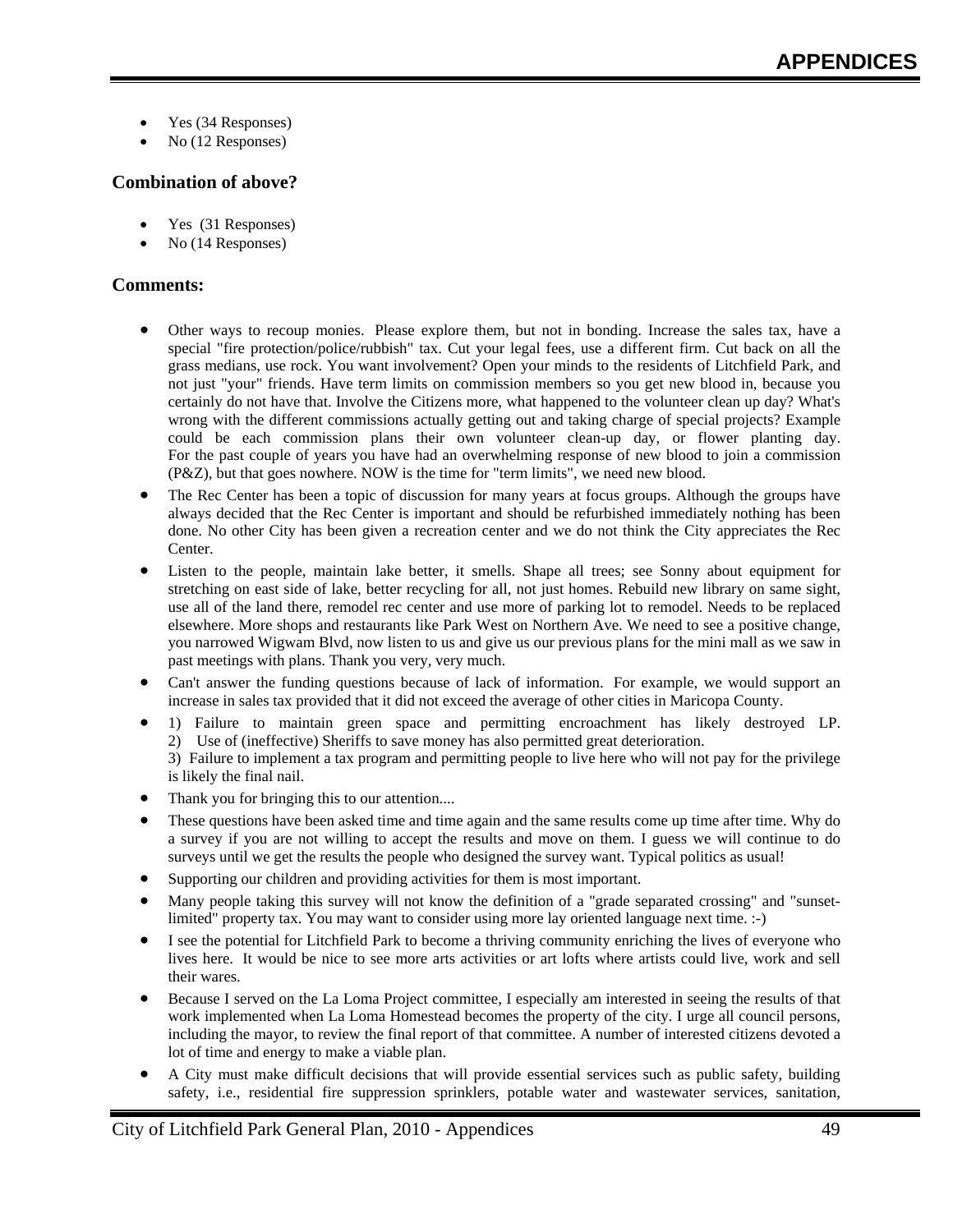(garbage and trash pickup), comprehensive realistic recycling , (both need to be rapid rail mechanized inexpensive efficient services such as Phoenix, Glendale, Goodyear and Avondale). Manually pulling cans out of the ground and throwing garbage is inefficient and expensive. Manually throwing garbage was the norm in 1968 but was being replaced in many municipalities by the early 1970's.

These decisions cannot be made by the vocal 25% of the population. These decisions must be made by the elected representatives of all the people. Public input is important but the input can be self serving, uninformed or shortsighted from a comprehensive community perspective.

Enacting a property tax to provide baseline funding for municipal services is not a public consensus decision, it is reality. If we are to continue as a viable city we must be willing to pay for the essential services we require. Subscription essential services are a bizarre requirement in a municipal environment.

Sun City also has archaic buried trash cans, subscribe to Paradise Waste, no effective recycling, proudly proclaim no property tax, they even resist participating in school taxes, vote down school bond issues when possible, but they are not an incorporated city. They geographically feel like a city and by refusing to incorporate and establish self government force all residents of Maricopa County to subsidize some of their essential services. They receive public safety and street maintenance through the County. They defer many very expensive municipal service costs such as police and street repairs to all of us by being unincorporated.

We are incorporated and as a City must expand our capital improvement financing options to include bonds and other fiscally responsible methods.

We also must diversify our operations income stream to enhance and provide a predictable baseline for municipal revenue enabling us to competitively compensate our valued employees, continue to attract the best municipal employees and to provide additional essential services to residents, with or without the consensus of the vocal minority.

- How many times are you going to have surveys without acting on the surveys that have already been submitted? When I moved to Litchfield Park two of the drawing cards for me were the Rec Center and the Library. Why is there a constant push to do away with them? I think they are more important than a new "City Hall building". When I have visitors they are very impressed by the Rec Center and the downtown area as it exists. Very few areas have anything nearly as charming. After their last visit thank you notes from my grandchildren including the comments "Love that pool!!!" The other charms for visiting children are Turtle Park and "feeding the ducks". Maybe you planners are too sophisticated.
- We moved from Goodyear to Litchfield Park 6 months ago for our kids to go the Litchfield schools and to enjoy the hometown feeling. Please do not abolish the Recreation Center or Library. It is too important for the children.
- With the increase of population in the surrounding areas, I am very apprehensive about putting in a pedestrian underpass due to safety concerns. I would like to see this researched further before spending any money on the project.
- As a father of two young children, I believe that a top priority should be to preserve and upgrade the Recreation Center, which has already proven to be a vital part of their development. For my family, one of the most important features that attracted us to Litchfield Park was the strong sense of a centralized community that is lacking in most other Valley cities. The recreation center is an important part of this community, especially for our children, and the city needs to keep it strong and current.
- I feel that the recreation center is a good thing for our community and I believe that it should be improved and redesigned for today's fitness, recreation and community needs. Redesigning the entire center would create a venue that may reach a wider variety of citizen (i.e. a citizen that may not use the facility now and may oppose the recreation center altogether). We would be happy to speak in regards to the Rec. center. A center for multi-generational use to include fitness venue, recreation, meeting rooms etc would benefit all of us and our home values.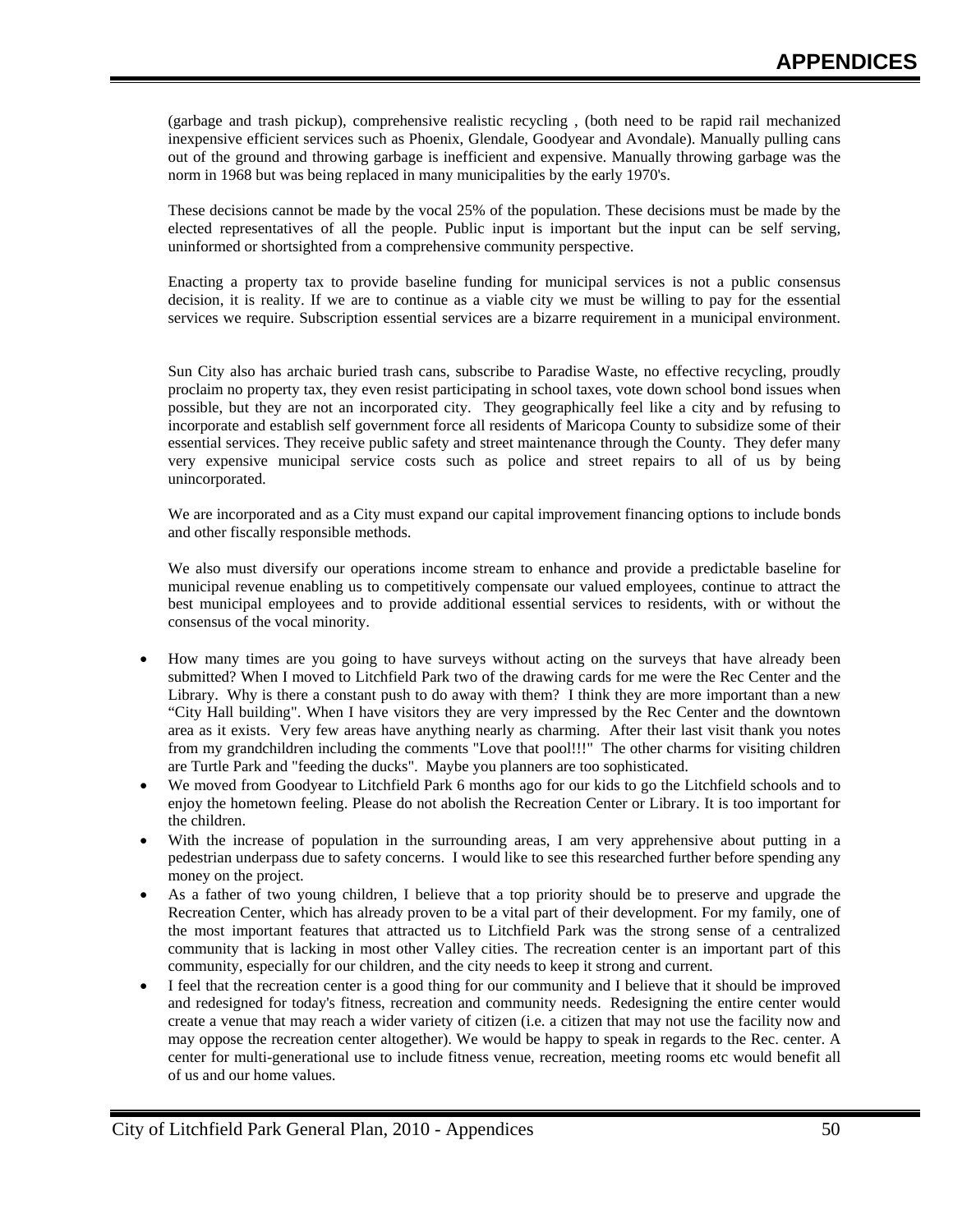- The recreational Club of Litchfield Park is an asset to our City. We should enlarge it and provide more activities. I have been in the City since 1985 and would not want the Recreation club to be reduced or limited in any way. It is the frosting on the cake as far as what is available for our City. Any improvements would be a plus and an additional attraction.
- A property tax should be avoided at all costs. LP is a small community and cannot complete all of the major projects it wants given the sluggish economy. Wait for the economy to improve and in the meantime scale back projects to fit within existing revenue. Landscaping is one project to keep on track to help the esthetics of the community remain strong but other, more costly projects should be deferred. The job the city council should be to maintain services at an acceptable level and quit trying to force an agenda in a bad economic climate. The economy will improve and when revenues increase, new projects can be planned.
- I can't imagine any kind of property tax that wouldn't hit the largest property owner (Kabuto) the hardest--- how could we possibly tax a private residence and not tax that resort and the downtown and the vacant land in the heart of town? We couldn't! Businesses would at least be able to pass on to visitors an increase in sales and bed taxes.
- Does "new library" mean a city funded one separate from our current library setup? I don't know if we can fund a library on city funds that would equal the current county library.
- While I do indeed see a need for a bit more revenue to complete some projects, I am slightly hesitant to agree to a property tax. I still see some waste in our current spending, and until that is resolved, I see no reason to increase funds. Resolve that issue, and I would vote for a limited use/time/project specific property tax. Please feel free to email me if you have questions. Thanks.
- I strongly agree to stop over-seeding. Let winter be winter. Savings of water resources alone is worth the cut.
- Yes, it's time for taxes for the services we want.
- We have a great community. We do not have to spend a lot of money to improve it.
- It's probably too late to address the new city office building(s) project, but in my opinion it is a mistake to leave the current, although historic, LP City Hall and build new stuff around it. It may be nostalgic but it will look totally out of place. I vote to tear it down along with the West Valley View building and have a new, modern set of city offices. Photography and virtual filming can serve to preserve and display the history of LP.
- Litchfield Park is a wonderful place to live. We love it here. I think it is a waste to use the space as you enter L.P. for a new city hall. This is a very small community. We already have our own library and the local school hall, which can be used for events involving the public (election meetings, etc.) Why do we need a bigger city hall? Small is beautiful, less expensive and more in keeping with the small town character of Litchfield Park. Why is it a problem to use the Goodyear facility for court related events? Local communities sharing facilities makes more sense than each city and town having their own courts, etc., whether they need them or not. The West Valley View building is to be replaced with a building incorporating a restaurant, retail shops and offices, needs to be re-thought. L.P. already has a highly successful Mexican restaurant, a cafe, and now a sushi bar. Alas, the wine bar did not survive. These are difficult days for restaurants and small businesses partly because this area is now flooded with numerous restaurants. What makes you think that a new restaurant in L.P. will make it? If it does, will it detract from the existing restaurants/cafe? I like the idea of a public plaza, nicely landscaped though. Will there be room in these new buildings for citizen meeting spaces? Dance, music, cards, playgroups, etc., would all be welcome as part of a multi-generational center. Just combine those meeting spaces in this new city hall complex to make the whole project worthwhile, and renovate the existing rec center for swimming, tennis and exercise room, etc. Regarding the questions above: I have put 'yes' for Improvement Districts but am not sure what this involves. However, I cannot send this questionnaire to you without putting a yes or a no in some of these areas. I am sure other people are in the same position as me and are just picking an answer and really don't know what it entails.
- The Rec Center needs to take center stage; it is embarrassing how the facility has been allowed to deteriorate. A new exercise facility needs to be put in place, as well as zero entry to the pool and a new kiddie pool. I think it would be amazing how many residents would be attracted to the facility. The Rec Center is one of the few services that creates a gathering place for residents and visitors alike. We need to move forward in establishing a property tax; LP residents need to take responsibility for their own city rather than trying to rely on an insufficient sales tax. I feel that this is the only way for the city to finance